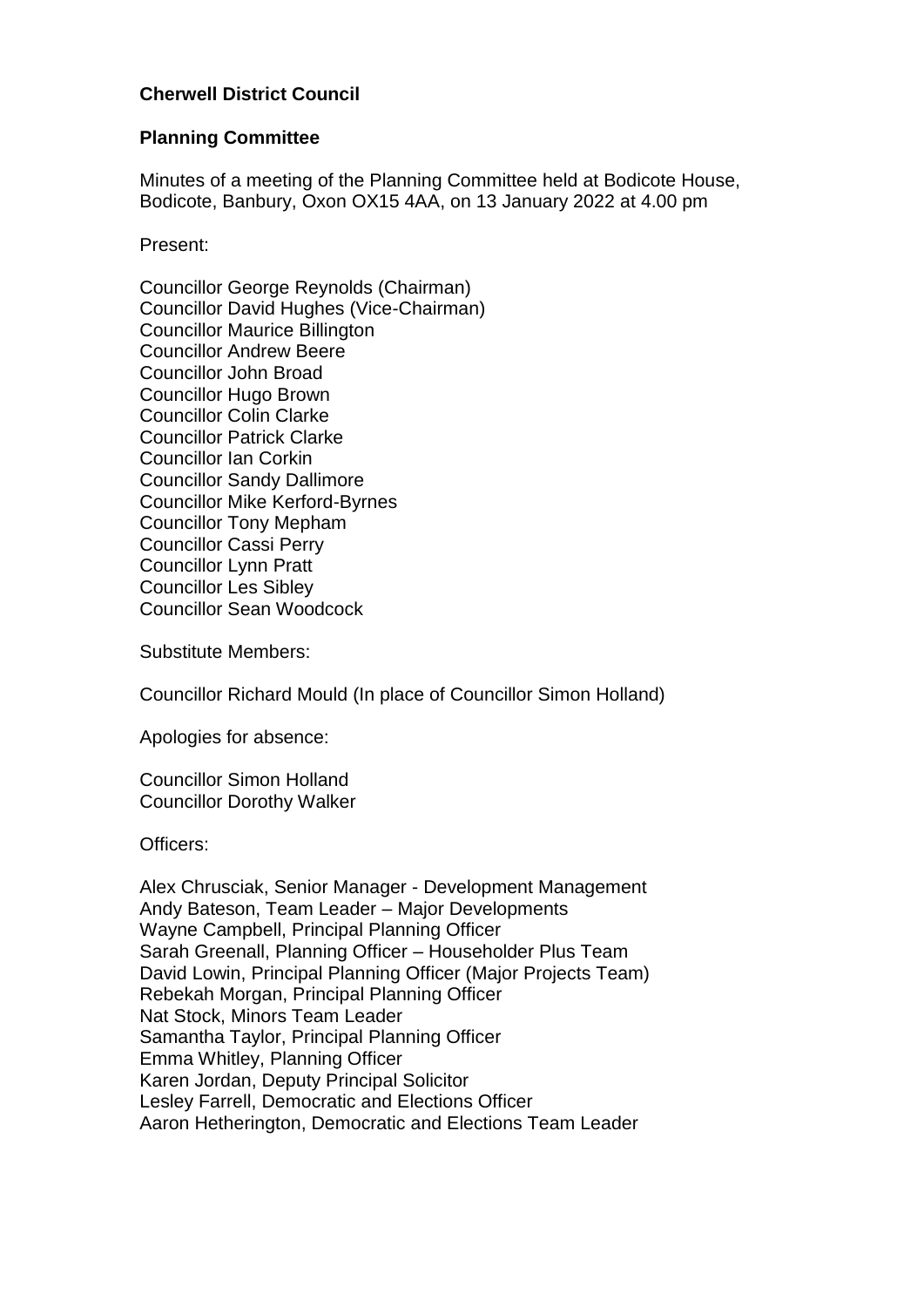#### 111 **Declarations of Interest**

#### **9. Land at former RAF Bicester, Bicester, Oxfordshire OX26 5HA.**

Councillor Les Sibley, Non Statutory Interest, as a member of Bicester Town Council which had been consulted on the application.

Councillor Lynn Pratt, Non Statutory Interest, as a member of Bicester Town Council which had been consulted on the application.

Councillor Richard Mould, Non Statutory Interest, as a member of Bicester Town Council which had been consulted on the application.

Councillor Sandy Dallimore, Non Statutory Interest, as a member of Bicester Town Council which had been consulted on the application.

#### **10. Former Rodney House, Private Drive off Graven Hill Road, Ambrosden.**

Councillor Ian Corkin, Non Statutory Interest, as a Non-Executive Director of Graven Village Holding Company and would leave the meeting for the duration of the item.

Councillor Les Sibley, Non Statutory Interest, as a member of Bicester Town Council which had been consulted on the application and a separate declaration advising that he would leave the room for the discussion on deferral/site visit as he had lobbied the Committee regarding these subjects.

Councillor Lynn Pratt, Non Statutory Interest, as a member of Bicester Town Council which had been consulted on the application.

Councillor Richard Mould, Non Statutory Interest, as a member of Bicester Town Council which had been consulted on the application.

Councillor Sandy Dallimore, Non Statutory Interest, as a member of Bicester Town Council which had been consulted on the application.

#### **11. Pakefield House, St Johns Street, Bicester, OX26 6SL.**

Councillor David Hughes, Declaration, as the applicant was known to him.

Councillor Les Sibley, Non Statutory Interest, as a member of Bicester Town Council which had been consulted on the application.

Councillor Lynn Pratt, Non Statutory Interest, as a member of Bicester Town Council which had been consulted on the application.

Councillor Richard Mould, Non Statutory Interest, as a member of Bicester Town Council which had been consulted on the application.

Councillor Sandy Dallimore, Non Statutory Interest, as a member of Bicester Town Council which had been consulted on the application.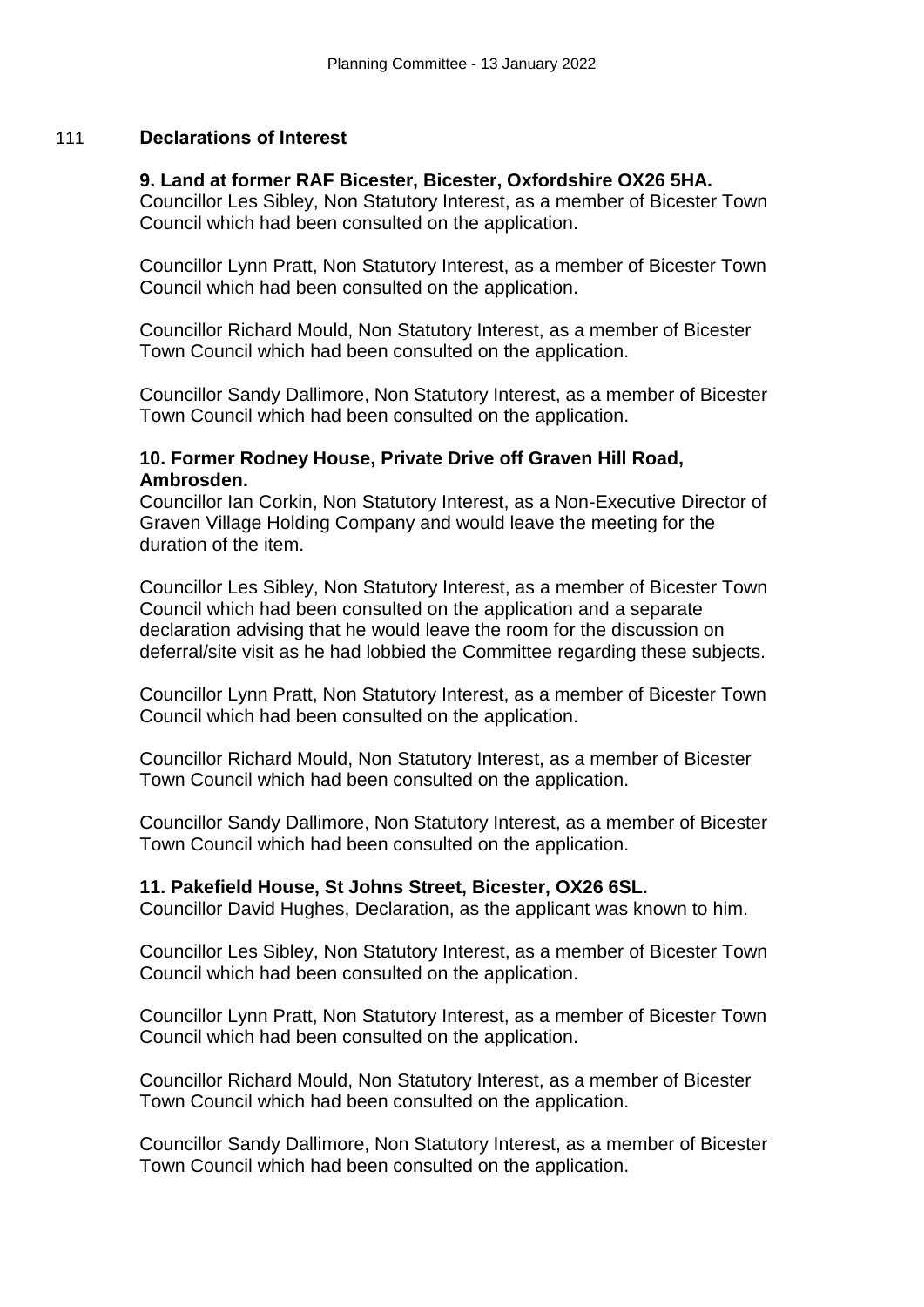## **12. 7 Churchill Road, Kidlington, OX5 1BN.**

Councillor Maurice Billington, Declaration, as he was an acquaintance of a neighbour to the application site and would speak as ward member and then leave the meeting so would not participate in the debate or vote on the item.

## **14. 32 Orchard Way, Bicester, OX26 2EJ.**

Councillor David Hughes, Non Statutory Interest, as a neighbour of the application site was known to him.

Councillor Les Sibley, Non Statutory Interest, as a member of Bicester Town Council which had been consulted on the application.

Councillor Lynn Pratt, Non Statutory Interest, as a member of Bicester Town Council which had been consulted on the application.

Councillor Richard Mould, Non Statutory Interest, as a member of Bicester Town Council which had been consulted on the application.

Councillor Sandy Dallimore, Non Statutory Interest, as a member of Bicester Town Council which had been consulted on the application.

**15. Woodgreen Leisure Centre, Woodgreen Avenue, Banbury, OX16 0HS.** Councillor Andrew Beere, Non Statutory Interest, as a member of Banbury Town Council which had been consulted on the application.

Councillor Colin Clarke, Non Statutory Interest, as a member of the Executive and would leave the meeting for the duration of the item.

Councillor Ian Corkin, Non Statutory Interest, as a member of the Executive and would leave the meeting for the duration of the item.

Councillor Lynn Pratt, Non Statutory Interest, as a member of the Executive and would leave the meeting for the duration of the item.

Councillor Richard Mould, Non Statutory Interest, as a member of the Executive and would leave the meeting for the duration of the item.

## **16. Calthorpe Street West Short Stay Car Park, Calthorpe Street, Banbury, OX16 5EX.**

Councillor Andrew Beere, Non Statutory Interest, as a member of Banbury Town Council which had been consulted on the application.

Councillor Colin Clarke, Non Statutory Interest, as a member of the Executive and would leave the meeting for the duration of the item.

Councillor Ian Corkin, Non Statutory Interest, as a member of the Executive and would leave the meeting for the duration of the item.

Councillor Lynn Pratt, Non Statutory Interest, as a member of the executive and would leave the meeting for the duration of the item.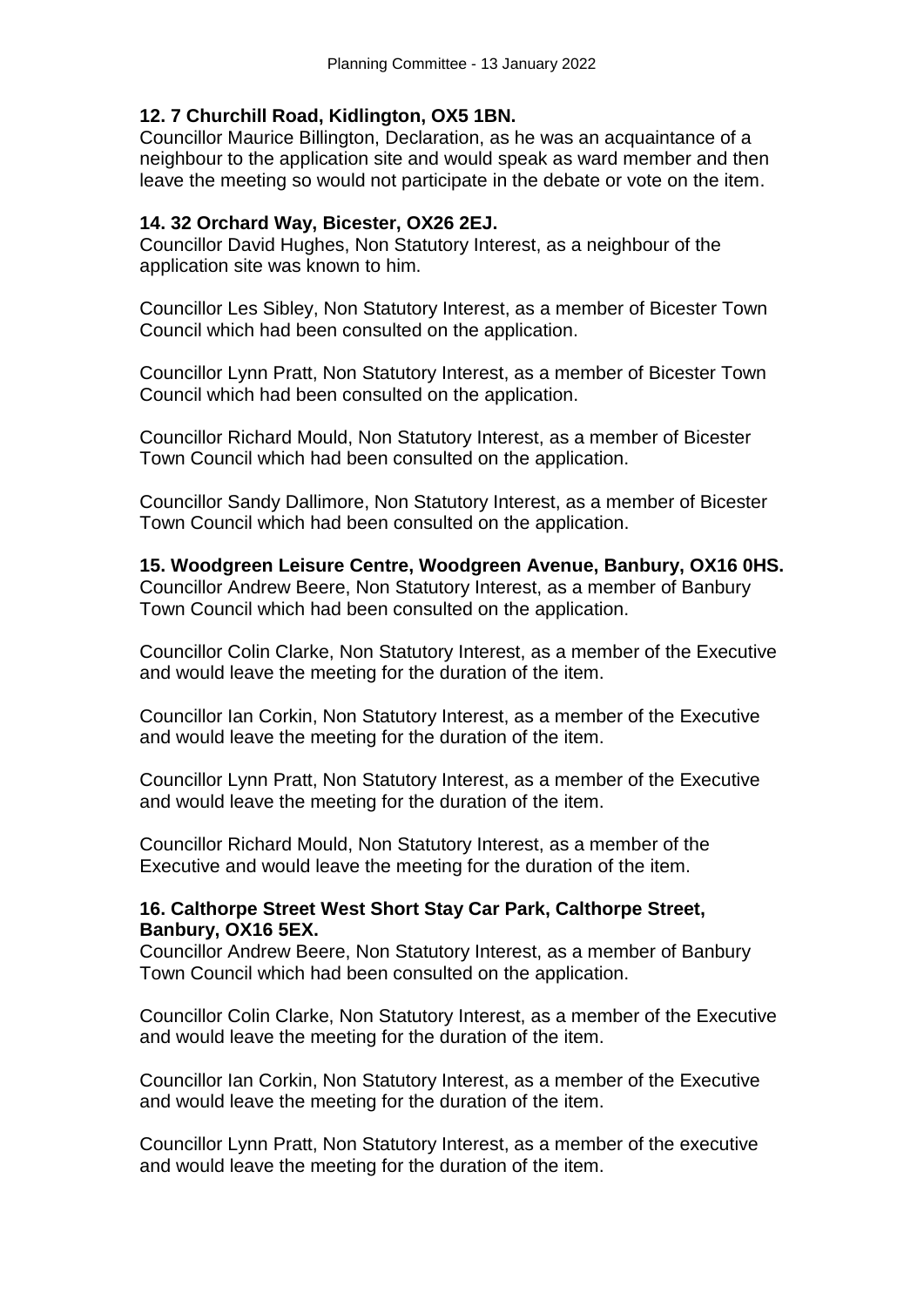Councillor Richard Mould, Non Statutory Interest, as a member of the Executive and would leave the meeting for the duration of the item.

## **17. Claremont Car Park, Land at Victoria Road, Bicester OX26 6PH.**

Councillor Colin Clarke, Non Statutory Interest, as a member of the Executive and would leave the meeting for the duration of the item.

Councillor Ian Corkin, Non Statutory Interest, as a member of the Executive and would leave the meeting for the duration of the item.

Councillor Les Sibley, Non Statutory Interest, as a member of Bicester Town Council which had been consulted on the application.

Councillor Lynn Pratt, Non Statutory Interest, as a member of the executive and would leave the meeting for the duration of the item.

Councillor Richard Mould, Non Statutory Interest, as a member of the Executive and would leave the meeting for the duration of the item.

Councillor Sandy Dallimore, Non Statutory Interest, as a member of Bicester Town Council which had been consulted on the application.

### **18. Kidlington Centre Car Park, High Street, Kidlington, OX5 2DL.**

Councillor Colin Clarke, Non Statutory Interest, as a member of the Executive and would leave the meeting for the duration of the item.

Councillor Ian Corkin, Non Statutory Interest, as a member of the Executive and would leave the meeting for the duration of the item.

Councillor Lynn Pratt, Non Statutory Interest, as a member of the executive and would leave the meeting for the duration of the item.

Councillor Richard Mould, Non Statutory Interest, as a member of the Executive and would leave the meeting for the duration of the item.

**19. The Light Cinema, Spiceball Park Road, Banbury, OX16 2PQ.**

Councillor Andrew Beere, Non Statutory Interest, as a member of Banbury Town Council which had been consulted on the application.

Councillor Colin Clarke, Non Statutory Interest, as a member of the Executive and would leave the meeting for the duration of the item.

Councillor Ian Corkin, Non Statutory Interest, as a member of the Executive and would leave the meeting for the duration of the item.

Councillor Lynn Pratt, Non Statutory Interest, as a member of the executive and would leave the meeting for the duration of the item.

Councillor Richard Mould, Non Statutory Interest, as a member of the Executive and would leave the meeting for the duration of the item.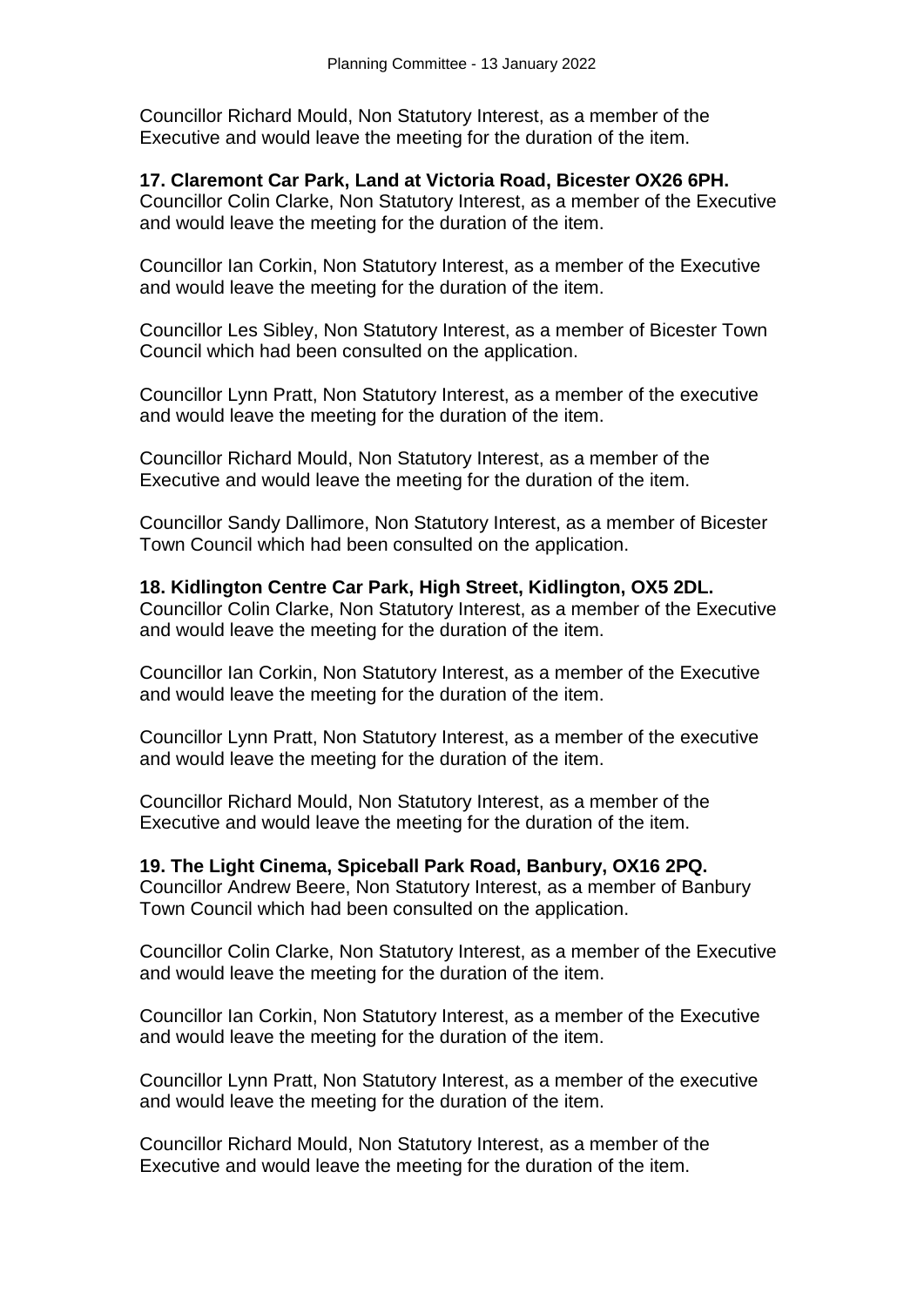#### 112 **Requests to Address the Meeting**

The Chairman advised that requests to address the meeting would be dealt with at each item.

#### 113 **Minutes**

The Minutes of the meeting held on 2 December 2021 were agreed as a correct record and signed by the Chairman.

#### 114 **Chairman's Announcements**

There were no Chairman's announcements.

#### 115 **Urgent Business**

There were no items of urgent business.

#### 116 **Proposed Pre-Committee Site Visits (if any)**

### **Application 21/00549/F, The Foscote Clinic, 2 Foscote Rise, Banbury. OX16 9XP.**

It was proposed by Councillor Reynolds and seconded by Councillor C Clarke that a site visit take place at The Foscote Clinic, 2 Foscote Rise, Banbury, OX16 9XP as the ground level between the hospital site and residential properties in Foscote Rise was not evident from the plans and could only be appreciated when viewed from the hospital site and the rear of the residential properties.

### **Resolved**

(1) That a site visit take place prior to the meeting at which application 21/00549/F, The Foscote Clinic, 2 Foscote Rise, Banbury. OX16 9XP will be considered by the Planning Committee.

### 117 **Land East of Larsen Road, Heyford Park**

The Committee considered application 15/01357/F for the erection of 89 dwellings, creation of new access arrangement from Camp Road, creation of open space, hard and soft landscaping, associated ancillary works and infrastructure at Land East of Larsen Road, Heyford Park for Pye Homes Limited.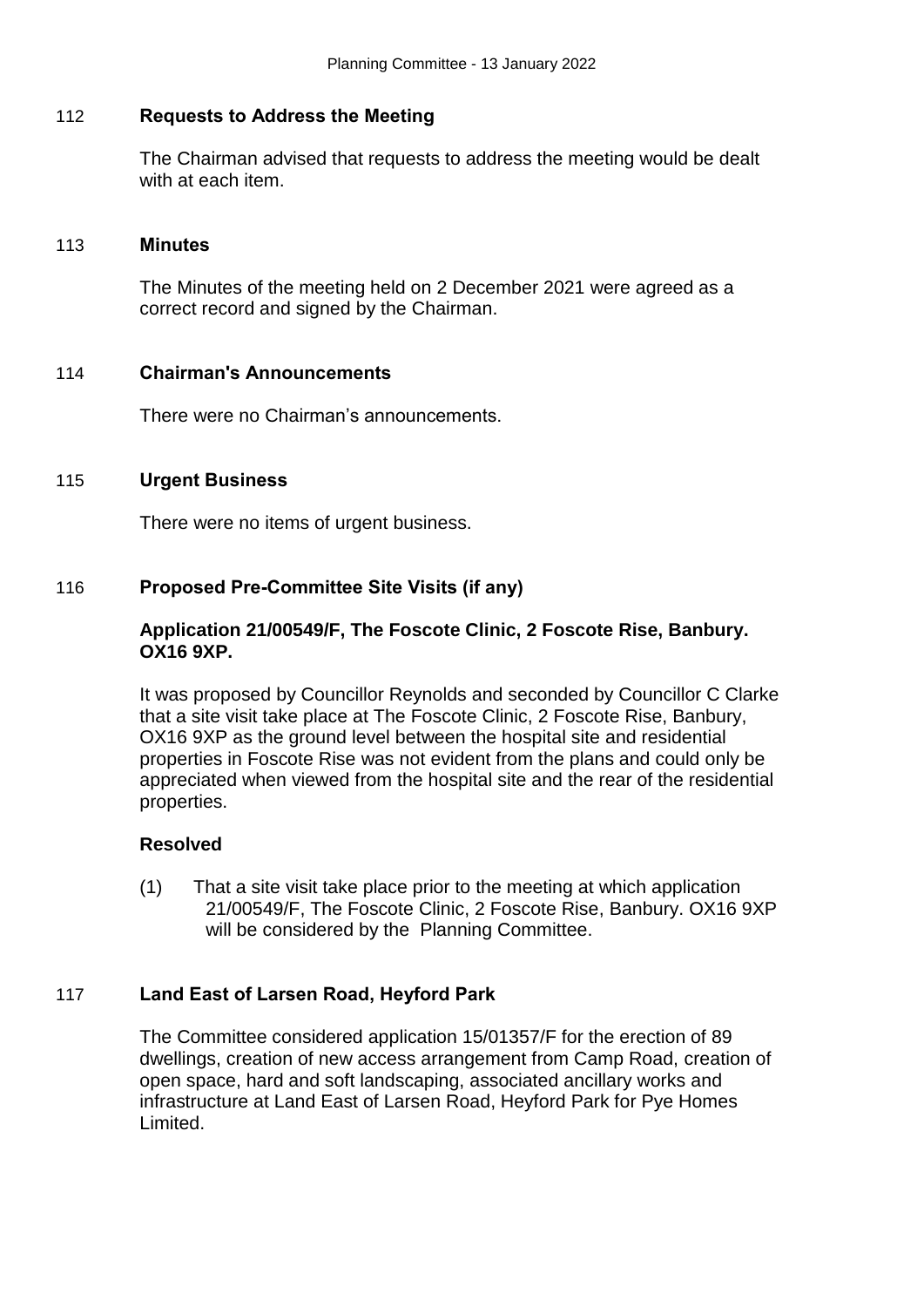Nigel Pugsley, agent for the applicant, addressed the Committee in support of the application.

In reaching its decision the Committee considered the officer's report and presentation, the written updates and the address of the public speaker.

#### **Resolved**

- (1) That authority be delegated to the Assistant Director for Planning and Development to grant permission for application 15/01357/F subject to:
	- i) The completion of a planning obligation under section 106 of the Town and Country Planning Act 1990, as substituted by the Planning and Compensation Act 1991, to secure the following (and any amendments as deemed necessary):

### **Affordable Housing:**

- 27 units to be delivered
- Affordable mix to be agreed with CDC
- 50% of the affordable rented units must meet the Building Regulations Requirement M4(2) Category 2: Accessible and Adaptable Dwellings requirement. Additionally, 100% of the affordable housing units are to be built

the government's Nationally Described Space Standard (Technical Housing Standards). The wheelchair unit should conform to M4 (2) Category 3 of building regs accessibility requirement.

- The selection of the RP who will take on the affordable units should be agreed with the Council.
- The Council are currently reviewing its Affordable Housing Policies following the Governments initiative on First Homes and the Ministerial Statement 0n 24th May 2021.

### **Household Waste Recycling Centres**

• Expansion and efficiency of Household Waste Recycling Centres (HWRC)- a contribution of £8,362

### **Apprenticeships & Skills**

- The submission of an Employment Skills and Training Plan which would state the target number of apprenticeships within it and will require that it also sets out the arrangements through which the apprenticeships will be provided.
- Provision of 4 apprenticeships

Conservation of heritage interests - financial contribution in the region of £300,000

Biodiversity enhancement towards and/or provision of off-site ecological mitigation measures to an agreed specification and quantum;-Financial contribution in the region of £225,000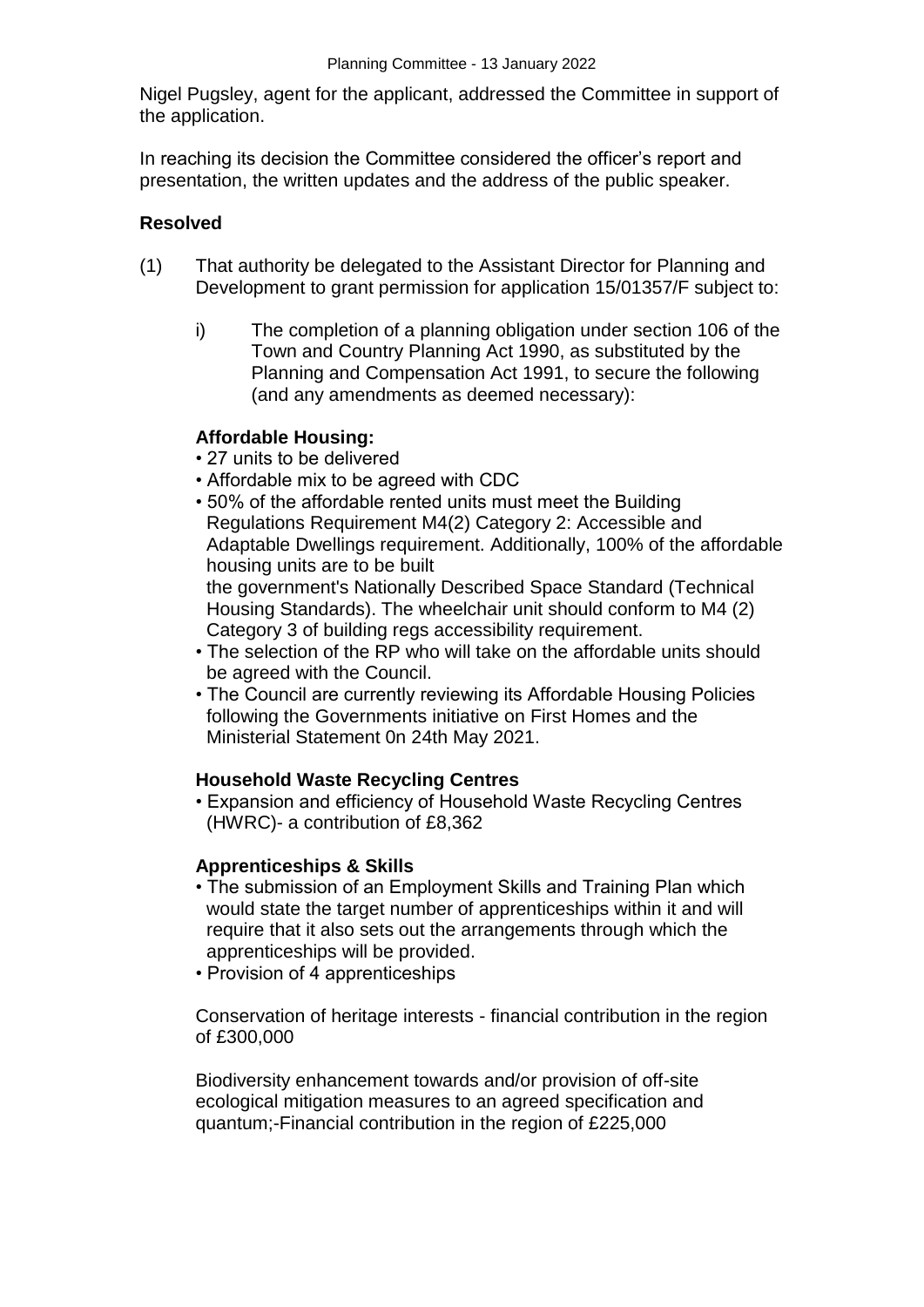Support Improvement of local primary care infrastructure (OCCG) based on OCCGs adopted policy to use a calculation of 2.4 x number of dwellings x £360 for contributions to health infrastructure.-£76,896.

Contributions towards community infrastructure and open space:

- Indoor Sports Provision-£73,414.96
- Outdoor Sport Provision-£179,515.67
- Community Hall Facilities-£118,260
- Public Art/Public Realm-£19,936
- Community Development Worker-£6,243.38.

• Allotments-£64,856 capital sum to build out allotments and £4,888.00 maintenance sum

- Cemetery Provision tbc
- POS-maintenance for 15 years at £20.49 m2

• Tree/hedgerow maintenance for 15 years-£198.82 per tree/£20.49m2 hedge (to be measured)

• Combined LAP/LEAP with 3 pieces of equipment provided.

Commuted maintenance/inspection sum for 15 years-contribution of £138,352.65

• Commuted sum for maintenance of watercourse and swales (for 15 years)- Total length of watercourse to be measured and multiplied by £116.98/m2/Swales £97.71 per m2

• Attenuation Pond-To be measured - £50.98 m2

Library-Funding of Bicester library-financial contribution-£9,559

Education:

- Primary and nursery education serving the development- £639,375
- Primary school land contribution-£60,158
- Secondary education capacity serving the development-£281,860
- SEN capacity serving the development-£37,757

Traffic and Transport

- Contributions towards public transport provision in the form of a bus service contribution and bus infrastructure to agreed amounts;
- Undertaking Travel Planning initiatives;
- Contributions towards off site highway works to improve highway junctions.
- including safety improvements contribution to A4260/B4027;Middleton Stony junction improvements; Ardley/Bucknell junction improvements; B430/minor road junction improvements; Chilgrove Drive S278 scheme; M40 Junction 10 improvements;
- Contributions towards rural traffic calming schemes, including Lower Heyford, Ardley, Somerton, North Aston, Chesterton, Kirtlington and Fritwell;

An obligation to enter into an S278 Agreement to secure highway works including site access onto Camp Road and a footway/cycleway connection to Chilgrove Drive.

CDC S106 Monitoring fee – TBC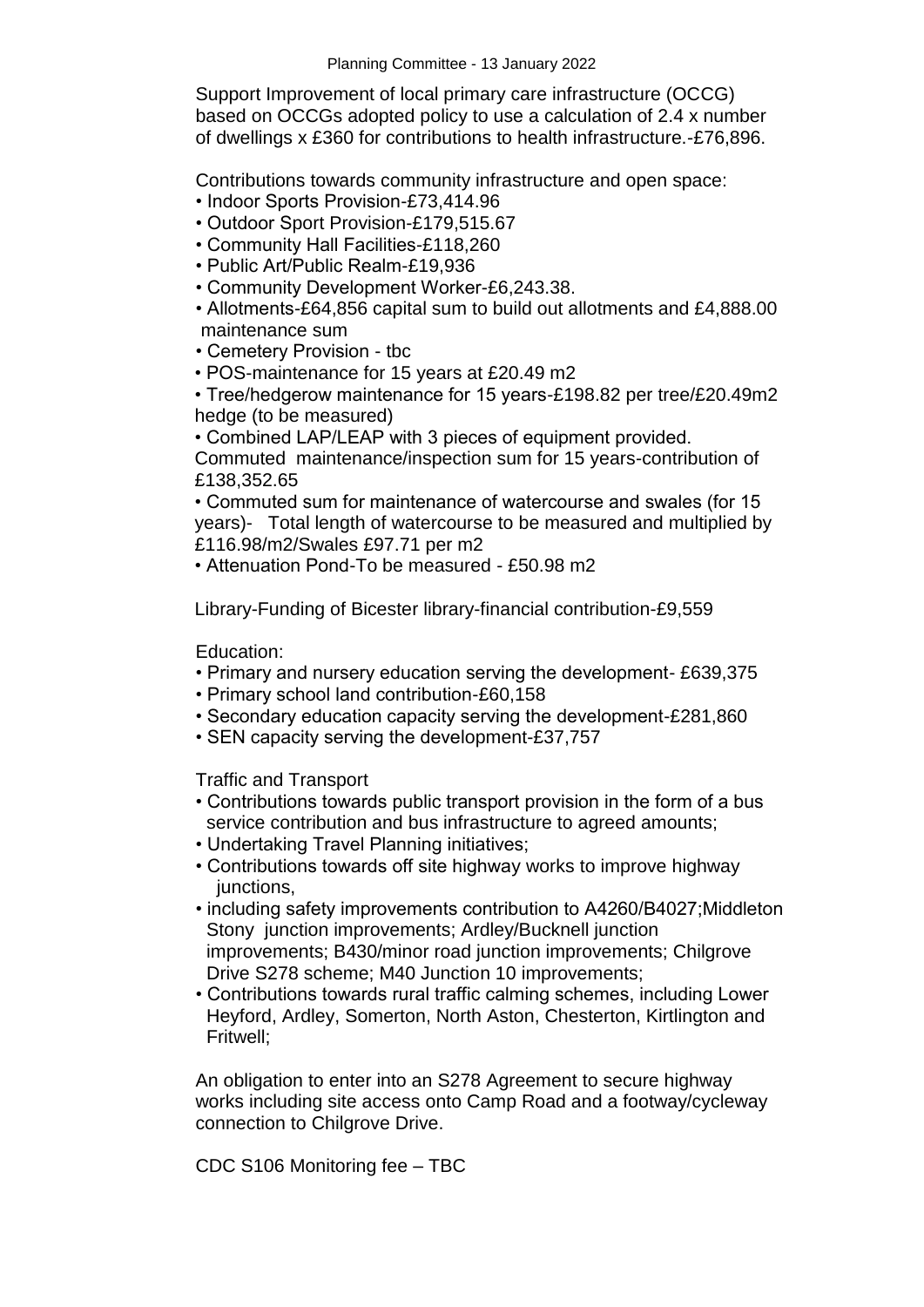### OCC S106 Monitoring fee – TBC

ii) The following conditions (and any amendments to those conditions as deemed necessary)-:

## **CONDITIONS**

## **Statutory Time Limit (full)**

1. The development to which this permission relates shall be begun not later than the expiration of three years beginning with the date of this permission.

Reason - To comply with the provisions of Section 91 of the Town and Country Planning Act 1990, as amended by Section 51 of the Planning and Compulsory Purchase Act 2004.

### **Approved Documents**

- 2. Except where otherwise stipulated by condition, the application shall be carried out strictly in accordance with the following documents:
	- Application forms,
	- Planning Statement and Addendum including Heritage Statement Update and Affordable Housing Statement Update
	- Landscape and Visual Impact Assessment and Addendum,
	- Geophysical Survey,
	- Transport assessment and Appraisal
	- Design and Access Statement and Addendum,
	- Update Ecology Appraisal
	- Flood Risk Assessment (FRA) and Drainage Statement and drawings numbered:
	- Location Plan 2105 001
	- Proposed Site Plan 2105- 002 D
	- House Types Plan 2105- 004 D
	- Building Heights Plan 2105- 005 D
	- Parking, Cycle Store & Refuse Management 2105- 006 D
	- Frontages & Surveillance Plan 2105- 007 D
	- Affordable House Plan 2105 009 B
	- BBHouse Type Floor Plans 2105 015
	- BBHouse Type Elevations 2105 016
	- BBHouse Type Roof Plan & Section 2105- 017
	- BR House Type Floor Plans 2105- 018
	- BR House Type Elevations 2105- 019
	- BR House Roof Plan & Section 2105- 020
	- BBR House Type Floor Plans 2105- 021
	- BBR House Type Elevations 2105- 022
	- BBR House Type Roof Plan & Section 2105- 023
	- BKK HouseType Floor Plans 2105- 024
	- BKK HouseType Elevations 2105- 025
	- BKK HouseType Roof Plan & Section 2105- 026
	- BK2K2B House Type Floor Plans 2105- 030
	- BK2K2B House Type Elevations 2105- 031
	- BK2K2B House Type Roof Plan & Section 2105- 032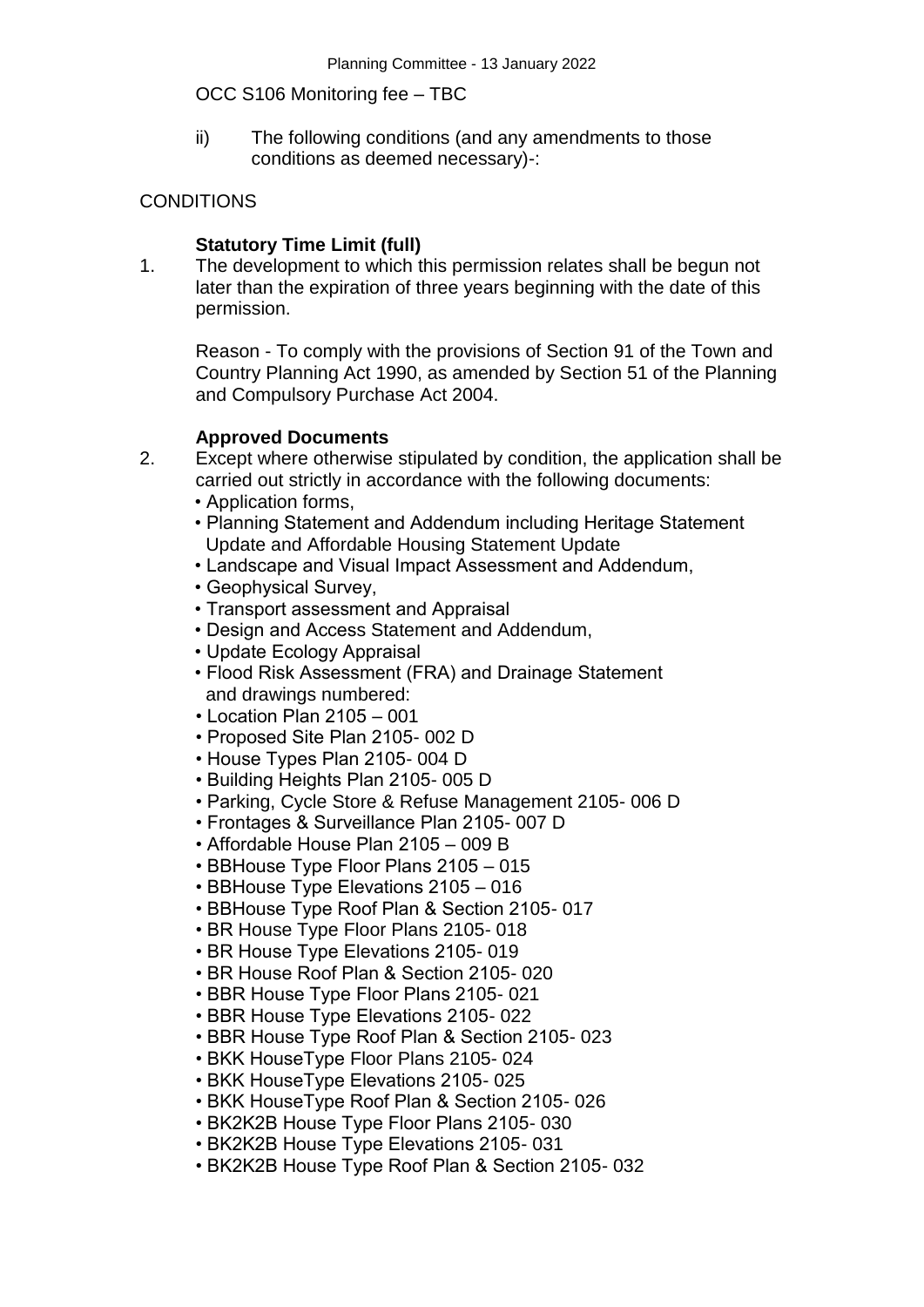- BKKR House Type Floor Plan 2105- 033
- BKKR House Type Elevations 2105- 034
- BKKR House Type Roof Plan & Section 2105- 035
- 6XF (flats)House Type Ground Floor Plan 2105- 043 A
- 6XF (flats)House Type First Floor Plan 2105- 044
- 6XF (flats)House Type Elevations 2105- 045
- 6XF (flats)Roof Plans& Section 2105- 046
- Dashwood House Type Floor Plan 2105- 047
- Dashwood House Type Elevations 2105- 048
- Dashwood House Type Roof Plan & Section 2105- 049
- Winnersh House Type Floor Plans 2105- 050
- Winnersh House Type Elevations 2105- 051
- Winnersh House Type Roof Plan & Section 2105- 052
- Richmond House Type Floor Plans 2105- 053
- Richmond House Type Elevations 2105- 054
- Richmond House Type Floor Plan & Section 2105- 055
- BR2 House Type Floor Plans 2105- 056
- BR2 House Type Elevations 2105- 057
- BR2 House Type Roof Plan & Section 2105- 058
- 8KB House Type Floor Plans 2105- 059
- 8KB House Type Elevations 2105- 060
- 8KB House Type Roof Plan & Section 2105- 061
- BKKKKB House Type Floor Plans 2105- 065
- BKKKKB House Type Elevations 2105- 066
- BKKKKB House Types Roof Plan & Section 2105- 067
- KeKeBB House Type Floor Plans 2105- 068
- KeKeBB House Type Elevations 2105- 069
- KeKeBB House Type Roof Plan & Section 2105- 070
- KeKeKK House Type Floor Plans 2105- 071
- KeKeKK House Type Elevations 2105- 072
- KeKeKK House Type Roof Plan & Section 2105- 073
- BuBu House Type Ground Floor Plan 2105- 074 A
- BuBu House Type Elevations 2105- 075
- BuBu House Type Roof Plan & Section 2105- 076
- Dashwood 2 House Type Floor Plans 2105- 077 A
- Dashwood 2 House Type Elevations 2105- 078 A
- Dashwood 2 House Type Roof Plan & Section 2105- 079 A
- Hard Landscape Plan 9712L.HLP.004 Rev A
- Proposed Site Access [within Transport Appraisal] 16413-01 C
- Drainage Strategy Plan 4388-LETCH-ICS-XX-RP-C-07.001 Rev B

Reason - For the avoidance of doubt, to ensure that the development is carried out only as approved by the Local Planning Authority and to comply with Government guidance contained within the National Planning Policy Framework.

#### **Submission of further matters-prior to commencement (CPDA required)**

3. The development permitted shall not be begun until details of the following additional matters have been submitted to, and approved in writing by, the Local Planning Authority: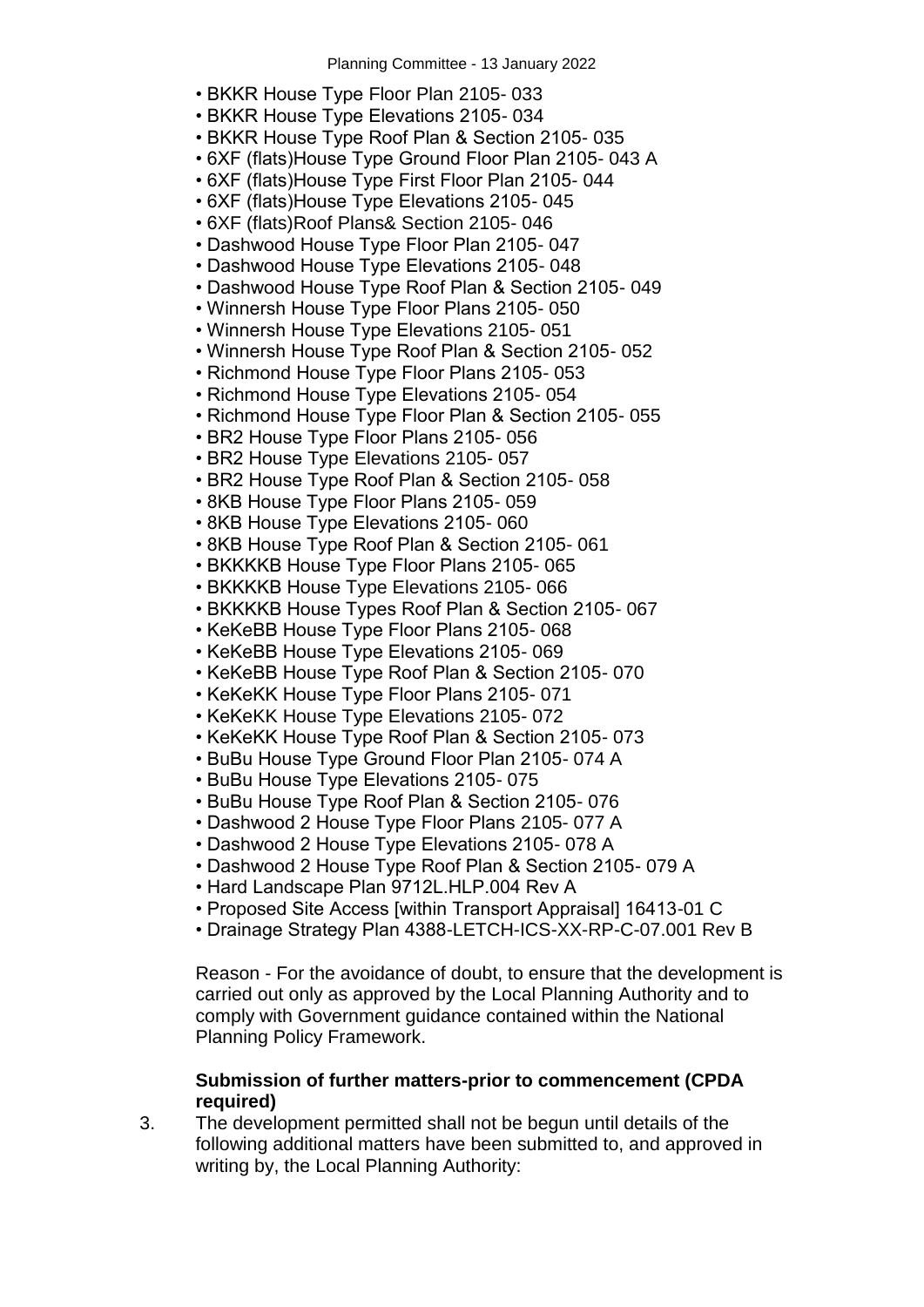- The siting, layout and design of the proposed treatment plant
- A proposed scheme of access for pedestrians and cyclists to Larsen Road
- An energy statement demonstrating how all the dwellings will achieve a 19% reduction in carbon emissions above Part G of the building regulations and a water efficiency of not more than 110 litres/person/day.

Reason: - For the avoidance of doubt, to enable the Local Planning Authority to give further consideration to these matters, to ensure that the development is carried out only as approved by the Local Planning Authority. In the interests of creating sustainable new development in accordance with the requirement of policies ESD1, ESD2, ESD3, ESD4, and ESD5 of the Cherwell Local Plan 2011-2031 and to achieve a comprehensive integrated form of development in compliance with Policy Villages 5 of the adopted Cherwell Local Plan and to comply with Government guidance contained within the National Planning Policy Framework.

#### **Schedule of Materials-prior to commencement**

4. Prior to the commencement of the development hereby approved, a schedule of materials and finishes for the external walls and roof(s) of the development hereby approved together with samples of all bricks, render, paviors and slates shall be submitted to and approved in writing by the Local Planning Authority. Thereafter the development shall be carried out in accordance with the approved schedule.

Reason : To ensure that the materials are appropriate to the appearance of the locality and to ensure the satisfactory appearance of the completed development in accordance with Policy ESD15 of the Cherwell Local Plan 2011 – 2031 Part 1, Saved Policy C28 of the Cherwell Local Plan 1996 and Government guidance contained within the National Planning Policy Framework.

#### **Landscaping Scheme-prior to commencement**

- 5. This permission shall specifically exclude the planting details shown on Planting Plan ref 9712L.PP.001-Rev A and prior to the commencement of the development hereby approved, a landscaping scheme shall be submitted to and approved in writing by the Local Planning Authority. The scheme for landscaping the site shall include:
	- a. details of the proposed tree and shrub planting including their species, number, sizes and positions, together with grass seeded/turfed areas,
	- b. details of the existing trees and hedgerows to be retained as well as those to be felled, including existing and proposed soil levels at the base of each tree/hedgerow and the minimum distance between the base of the tree and the nearest edge of any excavation,
	- c. details of the hard surface areas, including pavements, pedestrian areas, reduced-dig areas, crossing points and steps.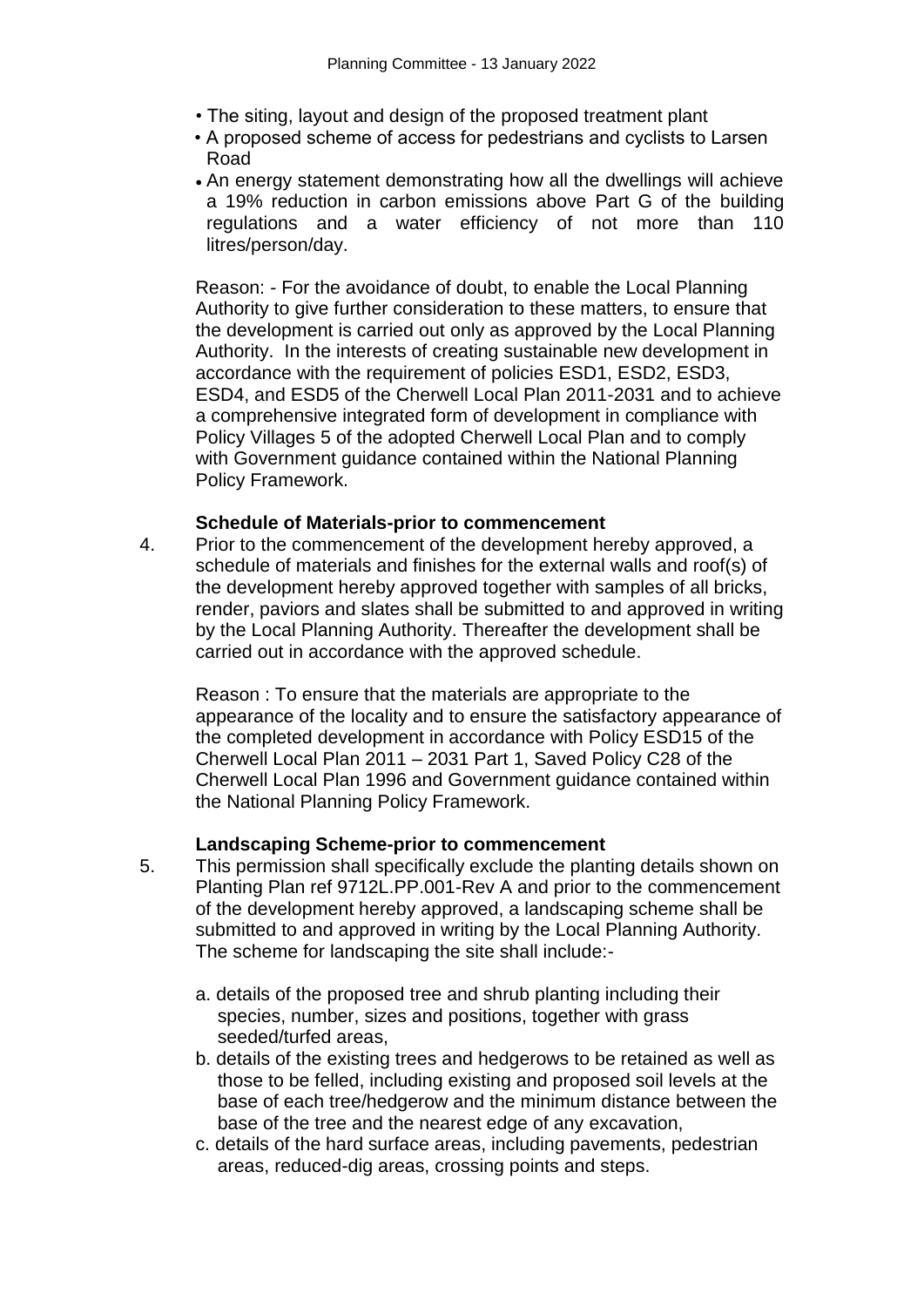Reason - In the interests of the visual amenities of the area, to ensure the creation of a pleasant environment for the development and to comply with Policy C28 of the adopted Cherwell Local Plan and Government guidance contained within the National Planning Policy Framework.

#### **Maintenance of planting**

6. All planting, seeding or turfing comprised in the approved details of landscaping shall be carried out in accordance with BS 4428:1989 Code of Practice for general landscape operations (excluding hard surfaces), or the most up to date and current British Standard, in the first planting and seeding seasons following the occupation of the building(s) or on the completion of the development, whichever is the sooner. Any trees, herbaceous planting and shrubs which, within a period of five years from the completion of the development die, are removed or become seriously damaged or diseased shall be replaced in the current/next planting season with others of similar size and species.

Reason: To ensure that the agreed landscaping scheme is maintained over a reasonable period that will permit its establishment in the interests of visual amenity and to accord with Policy ESD15 of the Cherwell Local Plan 2011 – 2031 Part 1, Saved Policy C28 of the Cherwell Local Plan 1996 and Government guidance contained within the National Planning Policy Framework.

### **Landscape Management Plan-prior to occupation**

7. Prior to the first occupation of the development hereby approved, a landscape management plan, to include the timing of the implementation of the plan, long term design objectives, management responsibilities, maintenance schedules and procedures for the replacement of failed planting for all landscape areas, other than for privately owned, domestic gardens, shall be submitted to and approved in writing by the Local Planning Authority. Thereafter the landscape management plan shall be carried out in accordance with the approved details.

Reason - In the interests of the visual amenities of the area, to ensure the creation of a pleasant environment for the development and to comply with Policy C28 of the adopted Cherwell Local Plan and Government guidance contained within the National Planning Policy Framework.

## **Open Space and Play Areas-prior to commencement**

8. Prior to the commencement of the development hereby approved full details of the provision, landscaping and treatment of the open space and play space within the site including the LAP and LEAP together with a timeframe for its provision shall be submitted to and approved in writing by the Local Planning Authority. Thereafter the open space and play space shall be landscaped, laid out and completed in accordance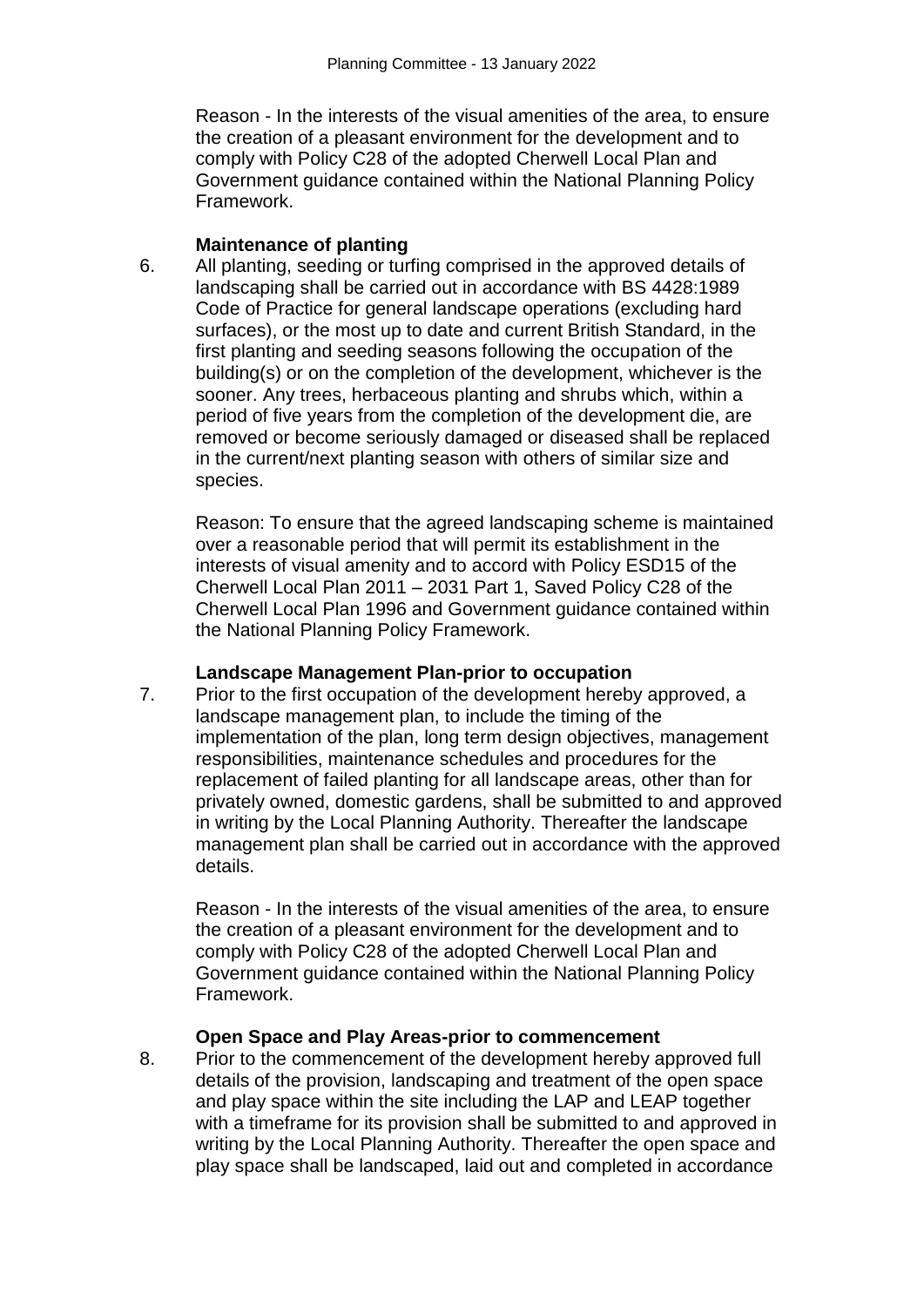with the approved details and retained at all times as open space and play space.

Reason: In the interests of amenity, to ensure the creation of a pleasant environment for the development with appropriate open space/play space and to comply with Policy BSC11 of the Cherwell Local Plan 2011 – 2031 Part 1 and Government guidance contained within the National Planning Policy Framework.

### **Boundary Enclosures-prior to commencement**

9. This permission shall specifically exclude the details of the boundary treatment and full details of the enclosures along all boundaries of the site shall be submitted to and approved in writing by the Local Planning Authority prior to the commencement of the development, and such means of enclosure shall be erected prior to the first occupation of the dwelling.

Reason : To ensure the satisfactory appearance of the completed development, to safeguard the privacy of the occupants of the existing and proposed dwellings and to comply with Policy ESD15 of the Cherwell Local Plan 2011 – 2031 Part 1, Saved Policies C28 and C30 of the Cherwell Local Plan 1996 and Government guidance contained within the National Planning Policy Framework.

## **Landscape and Ecological Management Plan (LEMP)-prior to occupation**

10. Prior to first occupation of the development hereby approved, a Landscape and Ecology Management Plan (LEMP) shall be submitted to and approved in writing by the Local Planning Authority. Thereafter, the LEMP shall be carried out in accordance with the approved details.

Reason : To protect habitats of importance to biodiversity conservation from any loss or damage in accordance with Policy ESD10 of the Cherwell Local Plan 2011 – 2031 Part 1 and Government guidance contained within Section 15 of the National Planning Policy Framework.

### **Construction of roads and paths-prior to commencement**

11. Prior to the commencement of the development hereby approved, full specification details of the roads, footpaths and cycle paths including construction, surfacing, layout, drainage, and road markings, shall be submitted to and approved in writing by the Local Planning Authority. Thereafter and prior to the first occupation of the first house the development shall be constructed in accordance with the approved details.

Reason - In the interests of highway safety, to ensure a satisfactory standard of construction and layout for the development and to comply with Government guidance contained within the National Planning Policy Framework.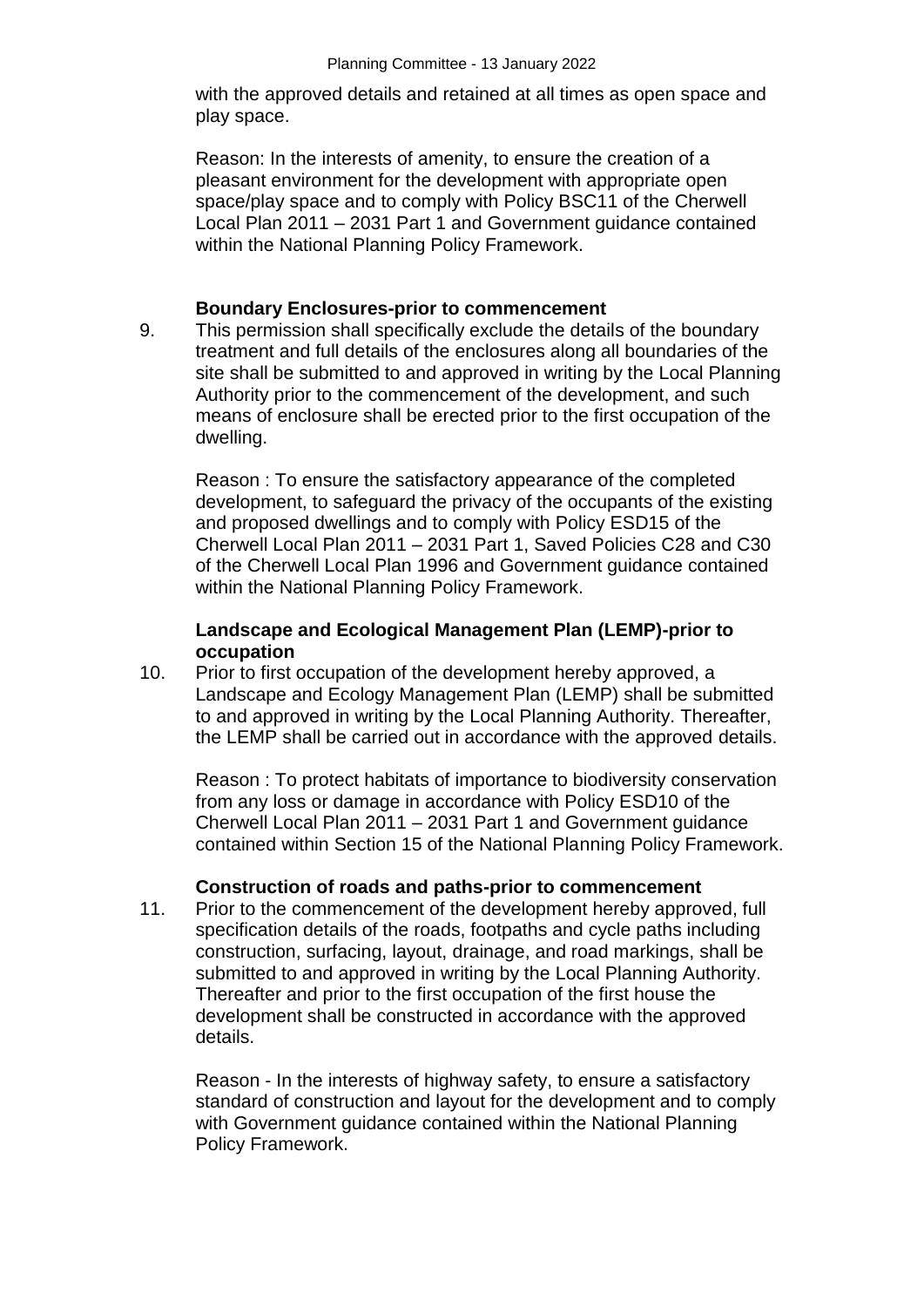### **Construction of access and driveways-prior to commencement**

12. Prior to the commencement of the development hereby approved, full specification details of the vehicular accesses, driveways and turning areas to serve the dwellings, which shall include construction, layout, surfacing and drainage, shall be submitted to and approved in writing by the Local Planning Authority. Thereafter and prior to the first occupation of any of the dwellings, the access, driveways and turning areas shall be constructed in accordance with the approved details.

Reason - In the interests of highway safety, to ensure a satisfactory standard of construction and layout for the development and to comply with Government guidance contained within the National Planning Policy Framework.

## **Standard of Construction - prior to occupation**

13. Prior to the first occupation of any of the dwellings hereby approved, all of the estate roads and footpaths (except for the final surfacing thereof) shall be laid out, constructed, lit and drained in accordance with Oxfordshire County Council's 'Conditions and Specifications for the Construction of Roads' and its subsequent amendments.

Reason - In the interests of highway safety, to ensure a satisfactory standard of construction and layout for the development and to comply with Government guidance contained within the National Planning Policy Framework.

### **Parking and manoeuvring specification-prior to commencement**

14. Prior to the commencement of the development hereby approved, full specification details (including construction, layout, surfacing and drainage) of the parking and manoeuvring areas shall be submitted to and approved in writing by the Local Planning Authority. Thereafter, and prior to the first occupation of the development, the parking and manoeuvring areas shall be provided on the site in accordance with the approved details and shall be retained unobstructed except for the parking and manoeuvring of vehicles at all times thereafter.

Reason - In the interests of highway safety and to comply with Government guidance contained within the National Planning Policy Framework

# **Access Details-Prior to commencement**

15. Prior to the commencement of the development hereby approved, full details of the main access vision splays, including layout and construction shall be submitted to and approved in writing by the Local Planning Authority. Thereafter, and prior to the first occupation of the main access the vision splays shall be constructed in accordance with the approved details and the land and vegetation within the vision splays shall not be raised or allowed to grow above a maximum height of 1m above carriageway level.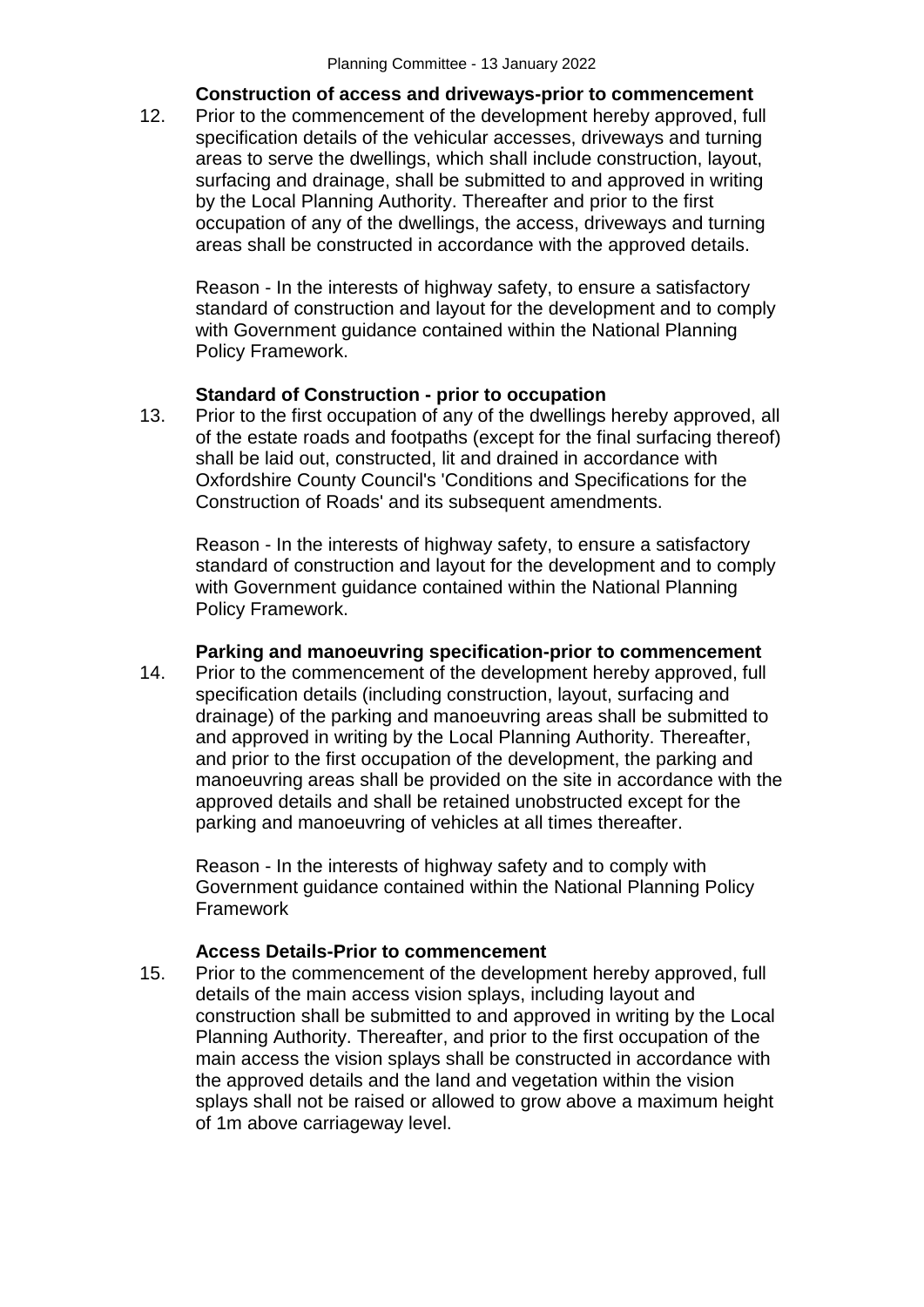Reason - In the interests of highway safety and to comply with Government guidance contained within the National Planning Policy Framework.

#### **Travel Information Pack-prior to occupation**

16. Prior to first occupation of any dwelling, a Travel Information Pack shall be submitted to and approved by the Local Planning Authority. The first residents of each dwelling shall be provided with a copy of the approved Travel Information Pack.

Reason - In the interests of sustainability, to ensure a satisfactory form of development and to comply with Government guidance contained within the National Planning Policy Framework.

### **Sustainable Drainage Details Required (SUDS)-prior to commencement**

17. Prior to first occupation of any dwelling, the approved drainage system shall be implemented in accordance with the approved Detailed Design as set out in the Flood Risk Assessment and Drainage Statement Letchmere Green, Heyford Park, Upper Heyford - Doc Ref: 4388- LETCH-ICS-XX-RP-C-07.001 Rev B Date: July 2021.

Reason : To ensure that the development/site is served by sustainable arrangements for the disposal of surface water, to comply with Policy ESD6 of the Cherwell Local Plan 2011 – 2031 Part 1, Saved Policy ENV1 of the Cherwell Local Plan 1996 and Government advice in the National Planning Policy Framework.

### **Sustainable Drainage Management-prior to first occupation**

- 18. Prior to first occupation, a record of the installed SuDS and site wide drainage scheme shall be submitted to and approved in writing by the Local Planning Authority for deposit with the Lead Local Flood Authority Asset Register. The details shall include:
	- (a) As built plans in both .pdf and .shp file format;
	- (b) Photographs to document each key stage of the drainage system when installed on site;
	- (c) Photographs to document the completed installation of the drainage structures on site;
	- (d) The name and contact details of any appointed management company information.

Reason : To ensure that the development/site is served by sustainable arrangements for the disposal of surface water, to comply with Policy ESD6 of the Cherwell Local Plan 2011 – 2031 Part 1, Saved Policy ENV1 of the Cherwell Local Plan 1996 and Government advice in the National Planning Policy Framework.

#### **Construction Environmental Management Plan (CEMP) –prior to commencement**

19. No development shall take place, including any works of demolition until a Construction Method Statement has been submitted to, and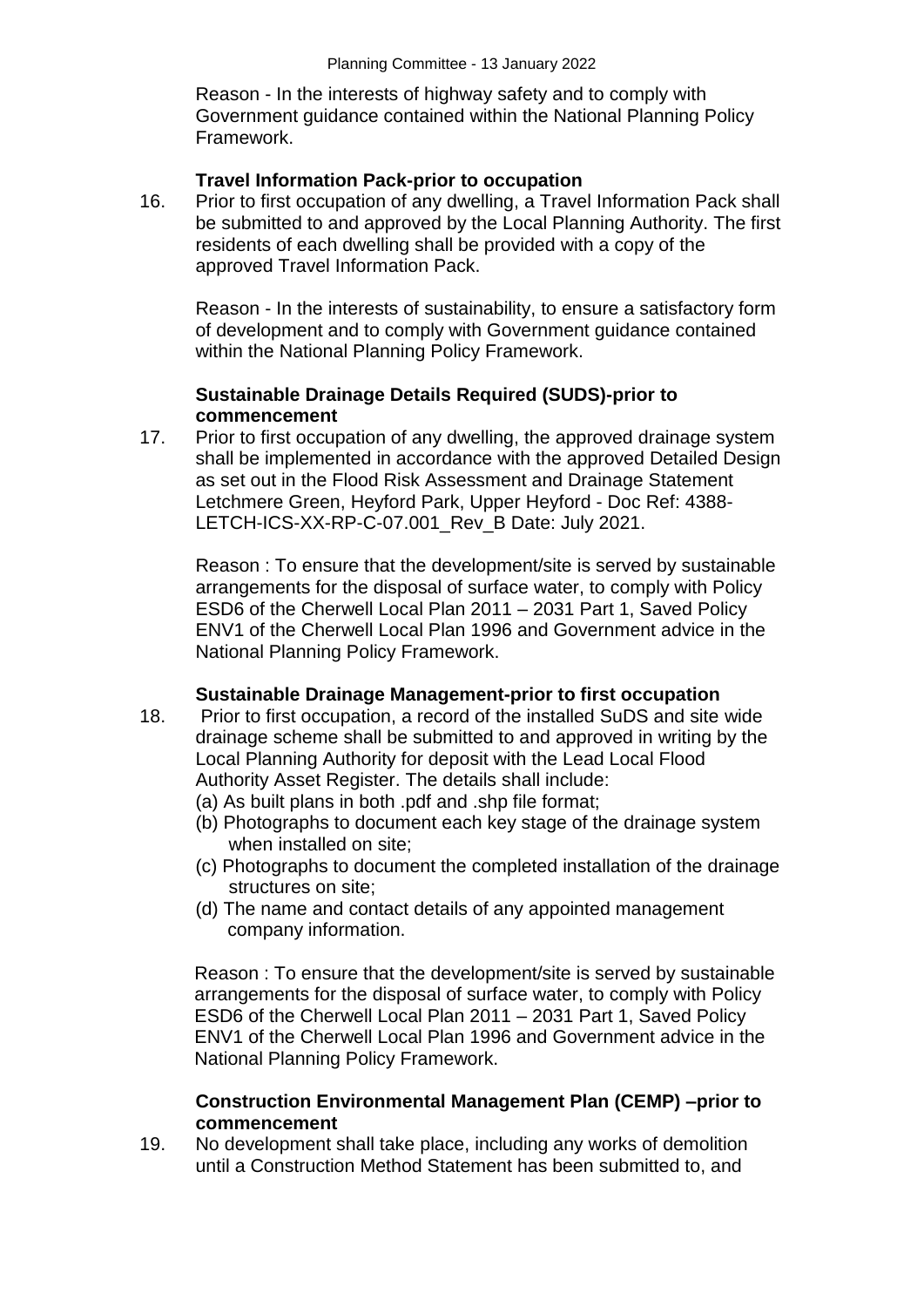approved in writing by the Local Planning Authority. The statement shall provide for at a minimum:

- a) The parking of vehicles of site operatives and visitors;
- b) The routeing of HGVs to and from the site;
- c) Loading and unloading of plant and materials;
- d) Storage of plant and materials used in constructing the development;
- e) The erection and maintenance of security hoarding including decorative displays and facilities for public viewing, where appropriate;
- f) Wheel washing facilities including type of operation (automated, water recycling etc) and road sweeping;
- g) Measures to control the emission of dust and dirt during construction;
- h) A scheme for recycling/ disposing of waste resulting from demolition and construction works;
- i) Delivery, demolition and construction working hours;

The approved Construction Method Statement shall be adhered to throughout the construction period for the development.

Reason : To ensure the environment is protected during construction in accordance with Saved Policy ENV1 of the Cherwell Local Plan 1996 and Government guidance contained within the National Planning Policy Framework. This information is required prior to commencement of the development as it is fundamental to the acceptability of the scheme.

### **Construction Environmental Management Plan (CEMP) for Biodiversity – Prior to commencement**

- 20. No development shall take place (including demolition, ground works, vegetation clearance) until a Construction Environmental Management Plan (CEMP: Biodiversity) has been submitted to and approved in writing by the Local Planning Authority. The CEMP: Biodiversity shall include as a minimum:
	- a) Risk assessment of potentially damaging construction activities;
	- b) Identification of 'Biodiversity Protection Zones';
	- c) Practical measures (both physical measures and sensitive working practices) to avoid or reduce impacts during construction (may be provided as a set of method statements);
	- d) The location and timing of sensitive works to avoid harm to biodiversity features;
	- e) The times during construction when specialist ecologists need to be present on site to oversee works;
	- f) Responsible persons and lines of communication;
	- g) The role and responsibilities on site of an ecological clerk of works (ECoW) or similarly competent person;
	- h) Use of protective fences, exclusion barriers and warning signs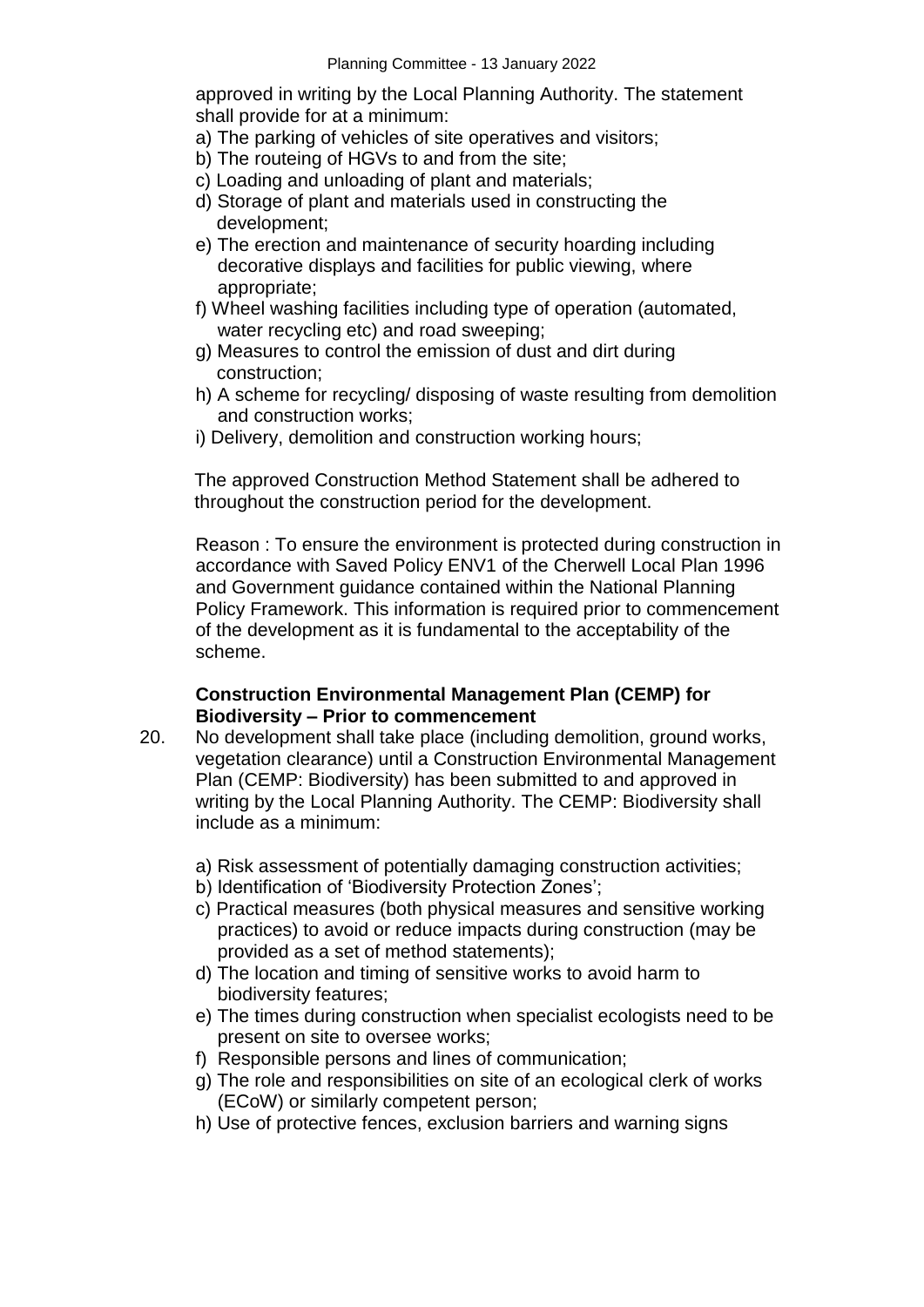The approved CEMP: Biodiversity shall be adhered to and implemented throughout the construction period strictly in accordance with the approved details, unless otherwise agreed in writing by the Local Planning Authority.

Reason : To protect habitats of importance to biodiversity conservation from any loss or damage in accordance with Policy ESD10 of the Cherwell Local Plan 2011 2031 Part 1 and Government guidance contained within Section 15 of the National Planning Policy Framework. This information is required prior to commencement of the development as it is fundamental to the acceptability of the scheme.

#### **Badgers Mitigation – Prior to commencement**

21. Prior to the commencement of the development hereby approved, including any demolition and any works of site clearance, a mitigation strategy for badgers, which shall include details of a recent survey (no older than six months), whether a development licence is required and the location and timing of the provision of any protective fencing around setts/commuting routes, shall be submitted to and approved in writing by the Local Planning Authority. Thereafter, the development shall be carried out in accordance with the approved details.

Reason : To ensure that the development does not cause harm to any protected species or their habitats in accordance with Policy ESD10 of the Cherwell Local Plan 2011 – 2031 Part 1 and Government guidance contained within the National Planning Policy Framework. This information is required prior to commencement of the development as it is fundamental to the acceptability of the scheme.

#### **Details of Lighting – prior to commencement (CPDA/ecologist)**

22. Details of the external lighting including the design, position, orientation and any screening of the lighting shall be submitted to and approved in writing by the Local Planning Authority prior to commencement of those works. The lighting shall be installed and operated in accordance with the approved scheme at all times thereafter.

Reason : To protect the amenities of nearby residents and light sensitive ecology, in the interest of public safety and to comply with Policy ESD15 of the Cherwell Local Plan 2011 – 2031 Part 1, Saved Policies C28 and C30 of the Cherwell Local Plan 1996.

### **Biodiversity Enhancement – prior to development commencing**

23. A method statement for enhancing the bat/bird/invertebrate provision per dwelling shall be submitted to and approved in writing by the Local Planning Authority prior to the development reaching slab level. Thereafter, the biodiversity enhancement measures approved shall be carried out prior to occupation and retained in accordance with the approved details.

Reason : To protect habitats of importance to biodiversity conservation from any loss or damage in accordance with Policy ESD10 of the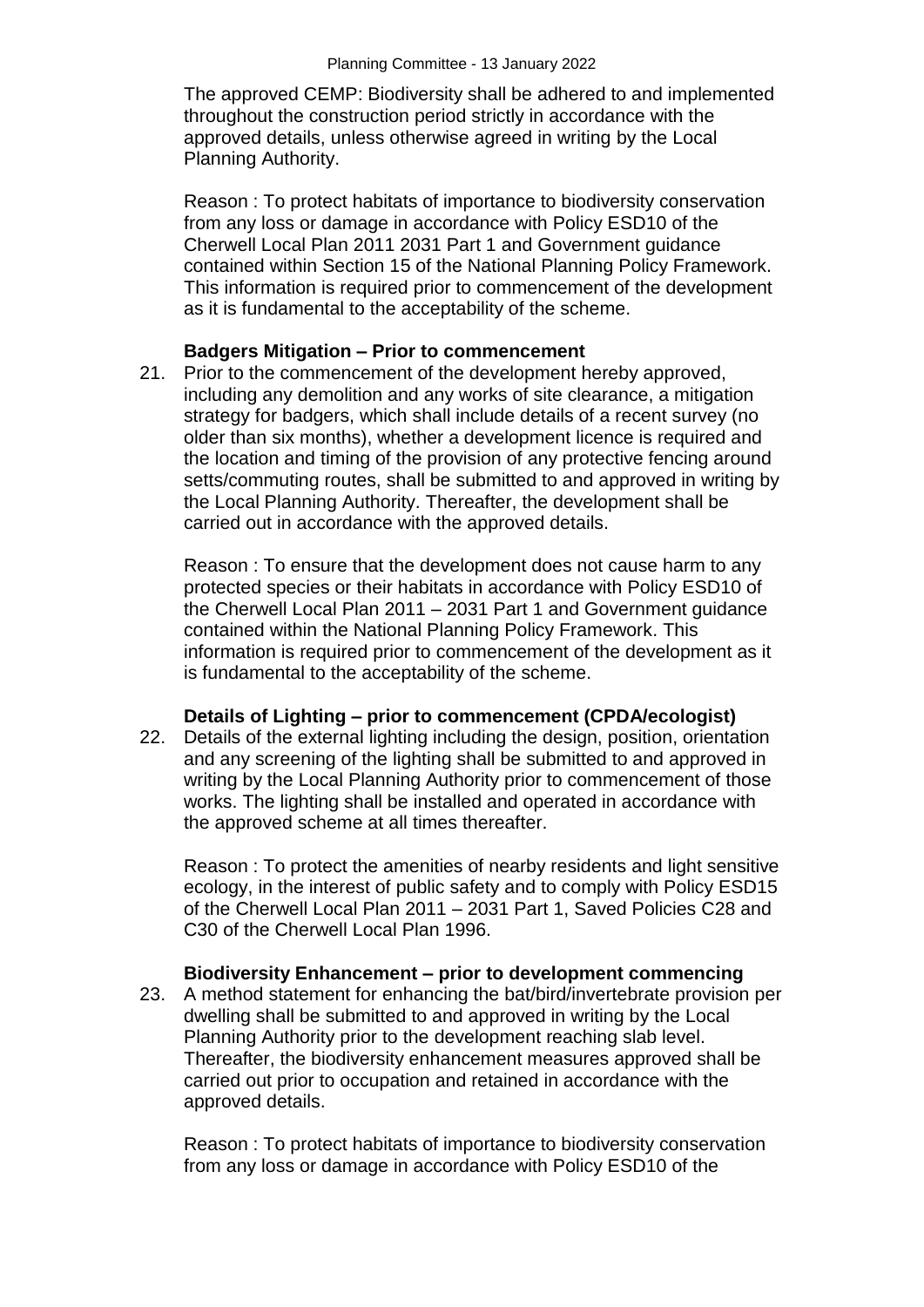Cherwell Local Plan 2011 – 2031 Part 1 y and Government guidance contained within Section 15 of the National Planning Policy Framework.

#### **NSP licence required conditions**

24. No development hereby permitted shall take place except in accordance with the terms and conditions of the Council's organisational licence (WML-OR94) and with the proposals detailed on plan 'Larsen Road Phase 1 and 2 combined: Impact Plan for great crested newt district licensing' Version 3 dated 19th October 2021.

Reason: In order to ensure that adverse impacts on great crested newts are adequately mitigated and to ensure that site works are delivered in full compliance with the organisational licence WML-OR94.

25. No development hereby permitted shall take place unless and until a certificate from the Delivery Partner (as set out in the District Licence WML-OR94), confirming that all necessary measures in regard to great crested newt compensation have been appropriately dealt with, has been submitted to and approved by the local planning authority and the local authority has provided authorisation for the development to proceed under the district newt licence. The Delivery Partner certificate must be submitted to this planning authority for approval prior to the commencement of the development hereby approved.

Reason: In order to adequately compensate for negative impacts to great crested newts.

26. No development hereby permitted shall take place except in accordance with Part 1 of the GCN Mitigation Principles, as set out in the District Licence WML-OR94 and in addition in compliance with the following: - Works which will affect likely newt hibernacula may only be undertaken during the active period for amphibians. - Capture methods must be used at suitable habitat features prior to the commencement of the development (i.e. hand/destructive/night searches), which may include the use of temporary amphibian fencing, to prevent newts moving onto a development site from adjacent suitable habitat, installed for the period of the development (and removed upon completion of the development). - Amphibian fencing and pitfall trapping must be undertaken at suitable habitats and features, prior to commencement of the development.

Reason: In order to adequately mitigate impacts on great crested newts.

### **Land Contamination Desk Study / Site Walkover-prior to commencement**

27. Prior to the commencement of the development hereby permitted a desk study and site walk over to identify all potential contaminative uses on site, and to inform the conceptual site model shall be carried out by a competent person and in accordance with DEFRA and the Environment Agency's 'Model Procedures for the Management of Land Contamination, CLR 11' and shall be submitted to and approved in writing by the Local Planning Authority. No development shall take place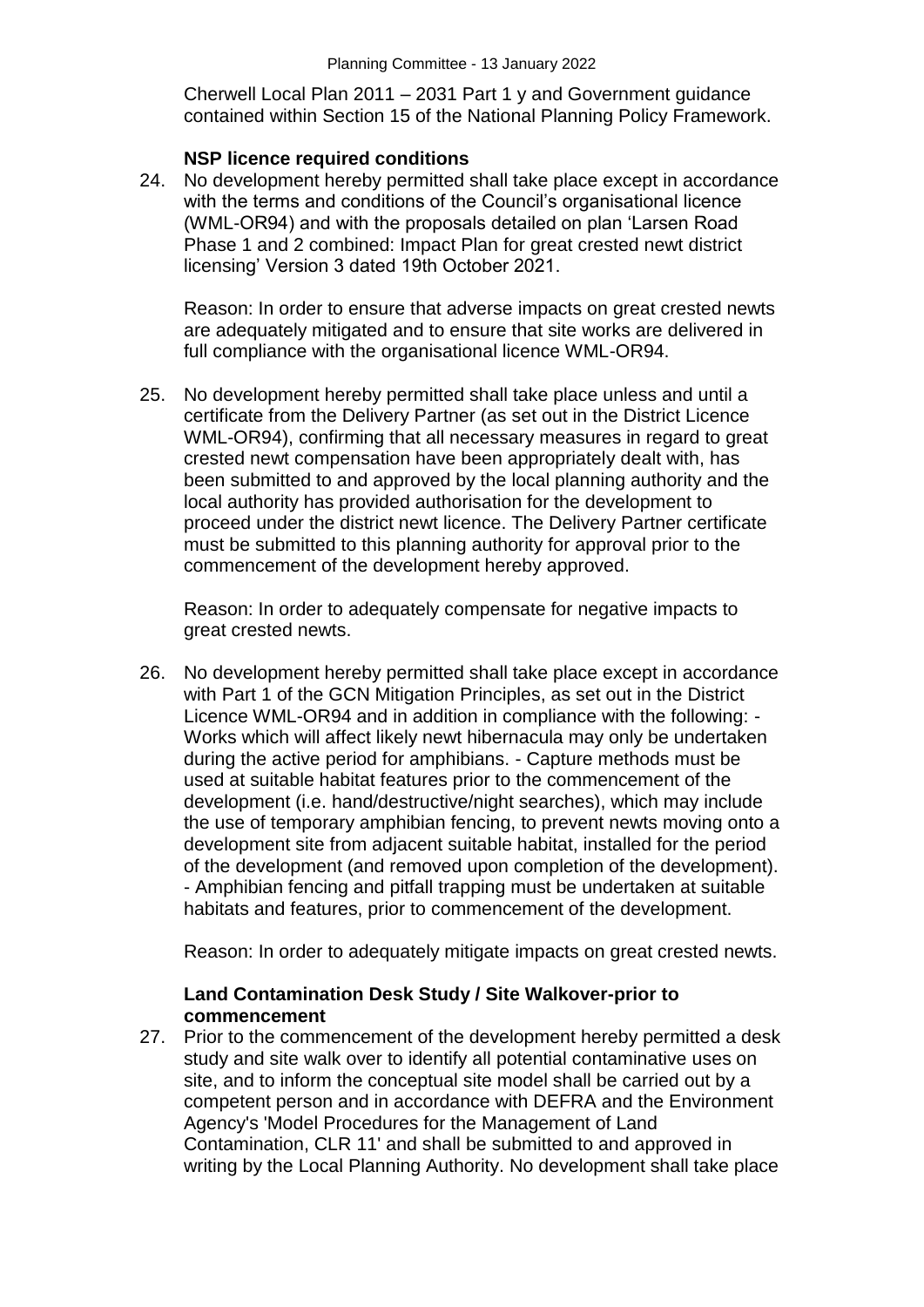until the Local Planning Authority has given its written approval that it is satisfied that no potential risk from contamination has been identified.

Reason: To ensure that any ground and water contamination is identified and adequately addressed to ensure the safety of the development, the environment and to ensure the site is suitable for the proposed use to comply with Saved Policy ENV12 of the Cherwell Local Plan and Section 15 of the National Planning Policy Framework. This information is required prior to commencement of the development as it is fundamental to the acceptability of the scheme.

### **Land Contamination Intrusive Investigation-prior to commencement**

28. If a potential risk from contamination is identified as a result of the work carried out under condition 27, prior to the commencement of the development hereby permitted, a comprehensive intrusive investigation in order to characterise the type, nature and extent of contamination present, the risks to receptors and to inform the remediation strategy proposals shall be documented as a report undertaken by a competent person and in accordance with DEFRA and the Environment Agency's 'Model Procedures for the Management of Land Contamination, CLR 11' and submitted to and approved in writing by the Local Planning Authority. No development shall take place unless the Local Planning Authority has given its written approval that it is satisfied that the risk from contamination has been adequately characterised as required by this condition.

Reason - To ensure that risks from land contamination to the future users of the land and neighbouring land are minimised, together with those to controlled waters, property, and ecological systems, and to ensure that the development can be carried out safely without unacceptable risks to workers, neighbours and other offsite receptors in accordance with Policy ENV12 of the adopted Cherwell Local Plan and Government guidance contained within the National Planning Policy Framework.

#### **Land Contamination Remediation Scheme-prior to commencement**

29. If contamination is found by undertaking the work carried out under condition 28, prior to the commencement of the development hereby permitted, a scheme of remediation and/or monitoring to ensure the site is suitable for its proposed use shall be prepared by a competent person and in accordance with DEFRA and the Environment Agency's 'Model Procedures for the Management of Land Contamination, CLR 11' and submitted to and approved in writing by the Local Planning Authority. No development shall take place until the Local Planning Authority has given its written approval of the scheme of remediation and/or monitoring required by this condition.

Reason - To ensure that risks from land contamination to the future users of the land and neighbouring land are minimised, together with those to controlled waters, property and ecological systems, and to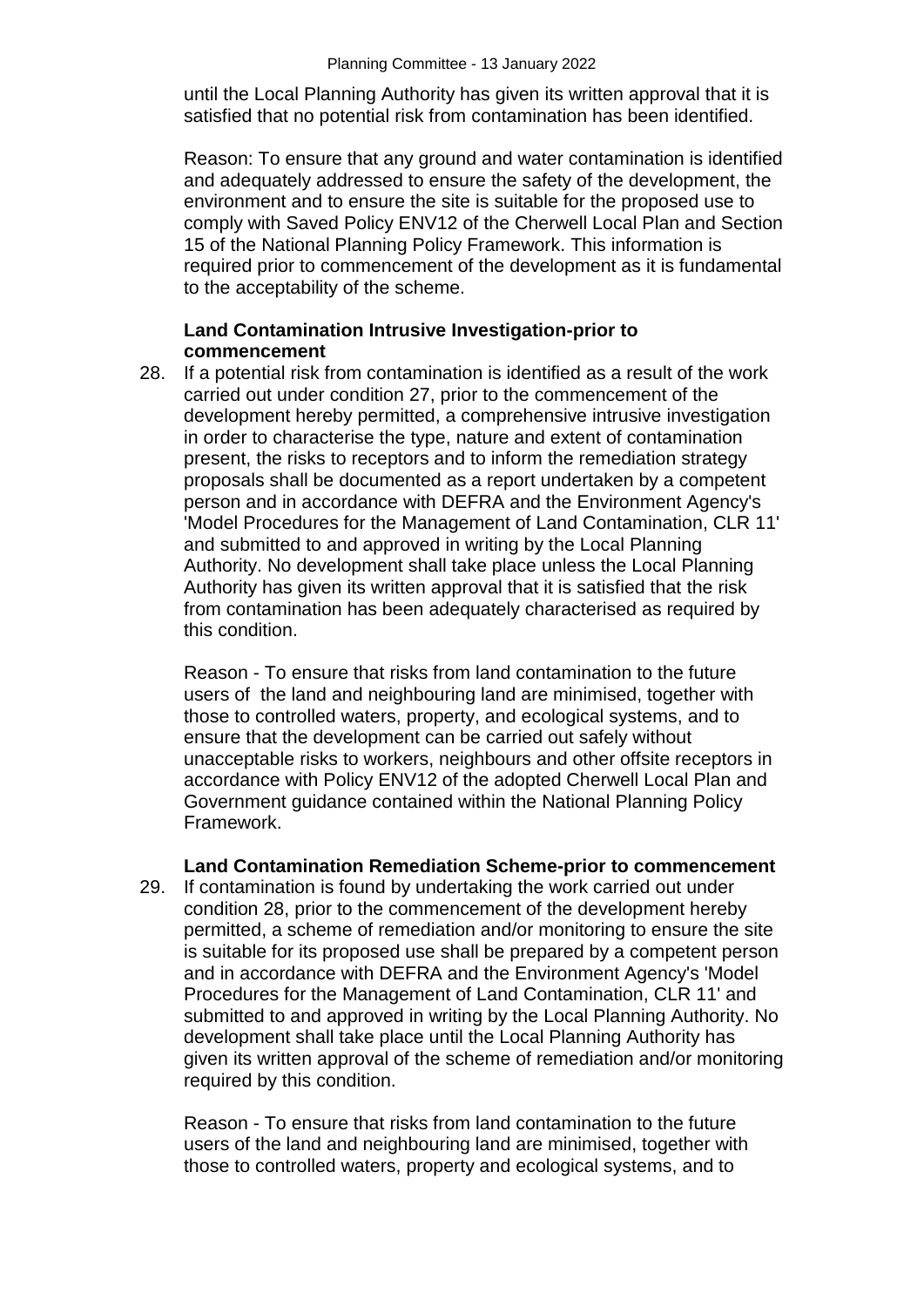ensure that the development can be carried out safely without unacceptable risks to workers, neighbours and other offsite receptors in accordance with Policy ENV12 of the adopted Cherwell Local Plan and Government guidance contained within the National Planning Policy Framework.

#### **Land Contamination Remediation Scheme**

30. If remedial works have been identified in condition 29, the development shall not be occupied until the remedial works have been carried out in accordance with the scheme approved under condition 29. A verification report that demonstrates the effectiveness of the remediation carried out must be submitted to and approved in writing by the Local Planning Authority.

Reason - To ensure that risks from land contamination to the future users of the land and neighbouring land are minimised, together with those to controlled waters, property and ecological systems, and to ensure that the development can be carried out safely without unacceptable risks to workers, neighbours and other offsite receptors in accordance with Policy ENV12 of the adopted Cherwell Local Plan and Government guidance contained within the National Planning Policy Framework.

#### **Land Contamination Remediation Scheme (EA recommendation)**

31. If, during development, contamination not previously identified is found to be present at the site, no further development shall be carried out until full details of a remediation strategy detailing how the unsuspected contamination shall be dealt with has been submitted to and approved in writing by the Local Planning Authority. Thereafter the remediation strategy shall be carried out in accordance with the approved details.

Reason - To ensure that risks from land contamination to the future users of the land and neighbouring land are minimised, together with those to controlled waters, property, and ecological systems, and to ensure that the development can be carried out safely without unacceptable risks to workers, neighbours and other offsite receptors in accordance with Policy ENV12 of the adopted Cherwell Local Plan and Government guidance contained within the National Planning Policy Framework.

#### **TWU water infrastructure-prior to occupation**

32. No development shall be occupied until confirmation has been provided that either:- all water network upgrades required to accommodate the additional flows to serve the development have been completed; or - a development and infrastructure phasing plan has been agreed with Thames Water to allow development to be occupied. Where a development and infrastructure phasing plan is agreed no occupation shall take place other than in accordance with the agreed development and infrastructure phasing plan.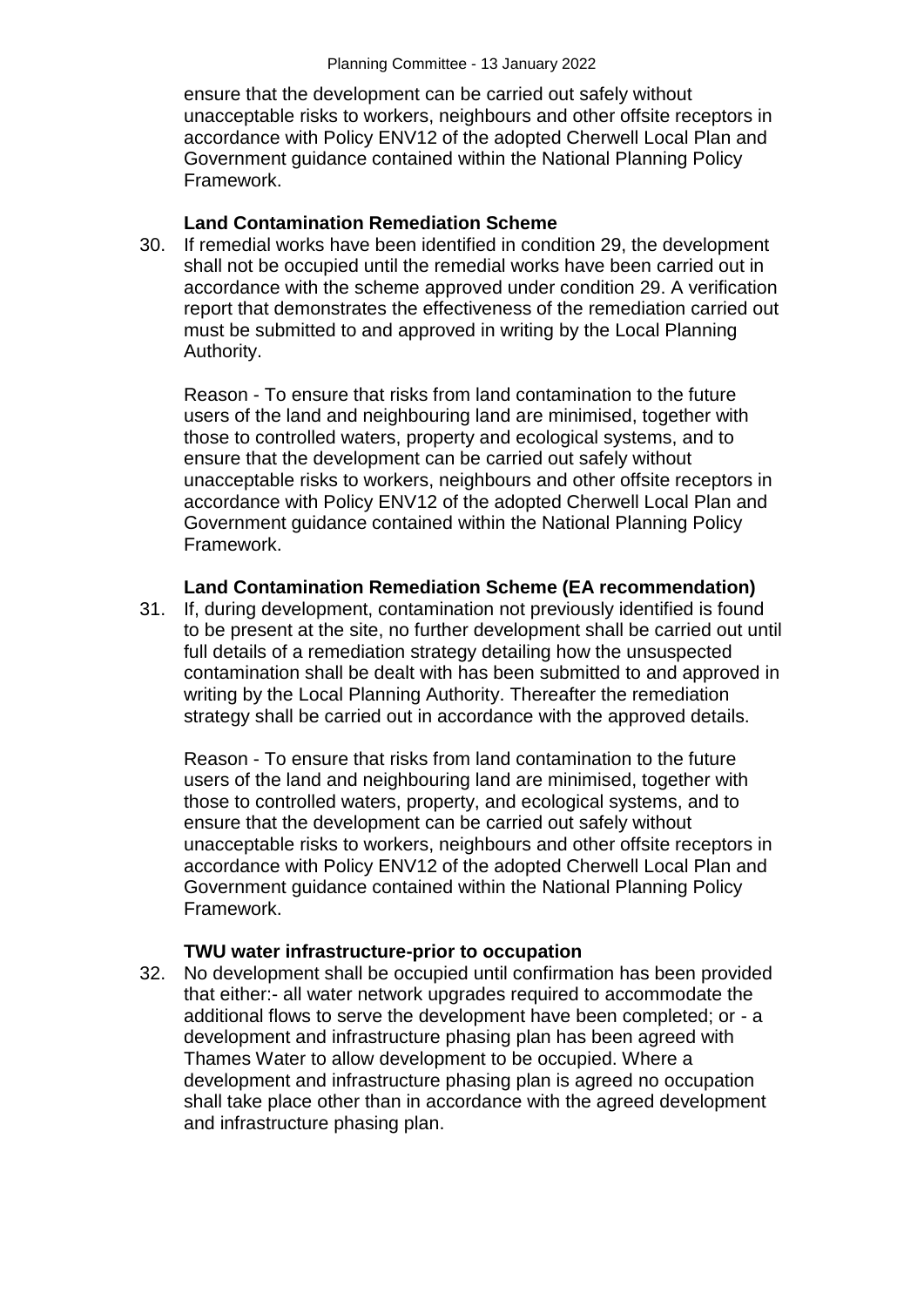Reason - The development may lead to no / low water pressure and network reinforcement works are anticipated to be necessary to ensure that sufficient capacity is made available to accommodate additional demand anticipated from the new development"

## 118 **Land at former RAF Bicester, Bicester, Oxfordshire OX26 5HA**

The Committee considered application 21/01224/OUT an outline planning application for Automotive Experience Quarter comprising Commercial, Business and Services uses (Class E), Light Industrial (Class B2), Local Community and Learning Uses (Class F) and vehicle circuits (Sui Generis) with all matters reserved aside from that of access) at Land at former RAF Bicester, Bicester, Oxfordshire. OX26 5HA for Bicester Motion.

It was proposed by Councillor Broad and seconded by Councillor Sibley that consideration of application 21/01224/OUT be deferred to allow for a full environmental impact assessment of the whole site to take place.

On being put to the vote the proposal was lost and the motion subsequently fell.

The Committee was advised that Councillor Wood had registered to speak on this application as ward member but since the agenda was published and as reported in the written update, the District Wards covered by the application were amended to Launton and Otmoor only. As Councillor Wood was ward member for Fringford and Heyfords, he was no longer entitled to speak on the application as ward member.

Martin Arroyo representing Stratton Audley Parish Council addressed the Committee in objection to the application.

Dan Geoghegan, agent for the applicant, addressed the Committee in support of the application.

It was proposed by Councillor Broad that application 21/01224/OUT be refused as English Heritage had made a very serious objection and that the reserved matters condition should be removed. There was no seconder to this proposal and the motion fell.

It was proposed by Councillor Reynolds and seconded by Councillor C Clarke that application 21/01224/OUT be approved in line with the officer recommendation but subject to an additional condition for the final wording of conditions 24 and 25 to be agreed in consultation with the Chairman of Planning Committee prior to any planning consent being issued.

In reaching its decision the Committee considered the officer's report and presentation, the written updates and the addresses of the public speakers.

### **Resolved**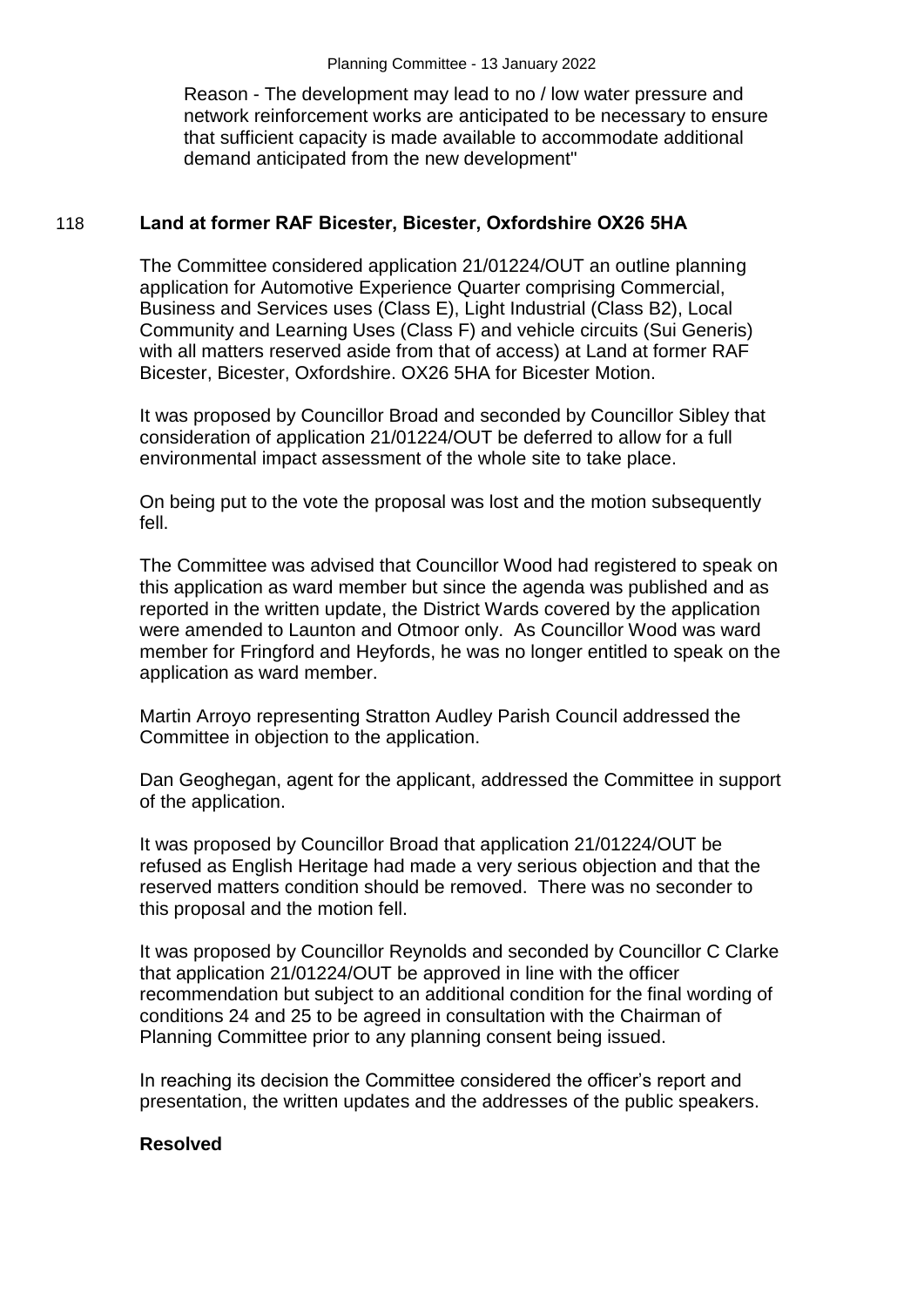- (1) That authority be delegated to the Assistant Director for Planning and Development to grant permission for application 21/01224/OUT subject to:
	- i) The completion of archaeological trial trenching and recording.
	- ii) Public transport matters (including ensuring required connectivity of services)
	- iii) The completion of a planning obligation under section 106 of the Town and Country Planning Act 1990, as substituted by the Planning and Compensation Act 1991, to secure the following (and any amendments as deemed necessary):

• Highway works 1 (Upgrade to the B4100 Banbury Road / A4095 Southwold Lane / A4095 Lords Lane roundabout junction) – TBC

• Highway works 2 – (Improved connections between the site, Bicester's train stations and the town centre) - £386,098

• Strategic Transport Contribution – (Dualling of eastern perimeter route, Skimmingdish Lane section) - £283,201

• Public Transport services – (Bus failure payment) – TBC (following further negotiations)

• Traffic Regulation Order (if not dealt with under S278/S38 agreement) - £6,380

- Travel Plan Monitoring Fee £2,379
- CDC S106 monitoring fee £1,000
- OCC S106 monitoring fee TBC
- S278 works
- iv) The following conditions, (the final wording for conditions 24 and 25 to be agreed in consultation with the Chairman of Planning Committee prior to any planning consent being issued.) (and any amendments to those conditions as deemed necessary):

### **CONDITIONS**

### **Time Limit and Plans**

1. Application for approval of all the reserved matters shall be made to the Local Planning Authority before the expiration of three years from the date of this permission and the development hereby permitted shall be begun either before the expiration of five years from the date of this permission or before the expiration of two years from the date of approval of the last of the reserved matters to be approved whichever is the later.

Reason: To comply with the provisions of Section 92 of the Town and Country Planning Act 1990, as amended by Section 51 of the Planning and Compulsory Purchase Act 2004, and Article 5(1) of the Town and Country Planning (Development Management Procedure) (England) Order 2015 (as amended).

2. Details of the layout, scale, appearance and landscaping (hereafter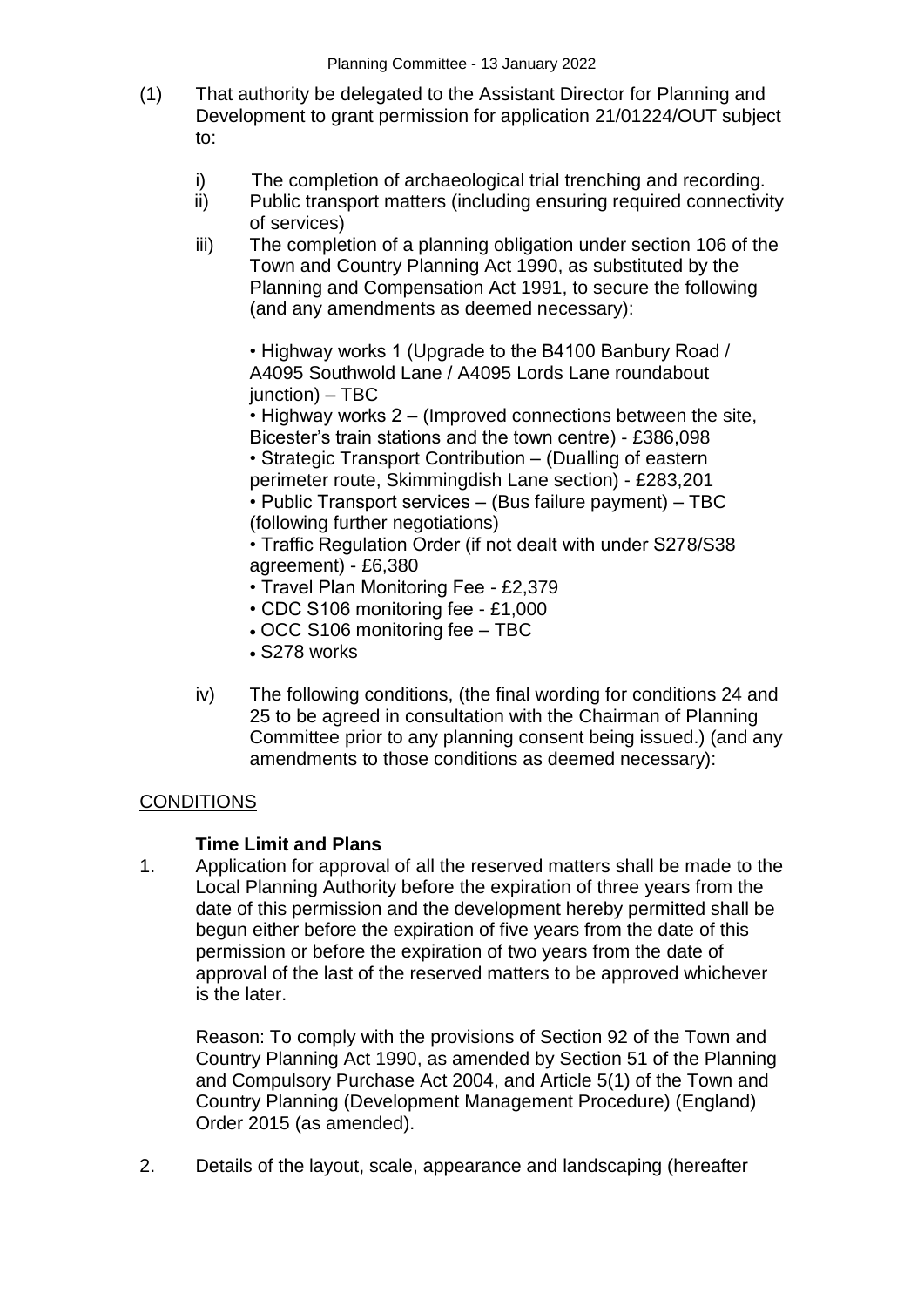referred to as 'the reserved matters') shall be submitted to and approved in writing by the Local Planning Authority before any development takes place and the development shall be carried out as approved.

Reason: To comply with the provisions of Section 92 of the Town and Country Planning Act 1990, as amended by Section 51 of the Planning and Compulsory Purchase Act 2004, and Article 6 of the Town and Country Planning (Development Management Procedure) (England) Order 2015 (as amended).

3. Except where otherwise stipulated by conditions attached to this permission, the development shall be carried out strictly in accordance with the following plans and documents:

### Plans

- 5002854-RDG-Z01-ST-PL-A-0010 Rev D Site Location Plan
- 5002854-RDG-Z01-ST-PL-A-0015 Topographical Survey 1
- 5002854-RDG-Z01-ST-PL-A-0016 Topographical Survey 2
- 5002854-RDG-Z01-ST-PL-A-0030 Rev N Indicative Layout Plan
- 5002854-RDG-Z01-ST-PL-A-0011 Experience Quarter Site Area
- 5002854-RDG-Z01-ST-PL-A-0092 Rev L Parameters Plan Proposed Developable Area
- 5002854-RDG-Z01-ST-PL-A-0090 Rev J Parameters Plan Proposed Land Use
- 5002854-RDG-Z01-ST-PL-A-0098 Rev D Parameters Plan Access & Movement Plan
- 5002854-RDG-Z01-ST-PL-A-0094 Rev K Parameters Plan Existing/Proposed Heights

### **Documents**

- Updated Planning Statement Edgards April 2021
- Heritage Report Worlledge Associates December 2020
- Archaeological Desk-Based Assessment Oxford Archaeology – September 2018
- Contamination & Ground Condition Report Crestwood Environmental – 3 July 2018
- Aviation Impact Assessment Air Motive December 2020
- Transport Statement Mode Transport Planning December 2020
- Framework Travel Plan Mode Transport Planning December 2020
- Arboricultural Implications Assessment Higginson Associates – February 2019
- Flood Risk & Drainage Assessment Ridge 3 December 2021
- Ecological Assessment Part 1 Ecology Solutions December 2020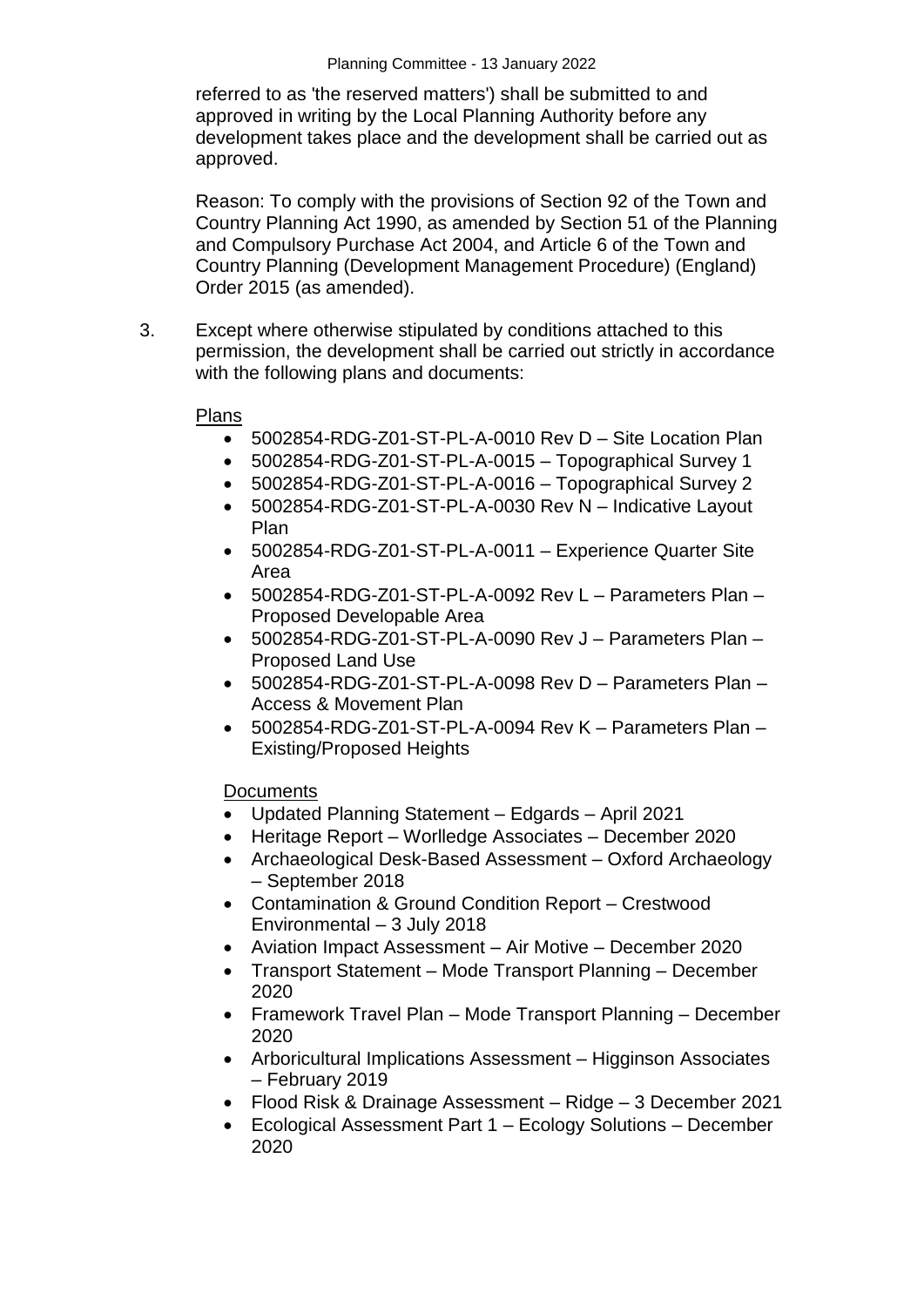- Energy & Sustainability Design Strategy Ridge 18 December 2020
- Landscape & Visual Impact Assessment ASA Landscape Architects – 17 December 2020
- Noise Impact Assessment SPL Track Environmental 26 March 2021
- Design & Access Statement Ridge / Edgars
- Design Code Ridge 15 December 2020
- Design Strategy Report Driven International 26 November 2020
- Walking & Cycling Technical Report Mode Transport Planning – 3 September 2021
- Public Transport Contributions Technical Note Mode Transport Planning – 3 September 2021
- Biodiversity Impact Assessment Calculator Update Ecology Solutions – November 2021
- Biodiversity Metric Calculator Experience Quarter Ecology Solutions – November 2021
- Biodiversity Metric Calculator Experience Quarter & Innovation Quarter – Ecology Solutions – November 2021
- Ecology Note Ecology Solutions December 2021

Reason: For the avoidance of doubt, to ensure that the development is carried out only as approved by the Local Planning Authority and comply with Government guidance contained within the National Planning Policy Framework.

### **Design**

4. All services serving the proposed development shall be provided underground unless details of any necessary above ground service infrastructure, whether or not permitted by the Town and Country Planning (General Permitted Development) (England) Order 2015 (as amended), have first been submitted to and approved in writing by the Local Planning Authority. Thereafter, and prior to the first occupation of the development that they serve, the above ground services shall be provided on site in accordance with the approved details.

Reason: To ensure the satisfactory appearance of the completed development and to comply with Policy ESD15 of the Cherwell Local Plan 2011 – 2031 Part 1, Saved Policy C28 of the Cherwell Local Plan 1996 and Government guidance contained within the National Planning Policy Framework.

5. A Signage Strategy for the site shall be submitted to and approved in writing by the Local Planning Authority prior to the installation of any external signage (either free-standing or on buildings). The signage shall be installed in accordance with the approved scheme thereafter.

Reason: In the interests of visual amenity, to preserve the character and appearance of the conservation area and to comply with Policy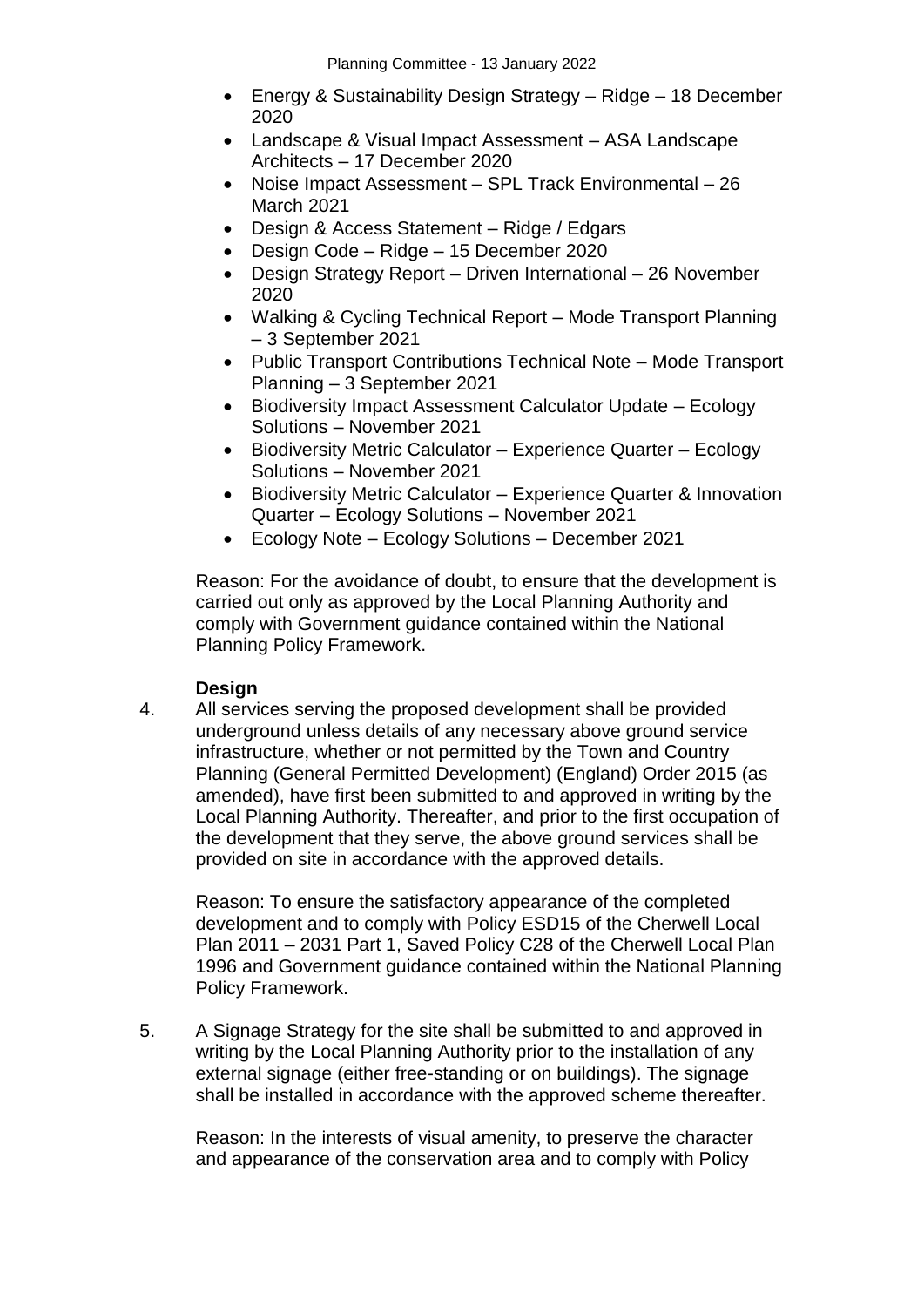ESD15 and Bicester 8 of the Cherwell Local Plan 2011 – 2031 Part 1, Saved Policies C18, C28 and C30 of the Cherwell Local Plan 1996 and Government advice in The National Planning Policy Framework.

6. Full details of the refuse/recycling bin storage for the site, including location and compound enclosure details, shall be submitted to and approved in writing by the Local Planning Authority prior to the commencement of that work. Thereafter and prior to the first occupation of the development, the refuse/recycling bin storage area(s) shall be provided in accordance with the approved details and retained unobstructed except for the storage of refuse/recycling bins.

Reason: To ensure the satisfactory appearance of the completed development and to comply with Policy ESD 15 of the Cherwell Local Plan 2011-2031 Part 1, saved Policy C28 of the Cherwell Local Plan 1996 and Government guidance contained within the National Planning Policy Framework.

### **Landscaping**

7. A schedule of landscape maintenance for a minimum period of 10 years starting from first occupation or completion of the development (whichever is sooner) shall be submitted to and approved in writing by the Local Planning Authority prior to first occupation of the development. Thereafter the approved landscaping shall be maintained in accordance with the approved schedule.

Reason: To ensure that the agreed landscaping scheme is maintained over a reasonable period that will permit its establishment in the interests of visual amenity and to accord with Policy ESD15 of the Cherwell Local Plan 2011 – 2031 Part 1, Saved Policy C28 of the Cherwell Local Plan 1996 and Government guidance contained within the National Planning Policy Framework.

### **Highways**

- 8. No development shall take place until a Construction Travel Management Plan (CTMP) has been submitted to and approved in writing by the Local Planning Authority. The CTMP shall include the following:
	- The CTMP must be appropriately titled, include the site and planning permission number.
	- Routing of construction traffic and delivery vehicles is required to be shown and signed appropriately to the necessary standards/requirements. This includes means of access into the site.
	- Details of and approval of any road closures needed during construction.
	- Details of and approval of any traffic management needed during construction.
	- Details of wheel cleaning/wash facilities to prevent mud etc, in vehicle tyres/wheels, from migrating onto adjacent highway.
	- Details of appropriate signing, to accord with the necessary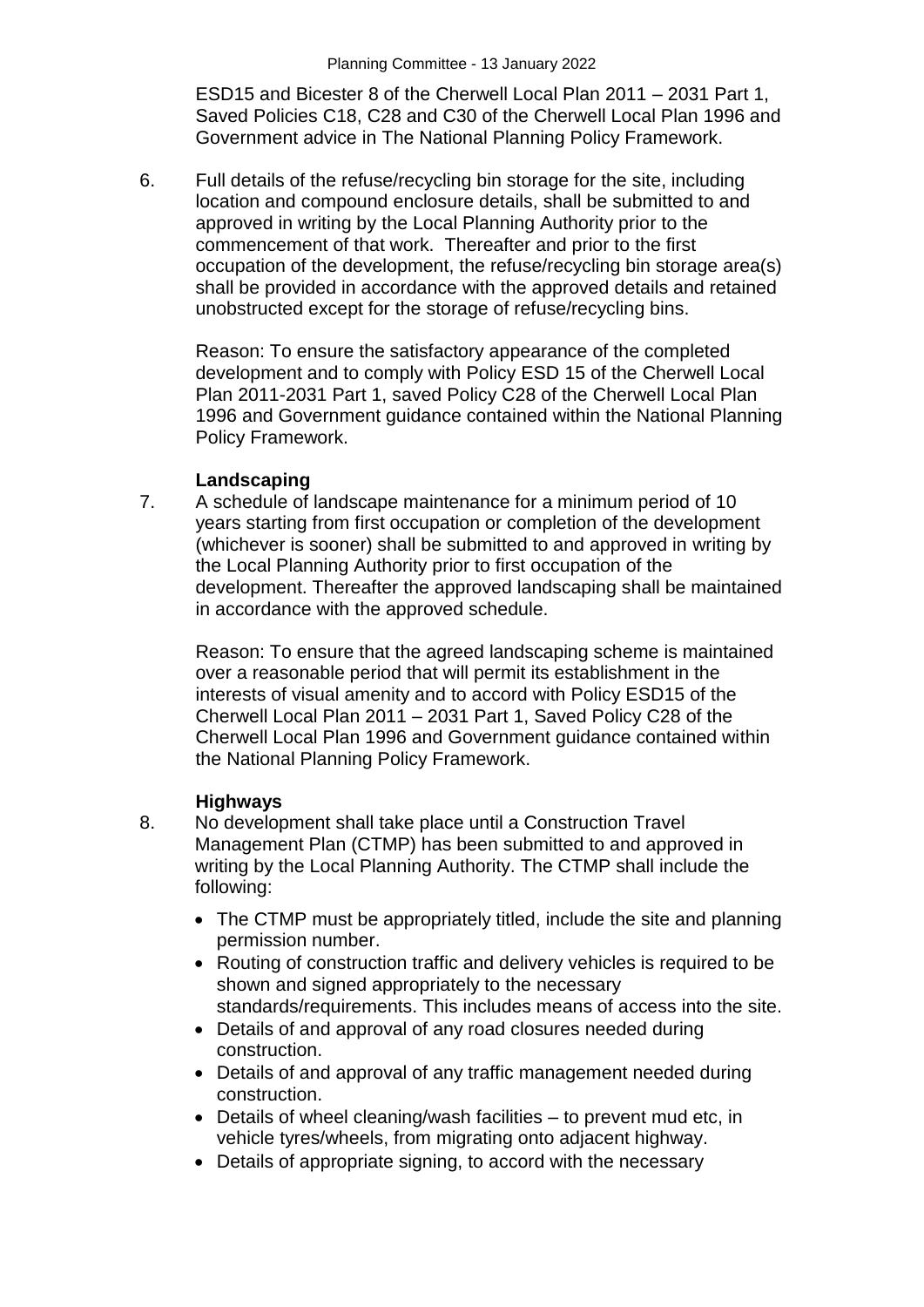standards/requirements, for pedestrians during construction works, including any footpath diversions.

- The erection and maintenance of security hoarding / scaffolding if required.
- A regime to inspect and maintain all signing, barriers etc.
- Contact details of the Project Manager and Site Supervisor responsible for onsite works to be provided.
- The use of appropriately trained, qualified and certificated banksmen for guiding vehicles/unloading etc.
- No unnecessary parking of site related vehicles (worker transport etc) in the vicinity – details of where these will be parked and occupiers transported to/from site to be submitted for consideration and approval. Areas to be shown on a plan not less than 1:500.
- Layout plan of the site that shows structures, roads, site storage, compound, pedestrian routes etc.
- A before-work commencement highway condition survey and agreement with a representative of the Highways Depot – contact 0845 310 1111. Final correspondence is required to be submitted.
- Local residents to be kept informed of significant deliveries and liaised with through the project. Contact details for person to whom issues should be raised with in first instance to be provided and a record kept of these and subsequent resolution.
- Any temporary access arrangements to be agreed with and approved by Highways Depot.
- Details of times for construction traffic and delivery vehicles, which must be outside network peak and school peak hours.

Reason: In the interests of highway safety and to mitigate the impact of construction vehicles on the surrounding network, road infrastructure and local residents, particularly at peak traffic times, in accordance with guidance contained in the National Planning Policy Framework. This information is required prior to commencement of the development as it is fundamental to the acceptability of the scheme.

9. Prior to the commencement of the development hereby approved, full details of the primary means of access from Buckingham Road between the land and the highway, including, position, layout, construction, drainage and vision splays shall be submitted to and approved in writing by the Local Planning Authority. Thereafter, the means of access shall be constructed and retained in accordance with the approved details.

Reason: In the interest of highway safety and in accordance with Government guidance contained within the National Planning Policy Framework.

10. Prior to the commencement of the development hereby approved, full details of the secondary 'emergency and servicing' access from Bicester Road between the land and the highway, including, position, layout, construction, drainage and vision splays shall be submitted to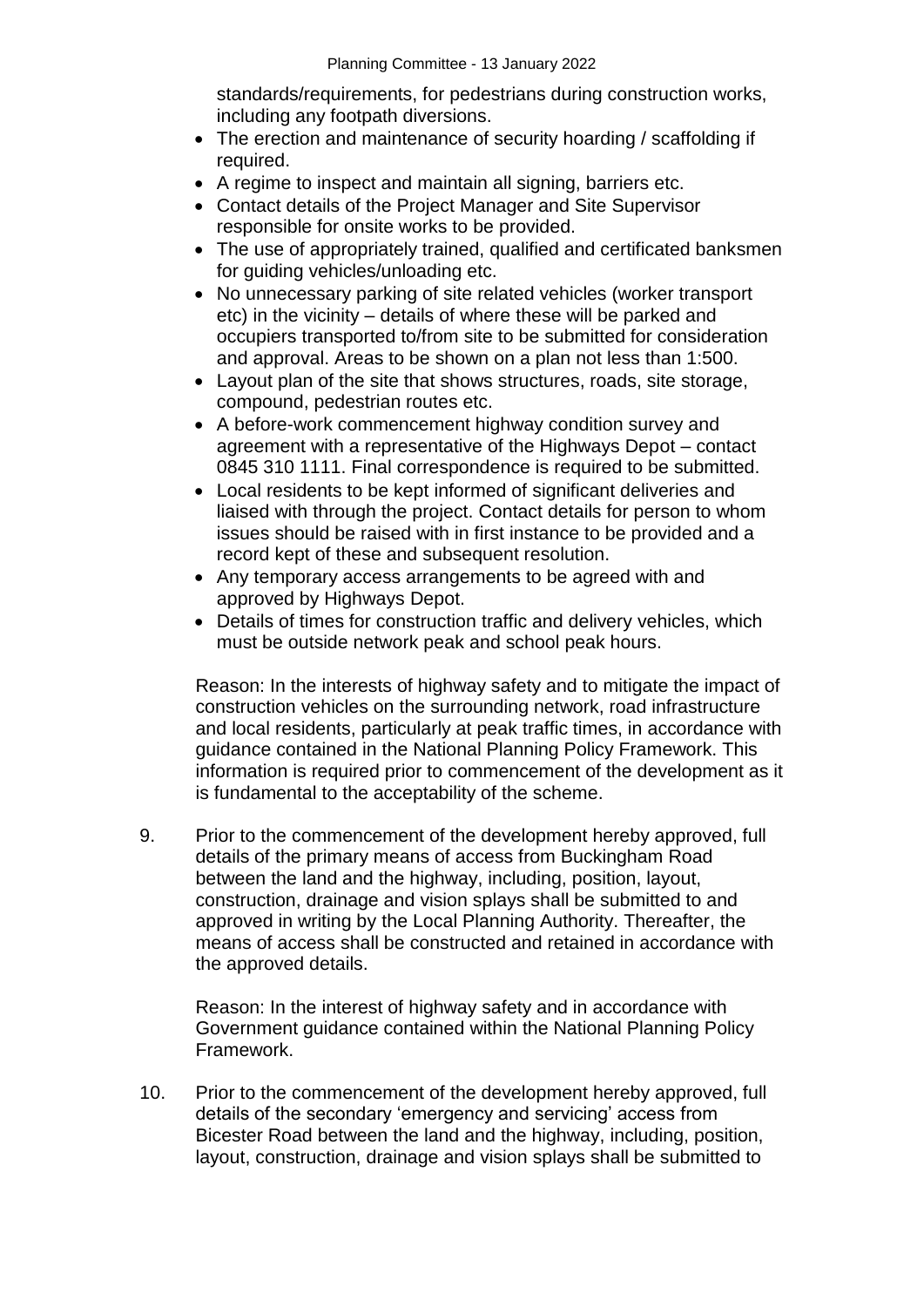and approved in writing by the Local Planning Authority. Any fencing, gates or barriers must be sufficiently set back from the carriageway to ensure that the largest vehicles anticipated to require access can wait for the gates or barriers to open without obstructing the highway. Thereafter, the means of access shall be constructed and retained in accordance with the approved details.

Reason: In the interest of highway safety and in accordance with Government guidance contained within the National Planning Policy Framework.

11. Prior to the commencement of the development hereby approved, full specification details (including construction, layout, surface finish and drainage) of the turning areas which shall be provided within the curtilage of the site so that motor vehicles, including HGVs, refuse vehicles and fire tenders may enter, can turn and leave the site in a forward direction, shall be submitted to and approved in writing by the Local Planning Authority. Thereafter, and prior to the first occupation of the development, the turning area shall be constructed in accordance with the approved details and shall always be retained for the manoeuvring of motor vehicles thereafter.

Reason: In the interest of highway safety and in accordance with Government guidance contained within the National Planning Policy Framework.

12. Prior to the commencement of the development hereby approved, a plan showing a car parking provision for an agreed number of spaces to be accommodated within the site to include layout, surface details, and drainage, shall be submitted to and approved in writing by the Local Planning Authority. The number of spaces to be provide shall be based on an indicative breakdown of the GFA between the proposed land uses and in line with the County Council's car parking standards. Thereafter, and prior to the first occupation of the development, the parking spaces shall be laid out, surfaced, drained and completed in accordance with the approved details and shall be retained for the parking of vehicles at all times thereafter.

Reason: In the interest of highway safety and in accordance with Government guidance contained within the National Planning Policy Framework.

13. Prior to the first use or occupation of the development hereby permitted, covered cycle parking facilities shall be provided on the site in accordance with details which shall be firstly submitted to and approved in writing by the Local Planning Authority. Thereafter, the covered cycle parking facilities shall be permanently retained and maintained for the parking of cycles in connection with the development.

Reason: In the interests of sustainability and to ensure a satisfactory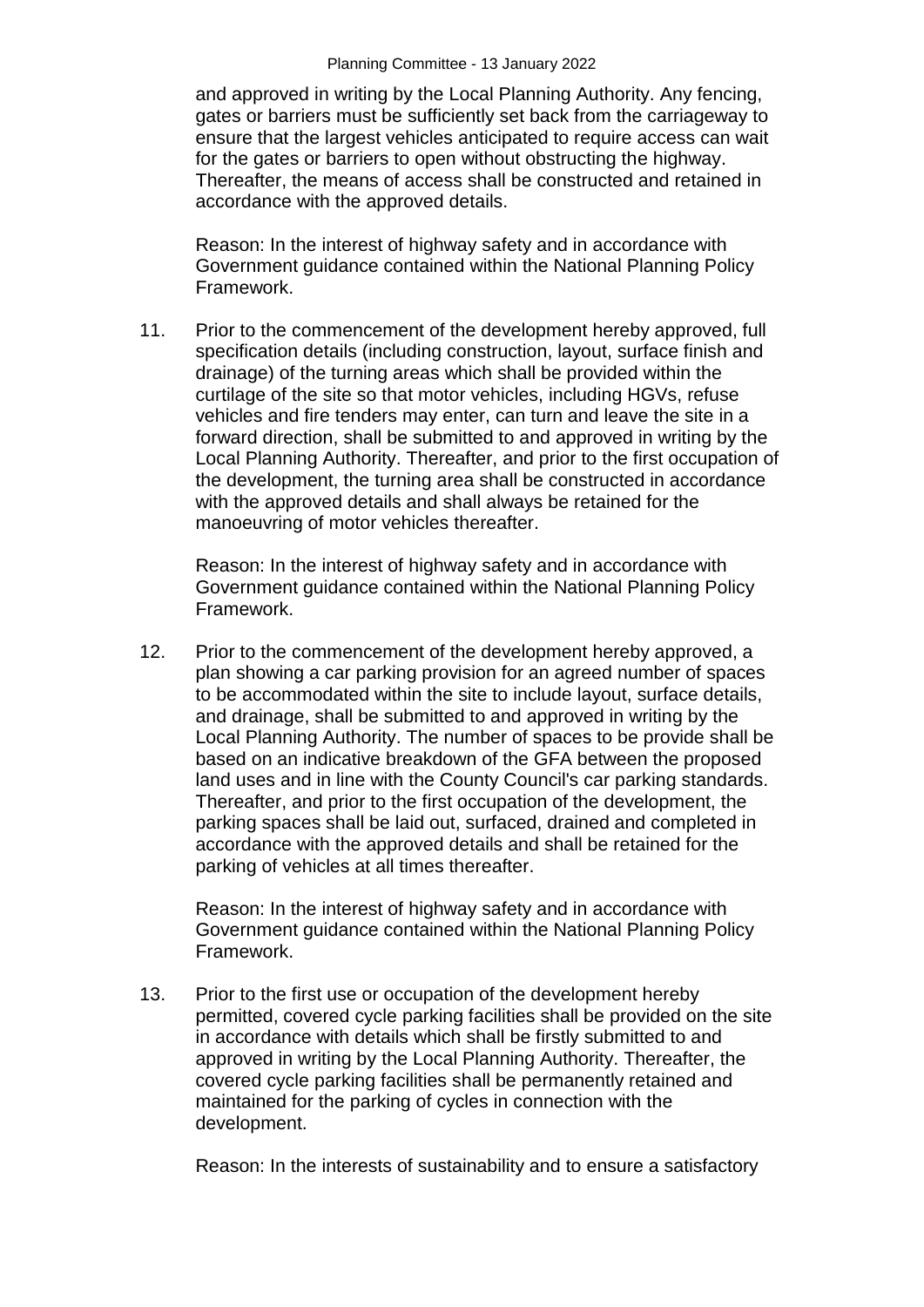form of development, in accordance with the Government guidance contained within the National Planning Policy Framework.

14. Notwithstanding the framework travel plan with the application, prior to the first use or occupation of any element of the development hereby permitted a revised framework travel plan shall be submitted to, and be approved in writing by the Local Planning Authority. The provisions of the framework travel plan shall thereafter be implemented and maintained in accordance with approved details unless and until any variations are approved.

Reason: In the interests of sustainability and to ensure a satisfactory form of development, in accordance with Policy SLE4 of the Cherwell Local Plan 2011-2031 Part 1 and the Government guidance contained within the National Planning Policy Framework.

15. Prior to the commencement of the development hereby approved, details of public access routes within and across the development site must be provided to and agreed in writing by the Local Planning Authority. Details must include how public access is to be managed, the routing of paths, connections with existing Public Rights of Way at the north and north western edges of the site and safe public access between the Buckingham Road and lakeside area of the development site.

Reason: In the interests of sustainability and to ensure a satisfactory form of development, in accordance with the Government guidance contained within the National Planning Policy Framework. To provide safe and suitable access to all users.

16. Prior to the commencement of the development hereby approved, details, including the routing, layout, width, surfacing and lighting of a direct and continuous pedestrian and cycle access route between the Hotel access junction on the Buckingham Road and the development site shall be submitted to and approved by the Local Planning Authority.

Reason: In the interests of sustainability and to ensure a satisfactory form of development, in accordance with the Government guidance contained within the National Planning Policy Framework. To provide safe and suitable access to all users.

### **Drainage**

- 17. Construction shall not begin until a detailed surface water drainage scheme for the site, has been submitted to and approved in writing by the Local Planning Authority. The scheme shall be subsequently be implemented in accordance with the approved details before the development is completed. The scheme shall include:
	- a) A compliance report to demonstrate how the scheme complies with the "Local Standards and Guidance for Surface Water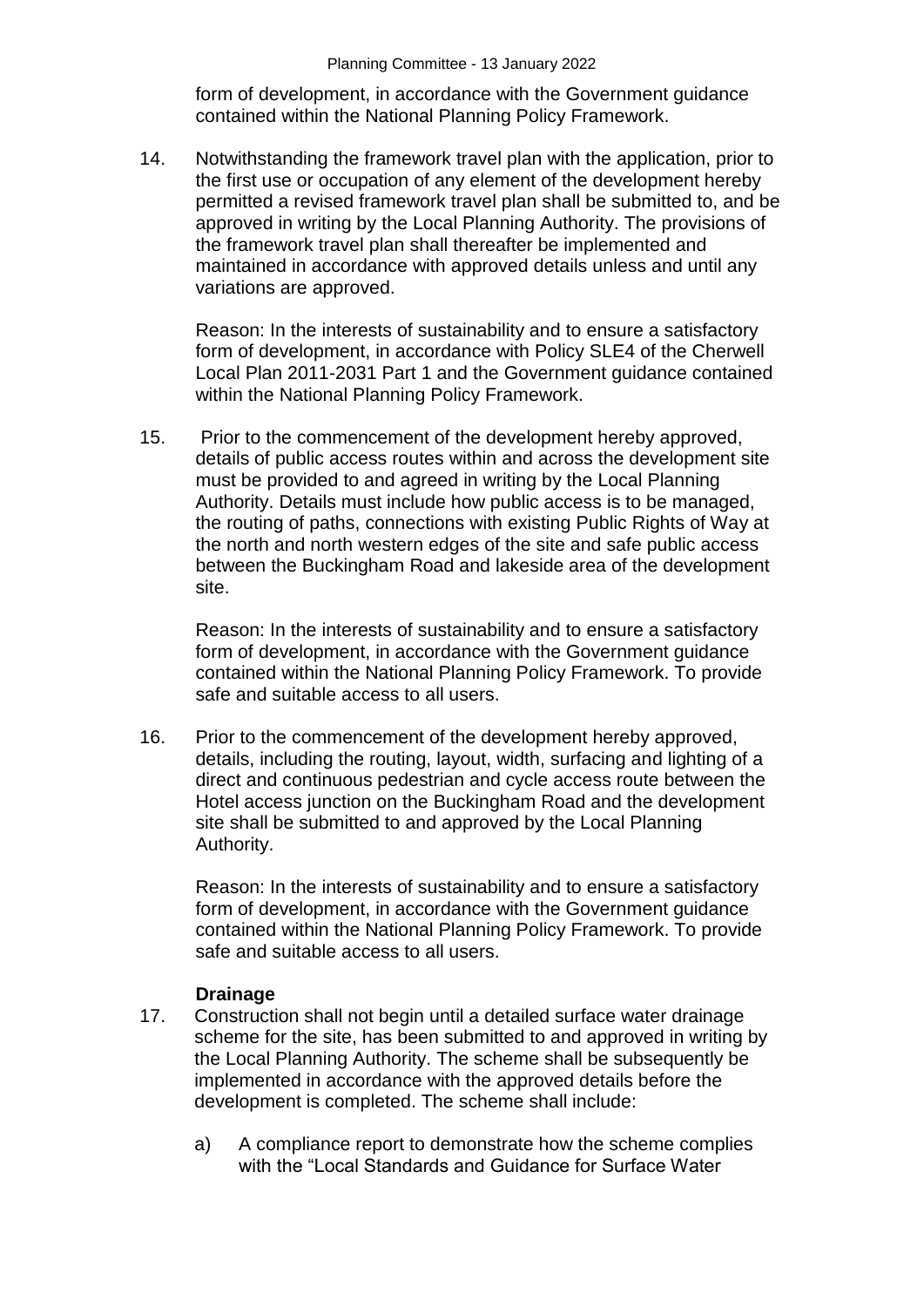Drainage on Major Development in Oxfordshire"

- b) Full drainage calculations for all events up to and including the 1 in 100 year plus 40% climate change;
- c) A Flood Exceedance Conveyance Plan;
- d) Comprehensive infiltration testing across the site to BRE DG 365 (if applicable)
- e) Detailed design drainage layout drawings of the SuDS proposals including cross-section details;
- f) Detailed maintenance management plan in accordance with Section 32 of CIRIA C753 including maintenance schedules for each drainage element, and details of how water quality will be managed during construction and post development in perpetuity;
- g) Confirmation of any outfall details;
- h) Consent for any connections into third party drainage systems.

Reason: To ensure that the development is served by sustainable arrangements for the disposal of surface water, to comply with Policy ESD6 of the Cherwell Local Plan 2011 – 2031 Part 1, Saved Policy ENV1 of the Cherwell Local Plan 1996 and Government advice in the National Planning Policy Framework. This information is required prior to commencement of the development as it is fundamental to the acceptability of the scheme.

- 18. Prior to first occupation, a record of the installed SuDS and site wide drainage scheme shall be submitted to and approved in writing by the Local Planning Authority for deposit with the Lead Local Flood Authority Asset Register. The details shall include:
	- a) As built plans in both .pdf and .shp file format;
	- b) Photographs to document each key stage of the drainage system when installed on site;
	- c) Photographs to document the completed installation of the drainage structures on site;
	- d) The name and contact details of any appointed management company information.

Reason: To ensure that the development is served by sustainable arrangements for the disposal of surface water, to comply with Policy ESD6 of the Cherwell Local Plan 2011 – 2031 Part 1, Saved Policy ENV1 of the Cherwell Local Plan 1996 and Government advice in the National Planning Policy Framework.

### **Contaminated Land**

19. If, during development, contamination not previously identified is found to be present at the site, no further development shall be carried out until full details of a remediation strategy detailing how the unsuspected contamination shall be dealt with has been submitted to and approved in writing by the Local Planning Authority. Thereafter the remediation strategy shall be carried out in accordance with the approved details.

Reason: To ensure that any ground and water contamination is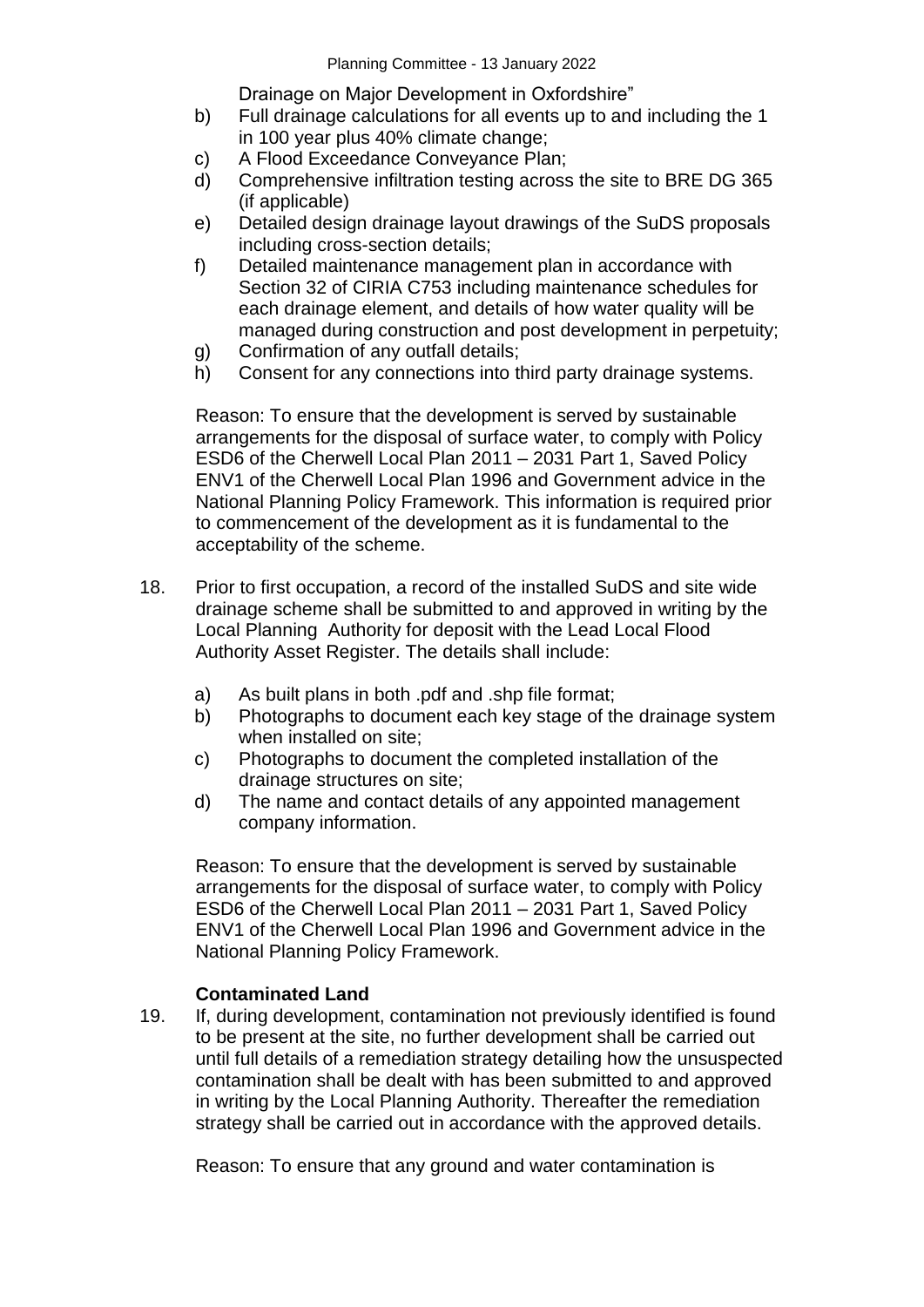identified and adequately addressed to ensure the safety of the development, the environment and to ensure the site is suitable for the proposed use, to comply with Saved Policy ENV12 of the Cherwell Local Plan 1996 and Section 15 of the National Planning Policy Framework.

## **Ecology**

20. No development shall take place until a Landscape and Ecology Management Plan (LEMP) including a timetable for its implementation has been submitted to and approved in writing by the Local Planning Authority. Thereafter, the LEMP shall be carried out in accordance with the approved details.

Reason: To protect habitats of importance to biodiversity conservation from any loss or damage in accordance with Policy ESD10 of the Cherwell Local Plan 2011 – 2031 Part 1 and Government guidance contained within Section 15 of the National Planning Policy Framework. This information is required prior to commencement of the development as it is fundamental to the acceptability of the scheme.

21. Prior to, and within two months of, the commencement of the development, the site shall be thoroughly checked by a suitably qualified ecologist to ensure that no protected species, which could be harmed by the development, have moved on to the site since the previous surveys were carried out. Should any protected species be found during this check, full details of mitigation measures to prevent their harm shall be submitted to and approved in writing by the Local Planning Authority. Thereafter the development shall be carried out in accordance with the approved mitigation scheme.

Reason: To ensure that the development does not cause harm to any protected species or their habitats in accordance with Policy ESD10 of the Cherwell Local Plan 2011-2031 Part 1 and Government guidance contained within the National Planning Policy Framework. This information is required prior to commencement of the development as it is fundamental to the acceptability of the scheme.

22. All site clearance (including the removal of any vegetation or works to hedgerows) should be timed so as to avoid the bird nesting season, this being during the months of March until July inclusive unless alternative provisions have been previously agreed in writing by the Local Planning Authority.

Reason: To ensure that the development will conserve and enhance the natural environment and will not cause significant harm to any protected species or its habitat in accordance with the Government's aim to achieve sustainable development as set out in Section 15 of the National Planning Policy Framework.

### **Noise**

23. Prior to the first use of any building hereby permitted, all mechanical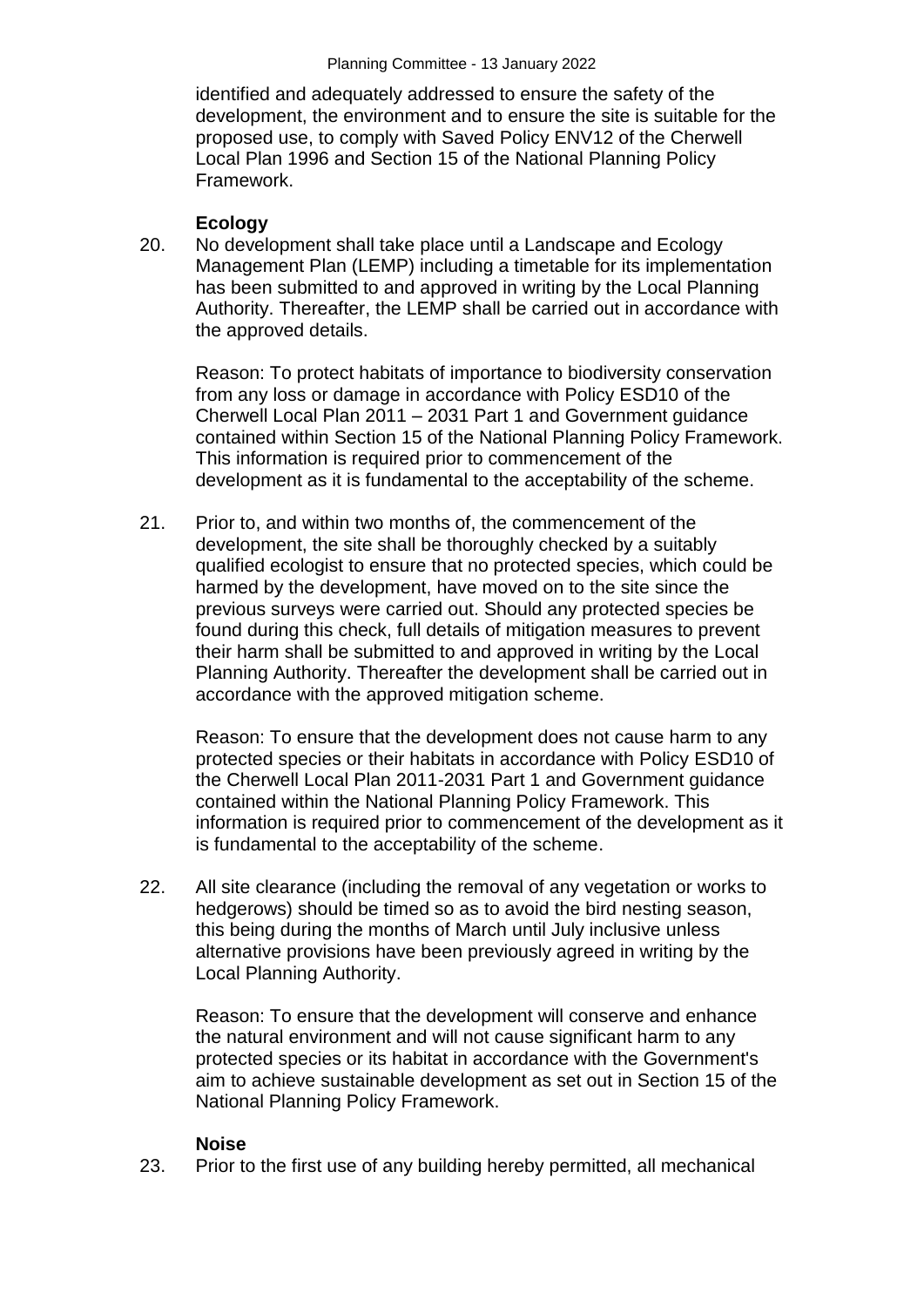plant or machinery to be installed within the relevant building shall be identified and assessed in accordance with BS4142:2014 and the report, along with any mitigation or acoustic enclosure required, submitted to and approved in writing by the Local Planning Authority. Where the approved assessment identifies the need for any mitigation or acoustic enclosure, these measures shall be put in place prior to the first occupation of any building.

Reason: To ensure the creation of a satisfactory environment free from intrusive levels of noise in accordance with Saved Policy ENV1 of the Cherwell Local Plan 1996 and Government guidance contained in the National Planning Policy Framework.

#### **Noise monitoring/management plan**

24. Precise wording to be agreed in consultation with the Planning Committee Chairman.

*A noise management plan should be agreed with LPA prior to the first use of the development and this should be such that it can be continually reviewed and updated with Environmental Health Officers as the need arises. The plan should include (but not be limited to) such matters as numbers of days allowed for noisier vehicles use, hours of use, absolute noise limits set, actions taken when these are exceeded and communication with the local community.* 

### **SPL Track Drive By System**

25. Precise wording to be agreed in consultation with the Planning Committee Chairman.

*No use of the track will be allowed without the SPL Track Drive By System being in place. Should there be a need/wish to change supplier then any new monitoring system should be agreed with the LPA prior to its installation.*

### **Construction Environment Management Plan (CEMP)**

26. Prior to the commencement of the development, a Construction Environment Management Plan (CEMP), which shall include details of the measures to be taken to ensure construction works do not adversely affect residential properties on, adjacent to or surrounding the site together with details of the consultation and communication to be carried out with local residents shall be submitted to and approved in writing by the Local Planning Authority. Thereafter the development shall be carried out in accordance.

### **Air Quality**

27. Prior to the commencement of the development hereby permitted a detailed air quality impact assessment to identify the impact of the development on local air quality shall be submitted to and approved in writing by the Local Planning Authority. The assessment should include damage cost calculations where applicable along with a proposal for abatement measures that will be undertaken in addition to those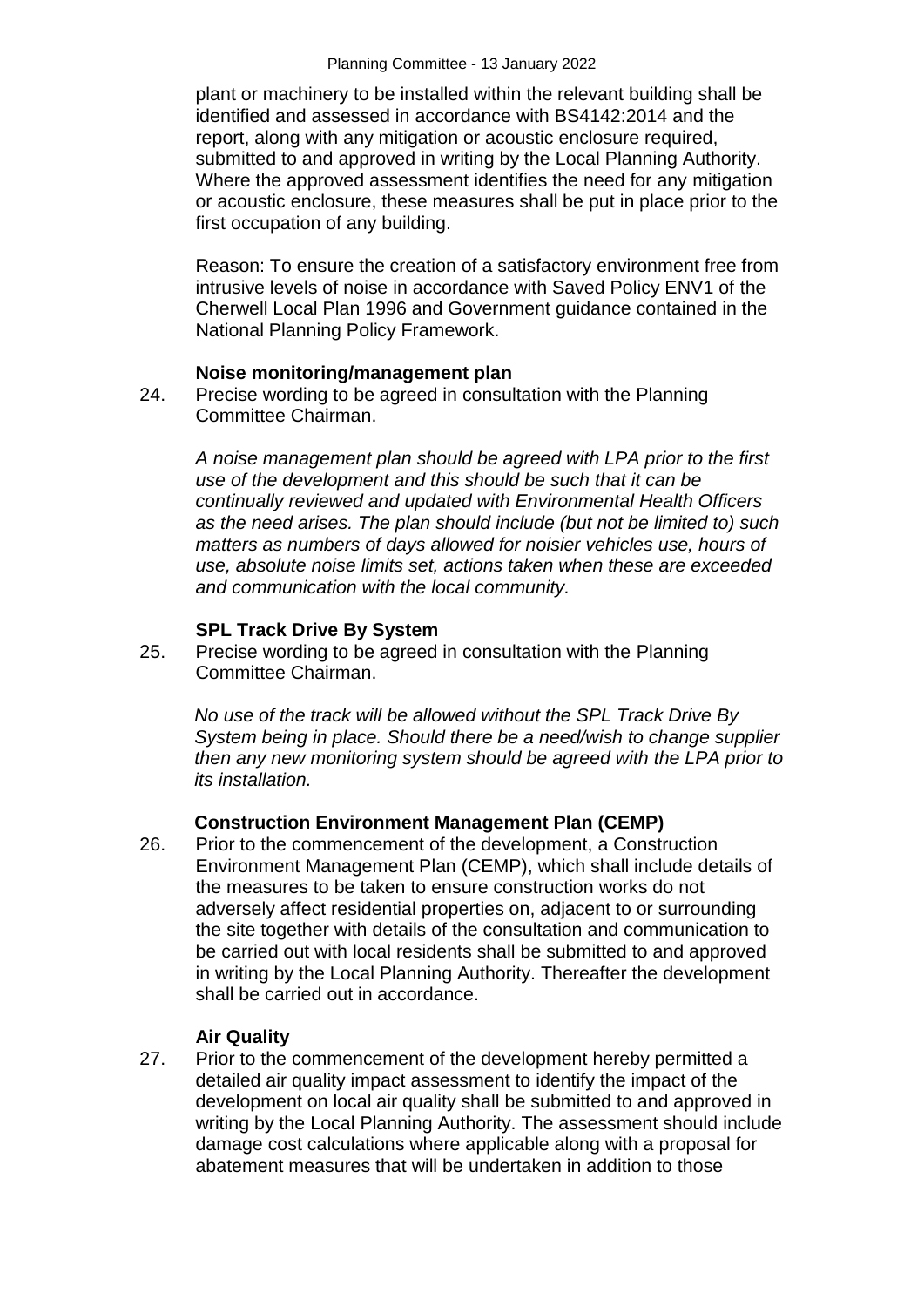already required from the developer. This shall have regard to the Cherwell District Council Air Quality Action Plan and no development shall take place until the Local Planning Authority has given its written approval that it is satisfied that the impact of the development on air quality has been adequately quantified.

## **Electric Vehicle Charging**

28. Prior to the commencement of the development of any phase, full details of Electric Vehicle Charging (EVC) points and EVC infrastructure to be provided in that phase shall be submitted to and approved in writing by the Local Planning Authority. The Electric Vehicle Charging (EVC) points and EVC infrastructure shall be installed and operational prior to the first use or occupation of any building within that phase of the development hereby permitted and retained thereafter.

Reason: To ensure energy and resource efficiency practices are incorporated into the development and sustainable modes of transport encouraged in accordance with Policies SLE4 and ESD 1 - 5 of the Cherwell Local Plan 2011-2031 Part 1 and the Government's aim to achieve sustainable development as set out within the National Planning Policy Framework.

## **Lighting**

29. Details of all external lighting including the design, position, orientation, illumination and its intensity together with any screening of the lighting shall be submitted to and approved in writing by the Local Planning Authority prior to commencement of those works. The lighting shall be installed, operated and retained in accordance with the approved scheme at all times thereafter.

Reason: In the interests of visual amenity, to preserve the character and appearance of the conservation area, to accord with the findings of the ecological survey and to comply with Policy ESD10 and ESD15 of the Cherwell Local Plan 2011 – 2031 Part 1, Saved Policies C18, C28 and C30 of the Cherwell Local Plan 1996 and Government advice in The National Planning Policy Framework.

### **BREEAM**

30. The development hereby approved shall be constructed to achieve at least a BREEAM 'Very Good' standard.

Reason: To ensure sustainable construction, reduce carbon emissions and to ensure energy and resource efficiency practices are incorporated into the development in accordance with the Government's aim to achieve sustainable development as set out in the National Planning Policy Framework and to accord with Policy ESD3 of the Cherwell Local Plan 2011-2031.

### **Use**

31. Notwithstanding the provisions of the Town and County Planning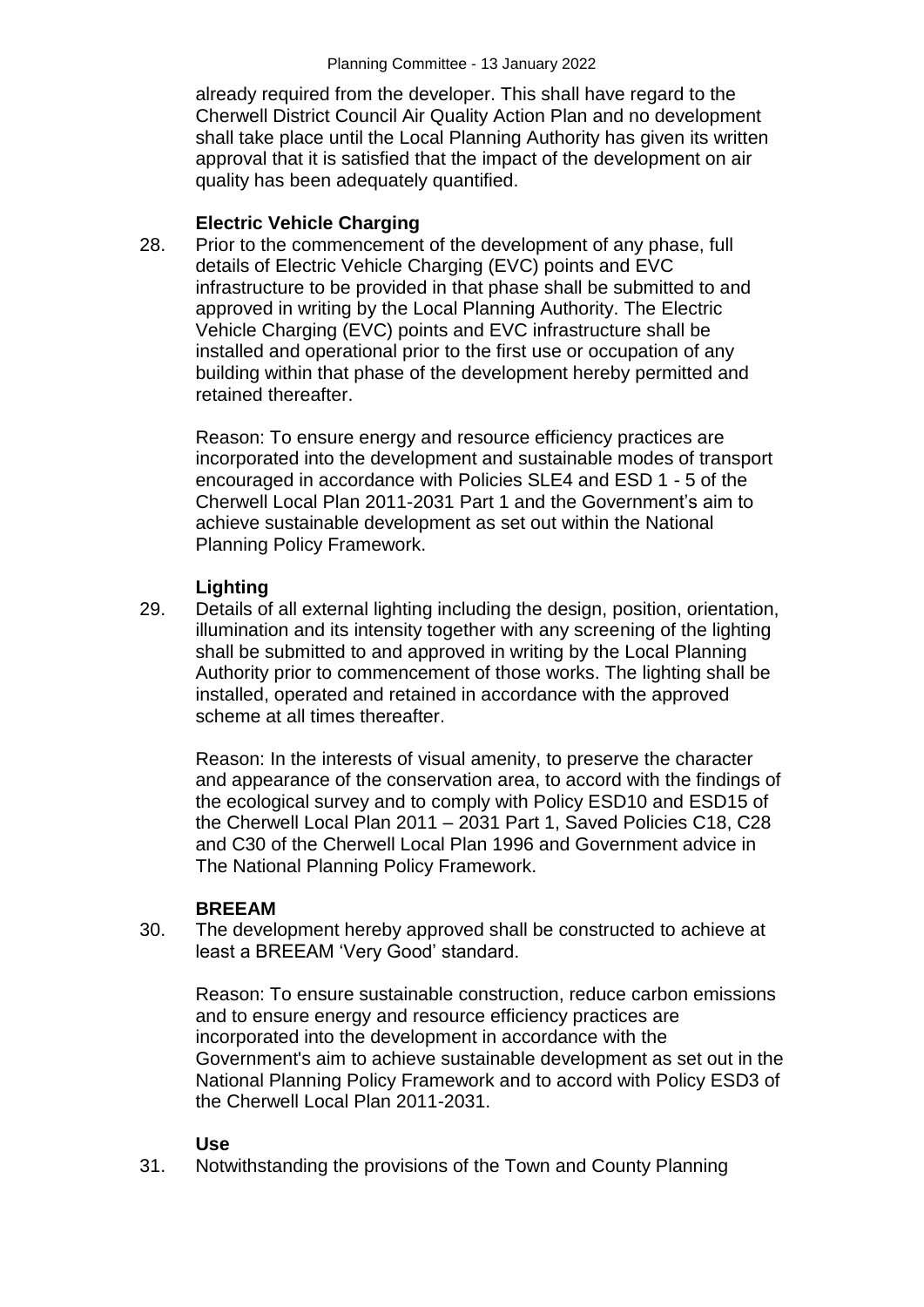(General Permitted Development) (England) Order 2015 and subsequent amendments, the buildings hereby approved shall be used only for purposes falling within Class B1 (c), B2, B8 and/or D1 as specified in the Schedule to the Town and Country Planning (Use Classes) Order 1987 (as amended) or in any provision equivalent to that class in any statutory instrument revoking, amending or reenacting that order and for no other purpose(s) whatsoever.

Reason: In accordance with Policy Bicester 8 of the Cherwell Local Plan 2011 – 2031 Part 1.

- (2) It was also resolved that as the statutory determination period for application 21/01224/OUT expired on 31 January 2022, if the section 106 agreement/undertaking was not completed and the permission was not able to be issued by that date and no extension of time had been agreed between the parties, that authority be delegated to the Assistant Director for Planning and Development to refuse application 21/01224/OUT for the following reason:
	- 1. In the absence of a satisfactory unilateral undertaking or any other form of Section 106 legal agreement the Local Planning Authority is not satisfied that the proposed development provides for appropriate highway mitigation works required as a result of the development and necessary to make the impacts of the development acceptable in planning terms, contrary to Government Guidance contained with the National Planning Policy Framework.

### 119 **Former Rodney House, Private Drive off Graven Hill Road, Ambrosden**

The Committee considered application 21/01454/F for a proposed Bicester Health and Wellbeing Hub at Former Rodney House, Private Drive off Graven Hill Road, Ambrosden for Mr Richard Drew.

The Senior Manager - Development Management explained that Councillor Sibley had corresponded with all members of Planning Committee in advance of the Committee requesting that they support his proposal that consideration of application 21/01454/F be deferred to allow for a site visit. The Solicitor had interpreted this as lobbying and Councillor Sibley had made a declaration accordingly and would leave the room while the Chairman asked if any member of the Committee wanted to propose a deferral or site visit. Should the Committee continue to consider application 21/01454/F Councillor Sibley would be able to participate in the debate and vote on the application as he had not expressed a view on the application itself.

It was proposed by Councillor Broad and seconded by Councillor Dallimore that consideration of application 21/01454/F be deferred to allow for a site visit.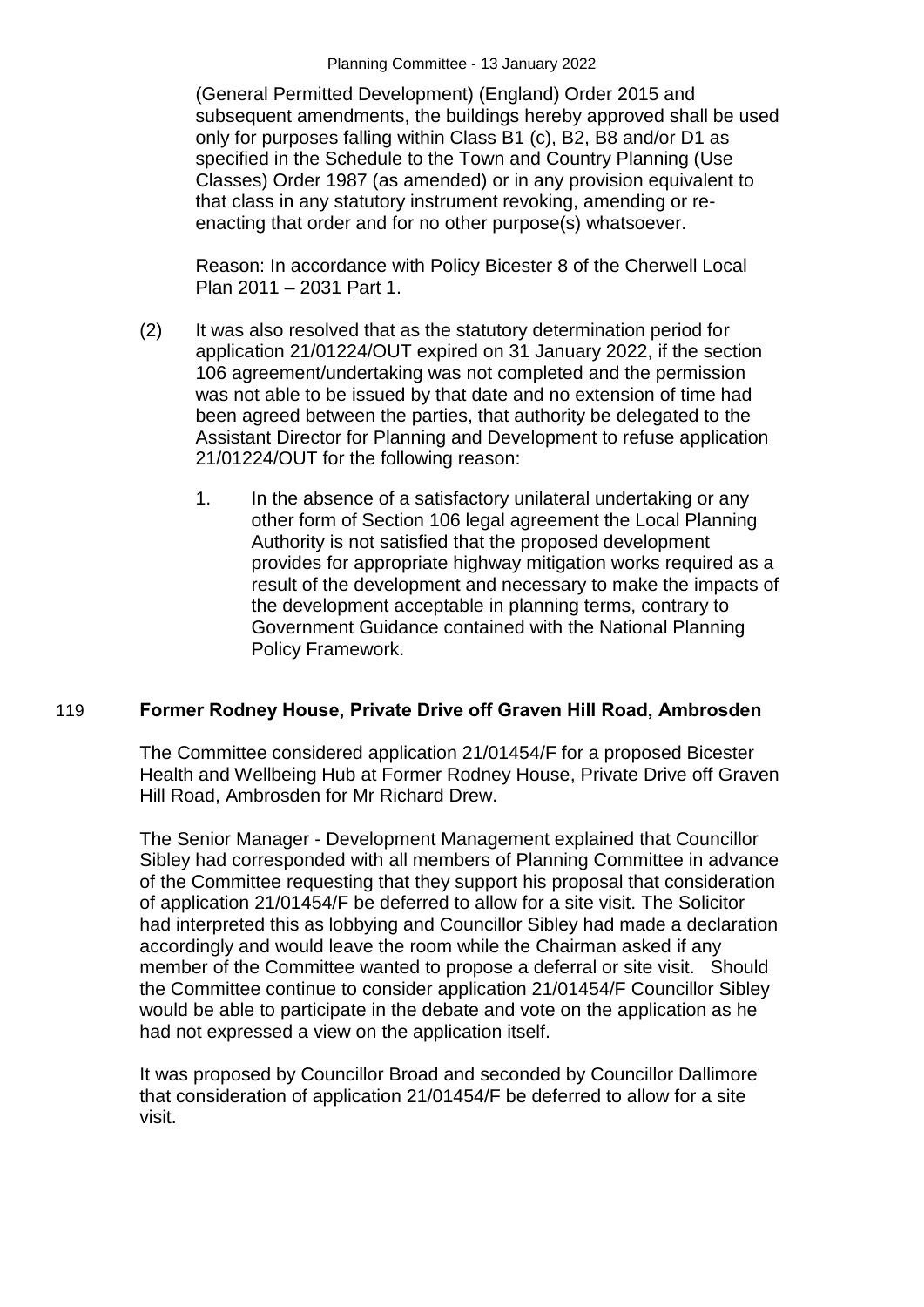On being put to the vote the proposal was lost and the motion subsequently fell. As the application would be considered by the Committee, Councillor Sibley re-joined the meeting.

Paul Troop of Bicester Bike Users' Group addressed the Committee in objection to the application.

Dan Sames, local resident, addressed the Committee in support of the application.

In reaching its decision the Committee considered the officer's report and presentation, the written updates and the addresses of the public speakers.

### **Resolved**

- (1) That authority be delegated to the Assistant Director for Planning and Development to grant permission for application 21/01454/F subject to- :
	- i) Re-consultation on an amended redline boundary plan and there being no further comments received which raise new issues not before the committee in their decision making by the expiry of the public consultation period;
	- ii) The completion of a planning obligation under Section 106 of the Town and Country Planning Act 1990, as substituted by the Planning and Compensation Act 1991, to secure the following (and any amendments as deemed necessary):

### **S106 Heads of Terms**

- a) £320,000 Payment of a contribution to improve public transport (bus) provision to the site -
- b) £TBC Footway upgrade
- c) £2,300 OCC Travel Plan Monitoring Fee
- d) £1,000 CDC S106 monitoring fee
- iii) The following conditions (and any amendments to those conditions as deemed necessary):

### **CONDITIONS**

### **Time Limit**

1. The development to which this permission relates shall be begun not later than the expiration of three years beginning with the date of this permission.

Reason: To comply with the provisions of Section 91 of the Town and Country Planning Act 1990, as amended by Section 51 of the Planning and Compulsory Purchase Act 2004

### **Compliance with Plans**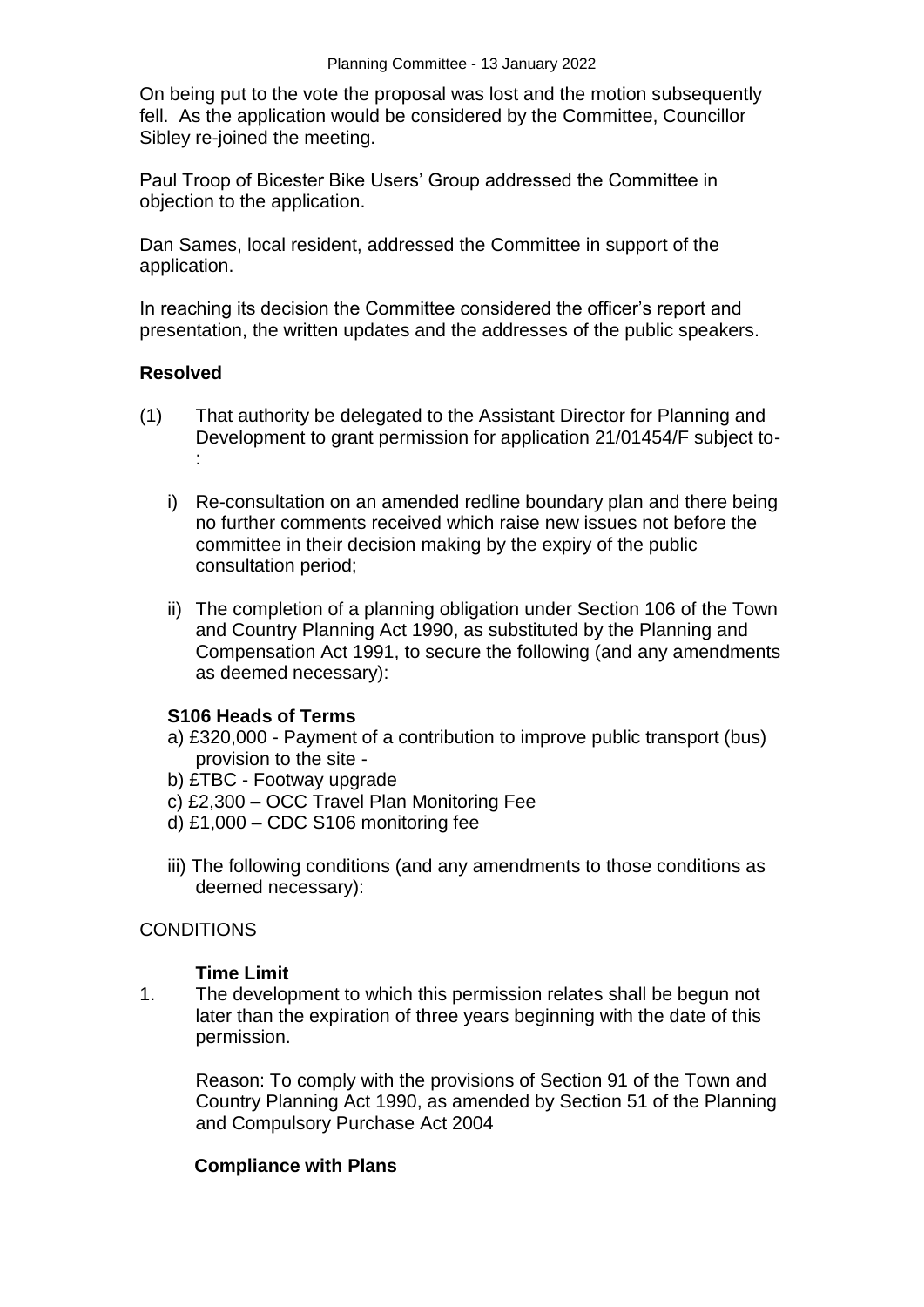2. Except where otherwise stipulated by conditions attached to this permission, the development shall be carried out strictly in accordance with the following plans and documents:

IBI-AR-XX-XX-PL-100-004 Rev 17 – Proposed Site Masterplan WIE11386-HHA-05-001 Rev A01 – Health Hub & Western Spine Road Vis.

16470-WIE-100-74-XX-ZZ-110 Rev P01 – Biodiversity Net Gain Offset Plan

122447-IBI-XX-WS-PL-A-100-005 Rev 7 – Existing Site Location Plan IBI-XX-XX-PL-A-200-005 Rev 18 – Proposed Site Plan 16470-WIE-100-74-XX-ZZ-000 Rev A – Colour Masterplan 122447-IBI-XX-XX-PL-A-200-5010 Rev P4 – Ground Floor Plan 122447-IBI-XX-XX-PL-A-200-5011 Rev P4 – First Floor Plan 122447-IBI-XX-XX-PL-A-200-5012 Rev P4 – Second Floor Plan 122447-IBI-XX-XX-PL-A-200-5013 Rev P1 – Roof Plan 122447-IBI-XX-XX-EL-A-200-5020 Rev P1 – North & West Elevations 122447-IBI-XX-XX-EL-A-200-5021 Rev P1 – East & South Elevations 122447-IBI-XX-XX-EL-A-200-5022 Rev P1 – Courtyard Elevations 8757-MCP-V1-XX-DR-E-9000 Rev P01 – External Lighting Strat. & PV

Plan

16470-WIE-100-74-XX-ZZ-100 Rev P03 – Illustrative Landscape Plan Design & Access Statement, March 2021

Planning Statement, April 2021

WSI for Archaeological Investigation, February 2021

Technical Note – Biodiversity Net Gain Assessment, April 2021 Supplemental Tech. Note – Biodiversity Net Gain Assessment, August 2021

Ecological Impact Assessment, March 2021

Building Regs Part L Compliance Report, March 2021

Geotechnical Desk-Study Report – Part 1, February 2021

Geotechnical Desk-Study Report – Part 2, February 2021

Geotechnical Site Investigation Report, June 2021

Arboricultural Impact Assessment, April 2021

Arboricultural Survey Schedule, August 2020

Arboricultural Briefing Note, December 2021

Flood Risk Assessment & S/W Drainage Strategy, March 2021

Travel Plan, March 2021

Transport Assessment – Part 1, April 2021

Transport Assessment – Part 2, April 2021

Transport Assessment – Part 3, April 2021

Supplemental TRICS data for GP Surgeries with Pharmacies

Transport Tech. Note – Primary Health Care Hub proposals, July 2021

Reason: For the avoidance of doubt, to ensure that the development is carried out only as approved by the Local Planning Authority and comply with Government guidance contained within the National Planning Policy Framework.

3. Samples of all the external materials to be used in the construction of the building shall be submitted to and approved in writing by the Local Planning Authority prior to commencement of those works. The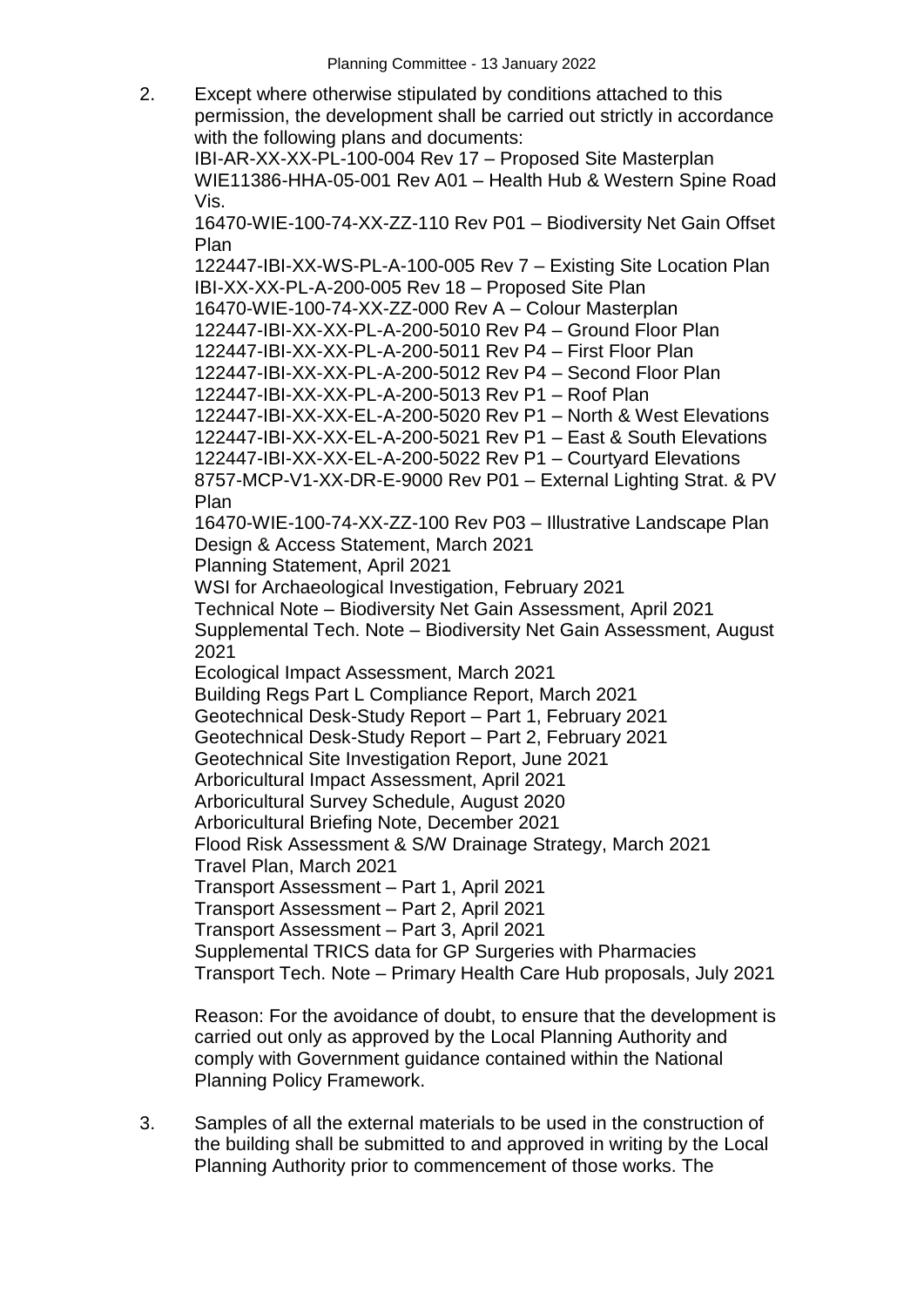development shall be carried out in accordance with the samples so approved.

Reason: To ensure that the materials are appropriate to the appearance of the locality and to ensure the satisfactory appearance of the completed development in accordance with Policy ESD15 of the Cherwell Local Plan 2011 – 2031 Part 1, Saved Policy C28 [C18] of the Cherwell Local Plan 1996 and Government guidance contained within the National Planning Policy Framework.

4. Full details of the fire hydrants to be provided or enhanced on the site shall be submitted to and approved in writing by the Local Planning Authority prior to the commencement of any above ground works. Thereafter and prior to the first occupation of the development, the fire hydrants shall be provided or enhanced in accordance with the approved details and retained as such thereafter.

Reason: To ensure adequate water infrastructure provision is made on site for the local fire service to tackle any property fire in accordance with Government Guidance contained within the National Planning Policy Framework.

5. A scheme for landscaping the site shall be provided to and approved in writing by the Local Planning Authority which shall include:

(a) details of the proposed tree and shrub planting including their species, number, sizes and positions, together with grass seeded/turfed areas and written specifications (including cultivation and other operations associated with plant and grass establishment i.e., depth of topsoil, mulch etc).

(b) details of the existing trees and hedgerows to be retained as well as those to be felled, including existing and proposed soil levels at the base of each tree/hedgerow and the minimum distance between the base of the tree and the nearest edge of any excavation.

(c) details of the hard landscaping including hard surface areas, pavements, pedestrian areas, and steps.

Such details shall be provided prior to the development progressing above slab level or such alternative time frame as agreed in writing by the developer and the Local Planning Authority. The approved scheme shall be implemented by the end of the first planting season following occupation of the development.

Reason: To ensure that a satisfactory landscape scheme is provided in the interest of well planned development and visual amenity and to accord with Policy ESD15 of the Cherwell Local Plan 2011 – 2031 Part 1, Saved Policy C28 of the Cherwell Local Plan 1996 and Government guidance contained within the National Planning Policy Framework.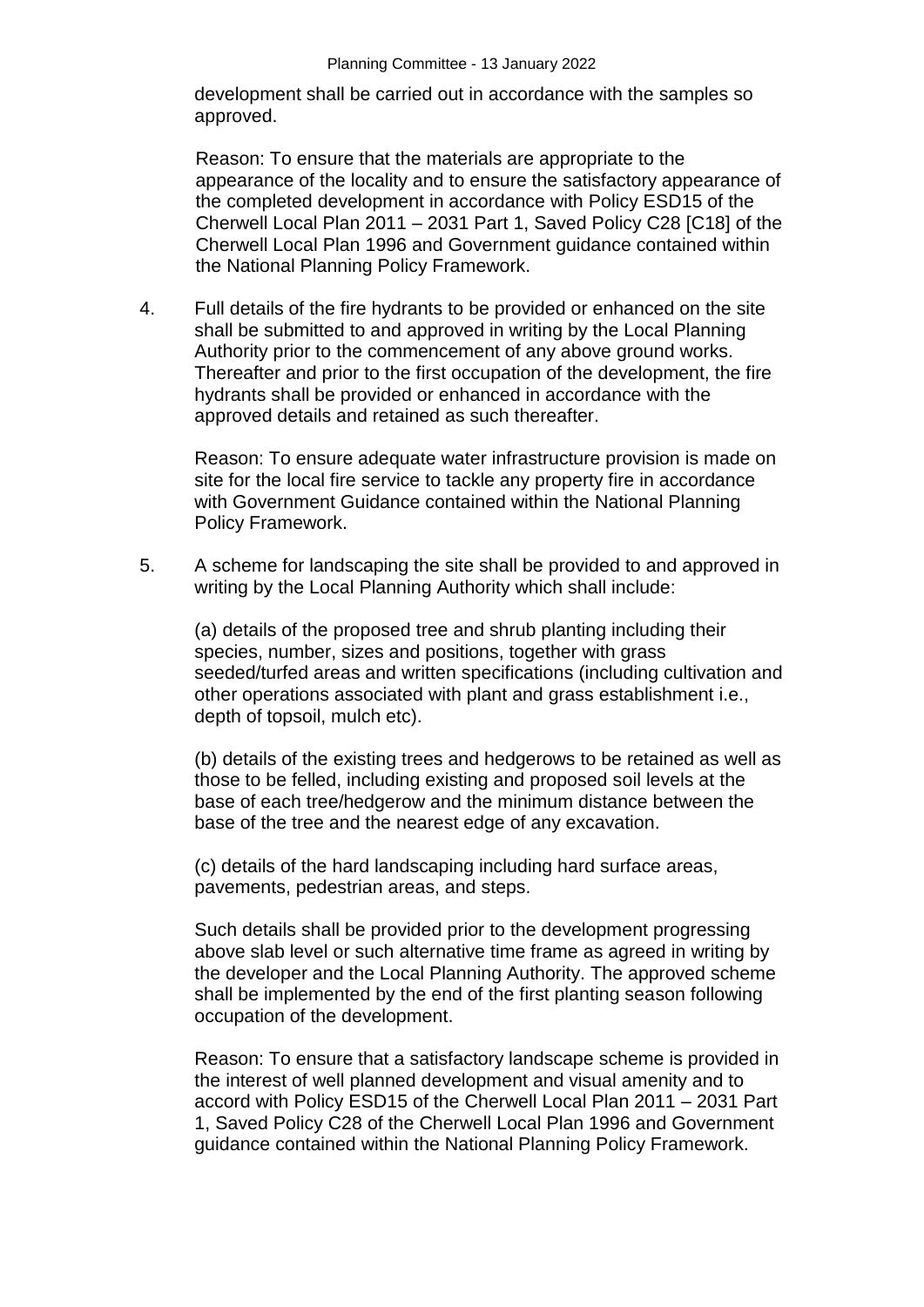6. All planting, seeding or turfing comprised in the approved details of landscaping shall be carried out in the first planting and seeding seasons following the occupation of the building(s) [or on the completion of the development, whichever is the sooner,] [or in accordance with any other program of landscaping works previously approved in writing by the Local Planning Authority] and shall be maintained for a period of 5 years from the completion of the development. Any trees and/or shrubs which within a period of five years from the completion of the development die, are removed or become seriously damaged or diseased shall be replaced in the next planting season with others of similar size and species, unless the Local Planning Authority gives written consent for any variation.

Reason: To ensure that the agreed landscaping scheme is maintained over a reasonable period that will permit its establishment in the interests of visual amenity and to accord with Policy ESD15 of the Cherwell Local Plan 2011 – 2031 Part 1, Saved Policy C28 of the Cherwell Local Plan 1996 and Government guidance contained within the National Planning Policy Framework.

7. The existing hedge(s) along the north west boundary of the site shall be retained at a minimum height of not less than two metres and any trees or plants which die, are removed or become seriously damaged or diseased within 5 years from the completion of the development shall be replaced in the next planting season with others of similar size and the same species, unless the Local Planning Authority gives written consent to any variation.

Reason: To provide an effective and attractive screen for the development in the interests of visual amenity and to accord with Policy ESD15 of the Cherwell Local Plan 2011 – 2031 Part 1, Saved Policy C28 of the Cherwell Local Plan 1996

8. No development shall take place until the existing tree T13 to be retained on the south east boundary (shown on approved plan 16470- WIE-100-74-XX-ZZ-100 P03) has been protected in accordance with the approved Tree Protection Plan and Arboricultural Briefing Note dated December 2021 unless otherwise agreed in writing by the Local Planning Authority. The barriers shall be erected before any equipment, machinery or materials are brought onto the site for the purposes of development [and / or demolition] and shall be maintained until all equipment machinery and surplus material has been removed from the site. Nothing shall be stored or placed within the areas protected by the barriers erected in accordance with this condition and the ground levels within those areas shall not be altered, nor shall any excavations be made, without the written consent of the Local Planning Authority.

Reason: To ensure the continued health of retained trees/hedges and to ensure that they are not adversely affected by the construction works, in the interests of the visual amenity of the area, to ensure the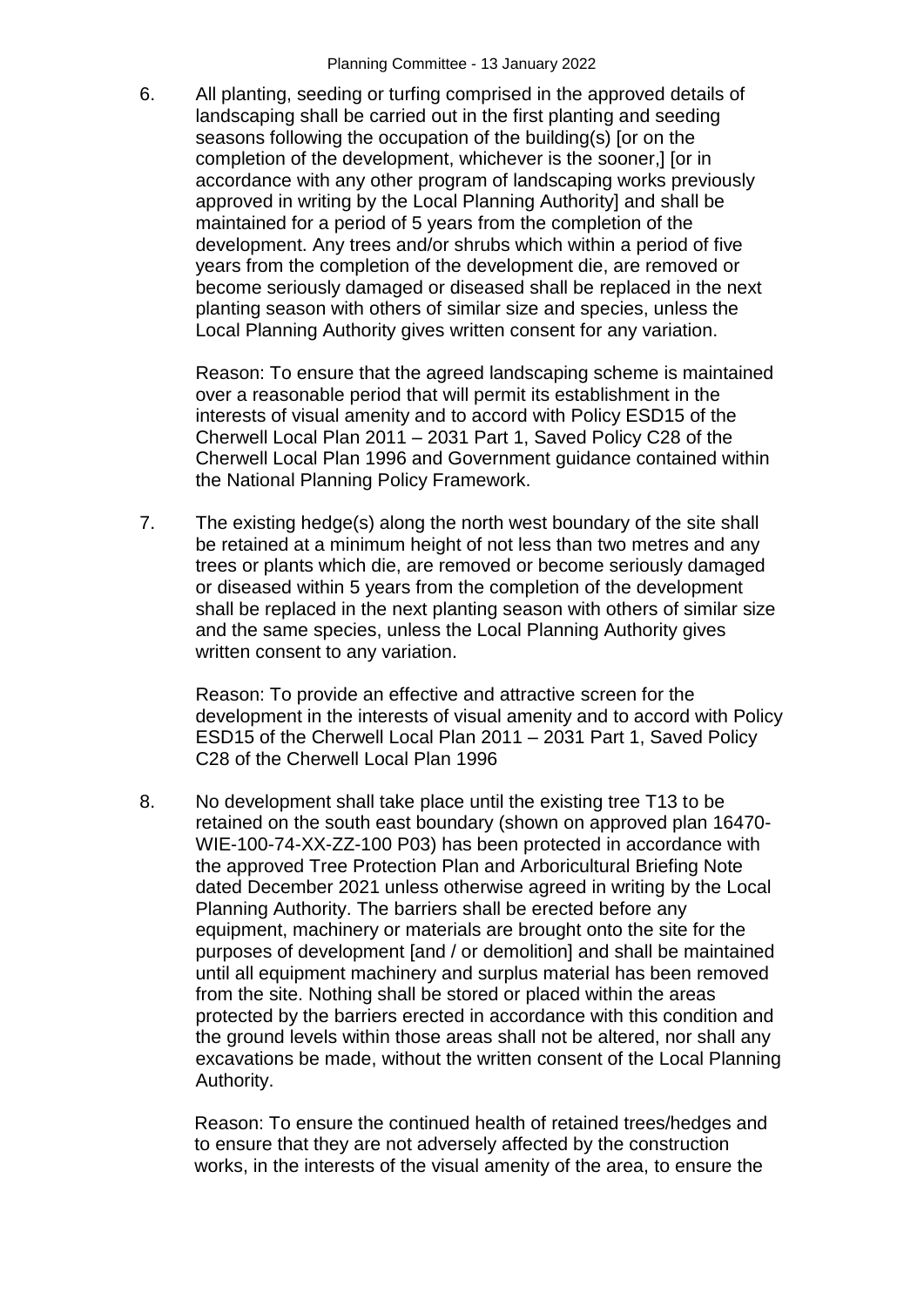integration of the development into the existing landscape and to comply with Policy ESD15 of the Cherwell Local Plan 2011 – 2031 Part 1, Saved Policy C28 of the Cherwell Local Plan 1996 and Government guidance contained within the National Planning Policy Framework. This information is required prior to commencement of the development as it is fundamental to the acceptability of the scheme.

9. The approved parking and turning/loading/unloading facilities (shown on approved plan IBI-XX-XX-PL-A-200-005 Rev18) shall be laid out and completed in accordance with the approved details before the first occupation of the building. The car parking and turning/loading/unloading spaces shall be retained for the parking and turning/loading/unloading of vehicles at all times thereafter.

Reason: In the interests of highway safety, to ensure the provision of adequate off-street car parking [and turning/loading/unloading] and to comply with Government guidance in Section 12 of the National Planning Policy Framework.

10. Before any above ground works commence a scheme for the provision and implementation of surface water drainage has been submitted to and approved in writing by the Local Planning Authority. The drainage works shall be constructed and completed in accordance with the approved plans before the first occupation of any of the buildings/dwellings hereby approved.

Reason: To ensure satisfactory drainage of the site in the interests of achieving sustainable development, public health, to avoid flooding of adjacent land and property to comply with Policy ESD6 of the Cherwell Local Plan 2011 – 2031 Part 1, Saved Policy ENV1 of the Cherwell Local Plan 1996 and Government advice in the National Planning Policy Framework.

11. If, during development, contamination not previously identified is found to be present at the site, no further development shall be carried out until full details of a remediation strategy detailing how the unsuspected contamination shall be dealt with has been submitted to and approved in writing by the Local Planning Authority. Thereafter the remediation strategy shall be carried out in accordance with the approved details.

Reason: To ensure that any ground and water contamination is identified and adequately addressed to ensure the safety of the development, the environment and to ensure the site is suitable for the proposed use, to comply with Saved Policy ENV12 of the Cherwell Local Plan 1996 and Section 15 of the National Planning Policy Framework.

12. No construction work including site clearance and delivery of materials shall be carried out except between the hours of 07.30 to 18.00 Monday to Friday and 08.00 to 13.00 on Saturdays and at no times on Sundays, Bank and Public Holidays.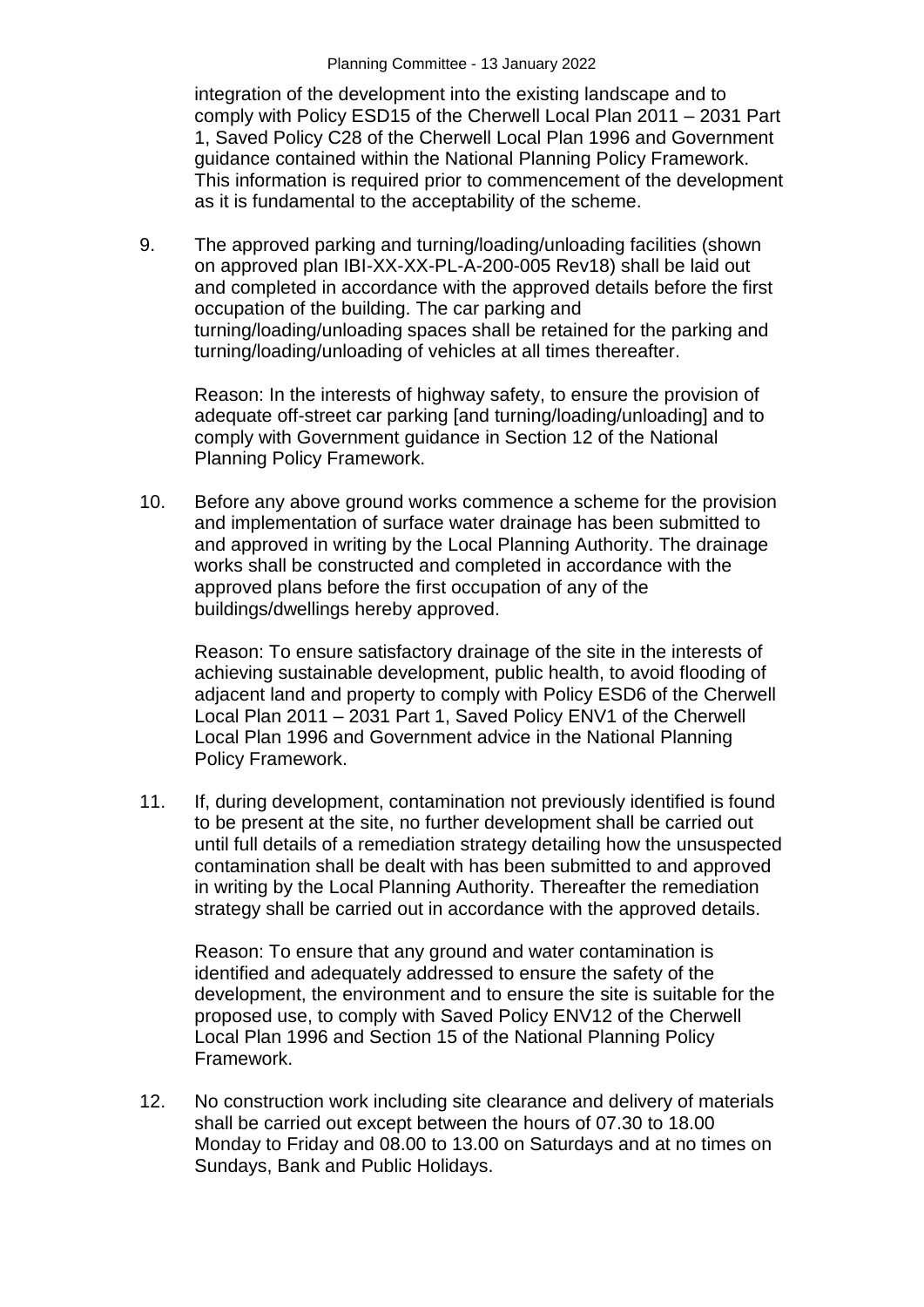Reason: In order to protect the amenities of occupiers of nearby properties from noise outside normal working hours and to comply with Saved Policy ENV1 of the Cherwell Local Plan 1996.

13. Prior to the first use of the business hereby approved, suitably located waste bins shall be provided outside the premises and retained for public use in accordance with details to be firstly submitted to an approved in writing by the Local Planning Authority.

Reason: In order that proper arrangements are made for the disposal of waste, and to ensure the creation of a satisfactory environment free from intrusive levels of odour/flies/vermin/smoke/litter in accordance with Saved Policy ENV1 of the Cherwell Local Plan 1996 and Government guidance contained within the National Planning Policy Framework.

- 14. No development shall take place, including any works of demolition until a Construction Method Statement has been submitted to, and approved in writing by the Local Planning Authority. The statement shall provide for at a minimum:
	- a) The parking of vehicles of site operatives and visitors.
	- b) The routeing of HGVs to and from the site.
	- c) Loading and unloading of plant and materials.
	- d) Storage of plant and materials used in constructing the development.
	- e) The erection and maintenance of security hoarding including decorative displays and facilities for public viewing, where appropriate.
	- f) Wheel washing facilities including type of operation (automated, water recycling etc) and road sweeping.
	- g) Measures to control the emission of dust and dirt during construction.
	- h) A scheme for recycling/ disposing of waste resulting from demolition and construction works.
	- i) Delivery, demolition and construction working hours.

The approved Construction Method Statement shall be adhered to throughout the construction period for the development.

Reason: To ensure the environment is protected during construction in accordance with Saved Policy ENV1 of the Cherwell Local Plan 1996 and Government guidance contained within the National Planning Policy Framework. This information is required prior to commencement of the development as it is fundamental to the acceptability of the scheme.

15. The development hereby permitted shall be carried out in accordance with the recommendations set out in Written Scheme of Investigation of the Health Hub site by Waterman Infrastructure & Environment Ltd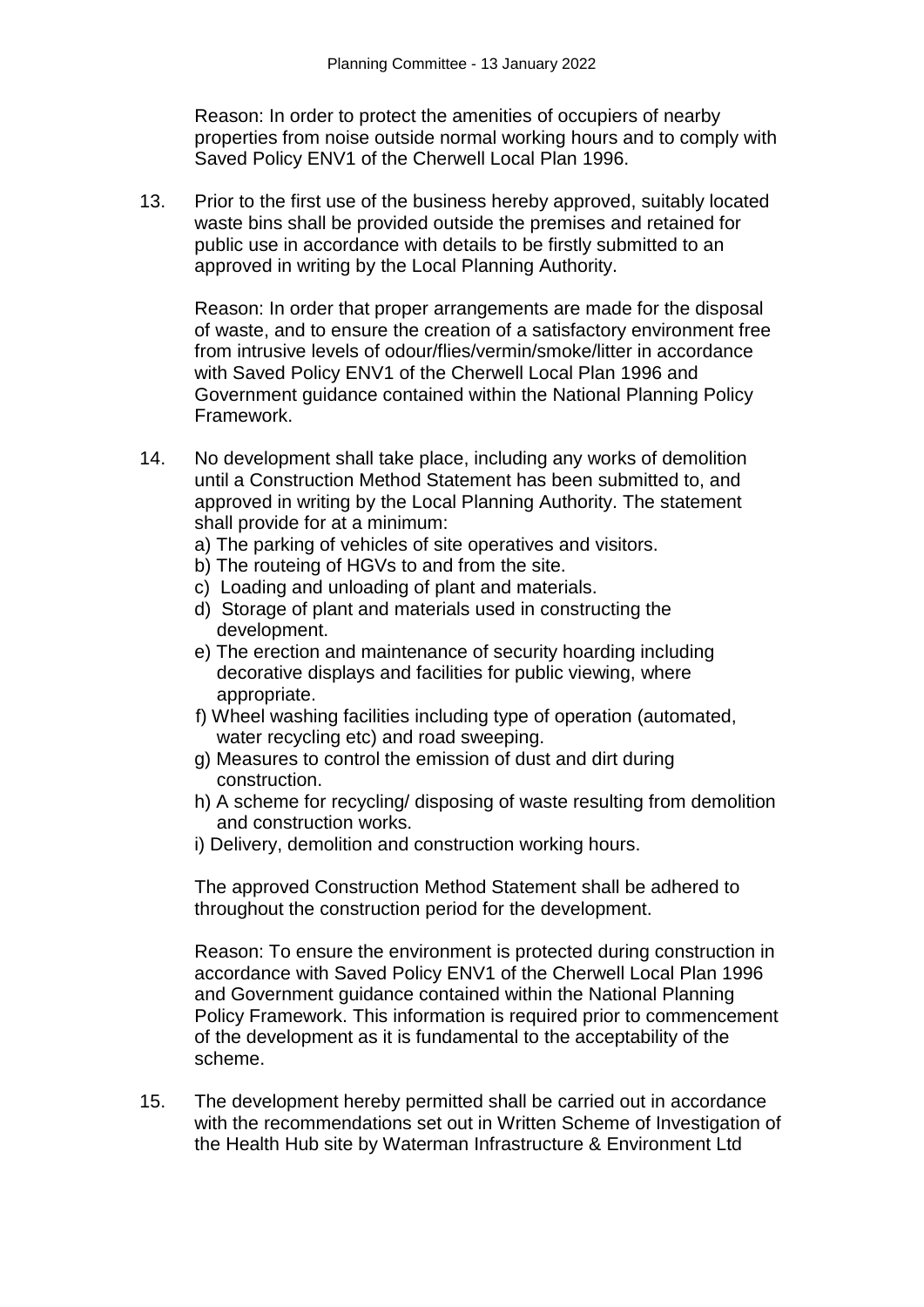dated February 2021 unless otherwise agreed in writing by the Local Planning Authority.

Reason: To secure the provision of archaeological investigation and the subsequent recording of the remains, to comply with Government advice in the National Planning Policy Framework (NPPF) (Section 16). This information is required prior to commencement of the development as it is fundamental to the acceptability of the scheme.

16. Within 6 months of the completion of the archaeological work in accordance with the written scheme of investigation approved pursuant to condition 15 above the applicant (or their agents or successors in title) shall submit to the local planning authority for its written approval an archaeological report comprising a post-excavation assessment and analysis, preparation of site archive and completion of an archive report together with details of the store at which this is to be deposited.

Reason: To secure the provision of archaeological investigation and the subsequent recording of the remains, to comply with Government advice in the National Planning Policy Framework (NPPF) (Section 16).

17. The development hereby permitted shall be carried out in accordance with the recommendations set out in the Ecological Impact Assessment by Waterman Infrastructure & Environment Ltd dated March 2021 unless otherwise agreed in writing by the Local Planning Authority.

Reason: To protect habitats and/or species of importance to nature conservation from significant harm in accordance with the Government's aim to achieve sustainable development as set out in Section 15 of the National Planning Policy Framework.

18. The development hereby permitted shall be constructed to BREEAM 'Excellent' standard.

Reason: To ensure energy and resource efficiency practices are incorporated into the development in accordance with the Government's aim to achieve sustainable development as set out in the National Planning Policy Framework.

19. Prior to construction of the development hereby approved, a Landscape and Ecology Management Plan (LEMP) shall be submitted to and approved in writing by the Local Planning Authority. Thereafter, the LEMP shall be carried out in accordance with the approved details.

Reason: To protect habitats of importance to biodiversity conservation from any loss or damage in accordance with Policy ESD10 of the Cherwell Local Plan 2011 – 2031 Part 1 and Government guidance contained within Section 15 of the National Planning Policy Framework.

20. Prior to any occupation of the building it shall be provided with a minimum of 48 solar PV panels in accordance with the details set out in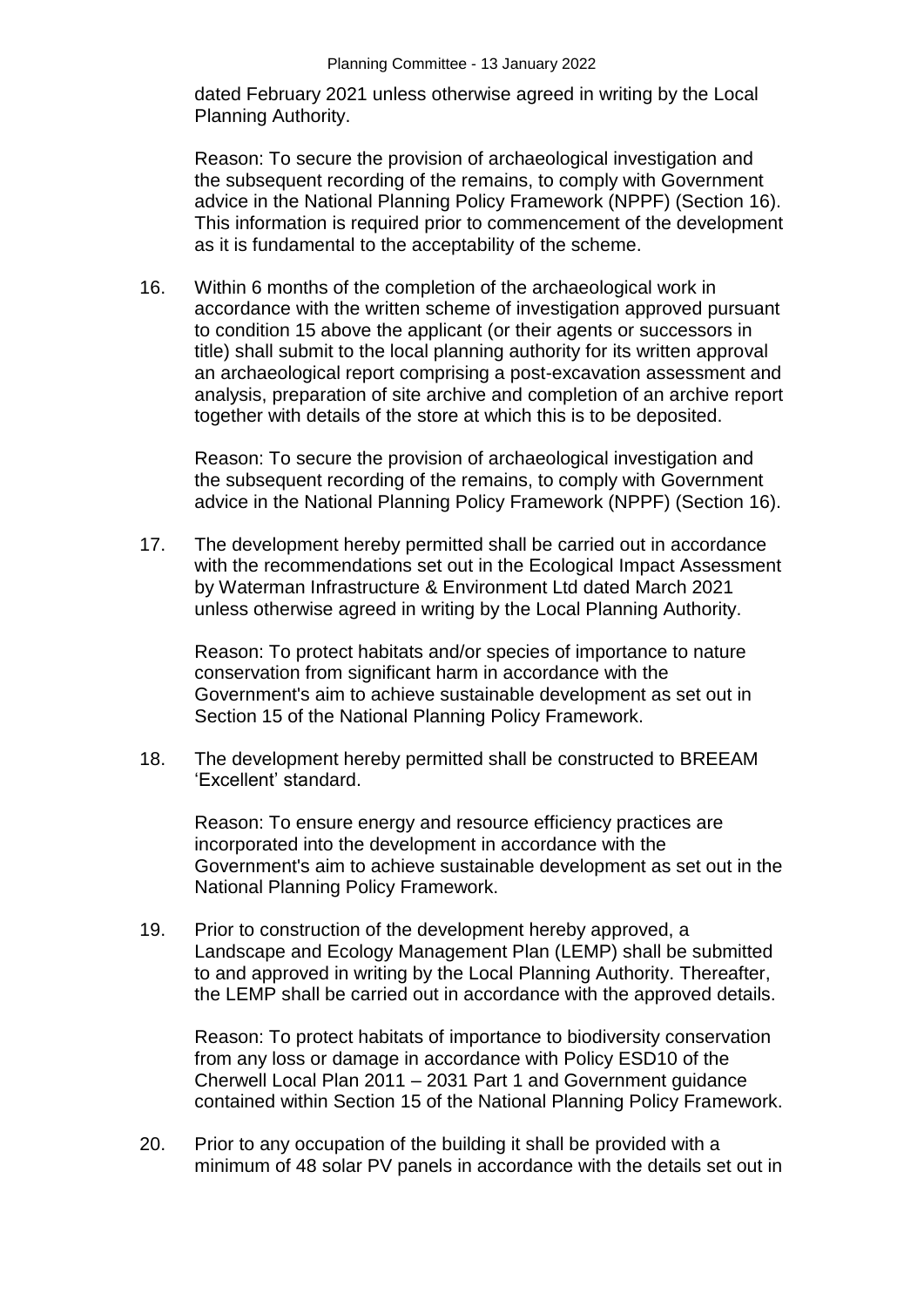the Building Regs. Part L Compliance Report by McCann & Partners, dated March 2021, which demonstrates significant exceedance of the minimum Part L target values and shall be maintained thereafter unless otherwise approved in writing by the Local Planning Authority.

Reason: To support the delivery of renewable and low carbon energy in accordance with Government guidance contained within the National Planning Policy Framework and Policy ESD5 of the Cherwell Local Plan 2011-2031 Part 1.

21. The Health Hub building hereby permitted shall be used for medical or health services only (Use Class E(e)) and notwithstanding the provisions of The Town and Country Planning (Use Classes) Order 1987 (as amended including the update of 1 September 2020) for no other purpose falling within Class E unless otherwise approved in writing by the Local Planning Authority.

Reason: To ensure the delivery and maintenance of medical and health services to Graven Hill residents and the surrounding Bicester population that it will serve

## 120 **Pakefield House, St Johns Street, Bicester, OX26 6SL**

The Committee considered application 21/01818/F for the redevelopment of the site to form 38no retirement apartments including communal facilities, access, car parking and landscaping at Pakefield House, St Johns Street, Bicester, OX26 6SL for Churchill Retirement Living.

Alison Frecknall, local resident, addressed the Committee in objection to the application.

Paul Beaumont, local resident, addressed the Committee in objection to the application.

Laura Baker, agent for the applicant, addressed the Committee in support of the application.

In reaching its decision the Committee considered the officer's report and presentation, the addresses of the public speakers and the written updates.

### **Resolved**

- (1) That it be confirmed that, had the power to determine application 21/01818/F continued to rest with the Committee, the Committee would have refused application 21/01818/F for the following reasons:
	- 1. The proposed access into and out of the site and onto the private service road fails to provide adequate and necessary vision splays to the south of the access. The proposed development therefore fails to provide a safe access to and from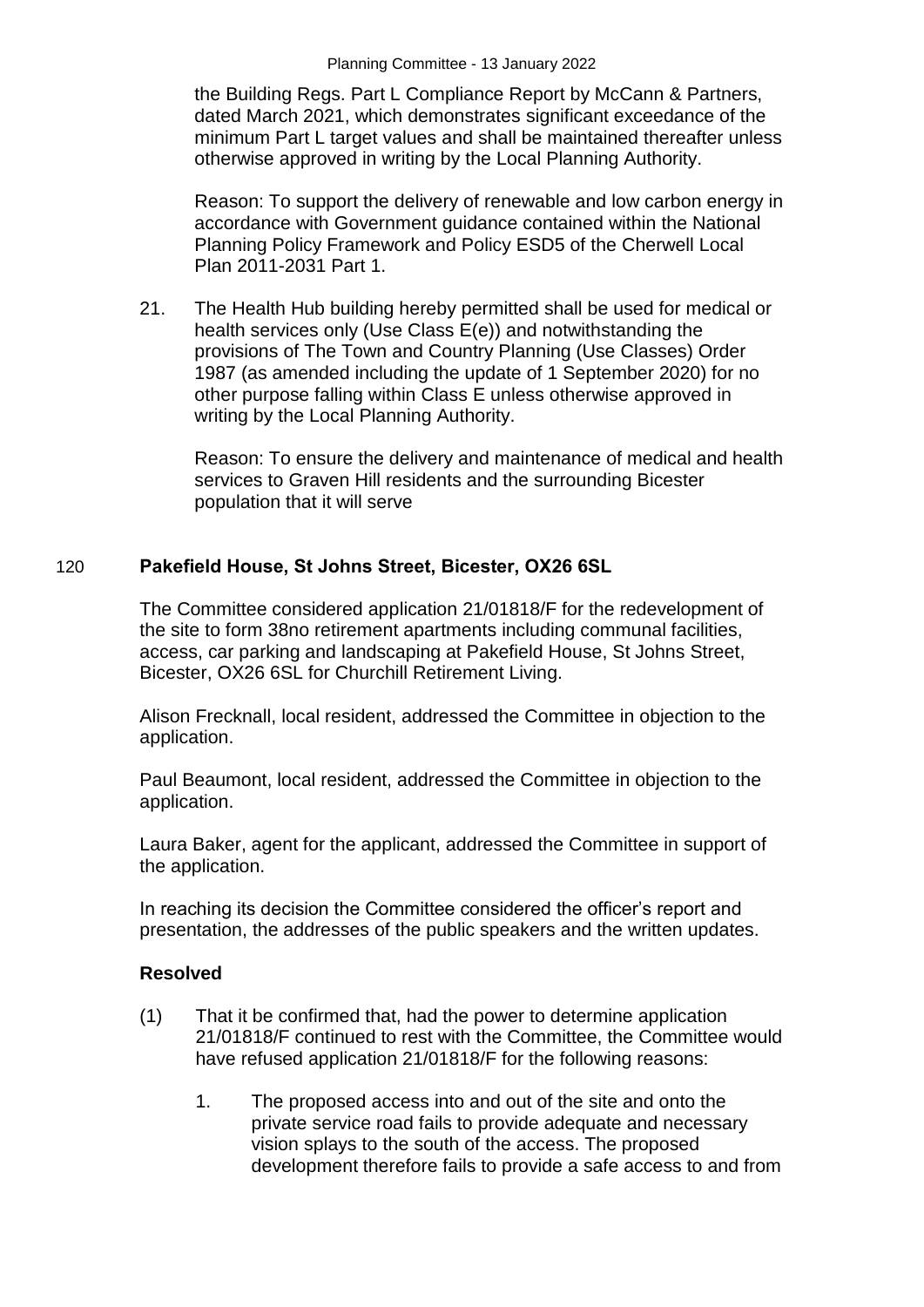the site contrary to Policy ESD 15 of the Cherwell Local Plan 2011-2031 as well as paragraph 110 of the National Planning Policy Framework.

- 2. The PPG classifies development types according to their vulnerability to flood risk and provides guidance on which developments are appropriate within each Flood Zone. Car parks are classed as Less Vulnerable in accordance with table 2 of the Flood Zones and flood risk tables of the PPG. Tables 1 and 3 make it clear that this type of development is not compatible with this Flood Zone and therefore should not be permitted. In addition, the submitted Flood Risk Assessment (FRA) identifies a flood level for a 1% annual probability flood event with the appropriate allowance for climate change of 71.06m AOD. When compared to the topography of the site, the proposed development will result in a loss of flood storage at this level. The FRA proposes no mitigation for this and as such the development as proposed will increase the risk of flooding elsewhere. The proposed development is therefore contrary to paragraph 167 in the National Planning Policy Framework and its associated planning practice guidance and Policy ESD 6 of the Cherwell Local Plan 2011-2031.
- 3. The submitted Flood Risk Assessment does not comply with the requirements for site-specific flood risk assessments, as set out in paragraphs 30 to 32 of the Flood Risk and Coastal Change section of the planning practice guidance. The Flood Risk Assessment does not therefore adequately assess the development's flood risks. In particular, the FRA fails to take the impacts of climate change into account. The development provides inadequate mitigation to address flood risk for the lifetime of the development. The floodplain has not been safeguarded or compensation for lost flood storage provided. The proposed development is therefore contrary to paragraph 167 in the National Planning Policy Framework and its associated planning practice guidance and Policy ESD 6 of the Cherwell Local Plan 2011-2031.
- 4. The ecological report submitted with the application does not adequately assess the importance of the river Bure, nor the developments impact on the river's ecology. The ecological report also refers to the loss of a small watercourse but the impact of this has not been robustly assessed. There is insufficient detail on the management of the river corridor and how the development would deliver net biodiversity gain and how the development can contribute towards extending the connectivity of habitats up and downstream. The proposed development therefore fails to comply with Policy ESD 10 of the Cherwell Local Plan 2011 – 2031 and paragraphs 170 and 175 of the National Planning Policy Framework.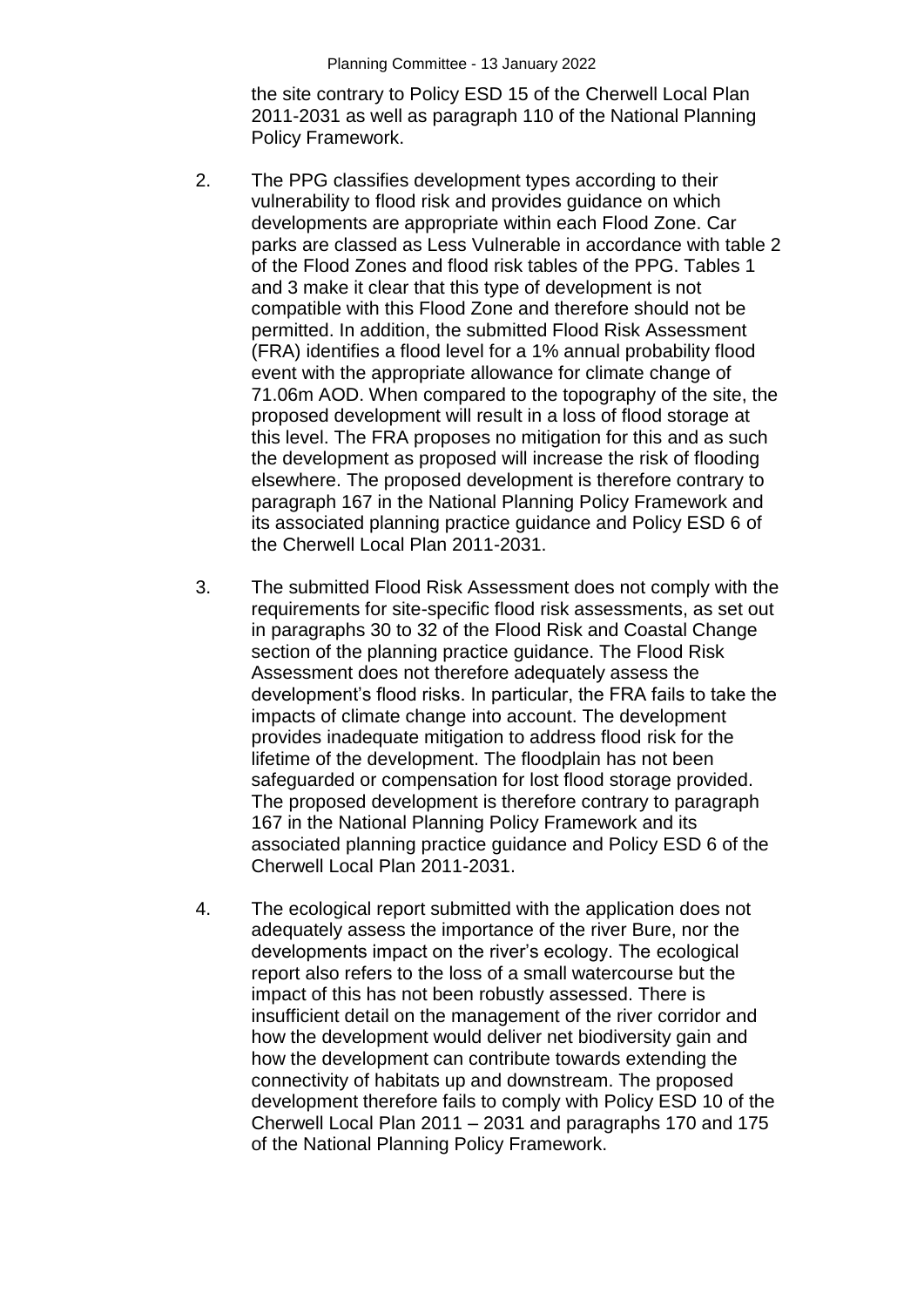## 121 **7 Churchill Road, Kidlington, OX5 1BN**

The Committee considered application 21/03444/F for the demolition of an existing dilapidated and fire damaged single level dwelling - Class C3(a) - and erection of 4 No. flats in single, two level building - Class C3(a) at 7 Churchill Road, Kidlington, OX5 1BN for Mr Jack Piccaver. This was a resubmission of application 21/01212/F.

Councillor Billington, local ward member, addressed the Committee in objection to the application.

Councillor Middleton, local ward member, addressed the Committee in objection to the application.

Jack Piccaver, the applicant, addressed the Committee in support of the application.

In reaching its decision the Committee considered the officer's report and presentation, the addresses of the public speakers and the written updates.

## **Resolved**

- (1) That application 21/03444/F be refused for the following reason:
	- 1. By virtue of its size and massing, the proposed development would have an overbearing impact on number 9 Churchill Road that would be detrimental to the living conditions of the neighbouring occupier through loss of light and outlook. The proposal is therefore contrary to Saved Policy C30 of the Cherwell Local Plan 1996, Policy ESD15 of the Cherwell Local Plan 2011-2031 Part 1 and Government guidance contained with the National Planning Policy Framework.

### 122 **Green Oak Barn, School Lane, North Newington, OX15 6AQ**

The Chairman advised the Committee that application 21/03468/F, had been withdrawn by the applicant.

# 123 **32 Orchard Way, Bicester, OX26 2EJ**

The Committee considered application 21/03565/F for the conversion / extension of a garage to form a1-bed single storey dwelling at 32 Orchard Way, Bicester, OX26 2EJ for Mr Adrian White. This was a resubmission of application 21/00790/F.

Mr Stephen Jeacock, neighbour to the application address, addressed the Committee in objection to the application.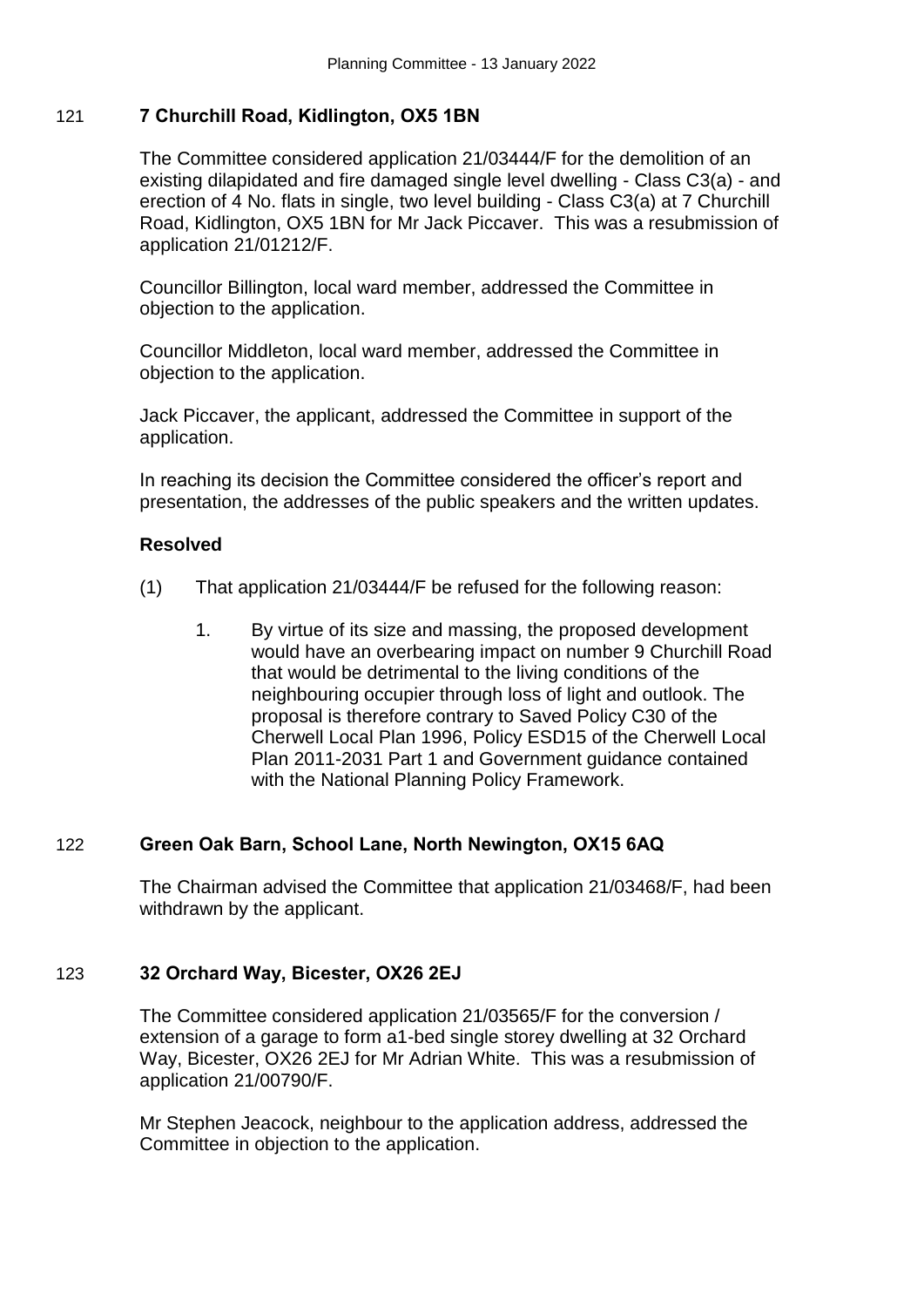Mr Adrian White, the applicant, addressed the Committee in support of the application.

It was proposed by Councillor Sibley and seconded by Councillor Broad that application 21/03565/F be refused as it would have an adverse impact on the street scene as the loss of vegetation to the front of the building would have a detrimental impact to the character of the area. The width of the access to the entrance of the building and the height of the boundary with the neighbour were also brought into question.

The Planning Officer clarified the plans and the Senior Manager Development Management Manager suggested that if a greater level of control were required to overcome the concerns of the Committee additional conditions regarding Boundary Treatment and distance between the access door and boundary could be added.

The proposal for refusal was subsequently withdrawn.

It was proposed by Councillor Sibley and seconded by Councillor Broad that application 21/03565/F be approved subject to additional conditions to address the boundary with the neighbouring property, 34 Orchard Way, being at least 1.8 metre in height and the access to be no less than 1 metre from the shared boundary.

In reaching its decision the Committee considered the officer's report and presentation, the written updates and the addresses of the public speakers.

### **Resolved**

- (1) That permission be granted for application 21/03565/F subject to the following conditions and the addition of two further conditions relating to (with the exact wording delegated to officers):
	- Boundary treatment on the south west boundary shared with 34 Orchard Way: and
	- A compliance condition to ensure that the west facing elevation of the dwelling at the location of the front door was no less than 1 metre from the shared boundary line.

### **CONDITIONS**

#### **Time Limit**

1. The development to which this permission relates shall be begun not later than the expiration of three years beginning with the date of this permission.

Reason - To comply with the provisions of Section 91 of the Town and Country Planning Act 1990, as amended by Section 51 of the Planning and Compulsory Purchase Act 2004.

### **Compliance with Plans**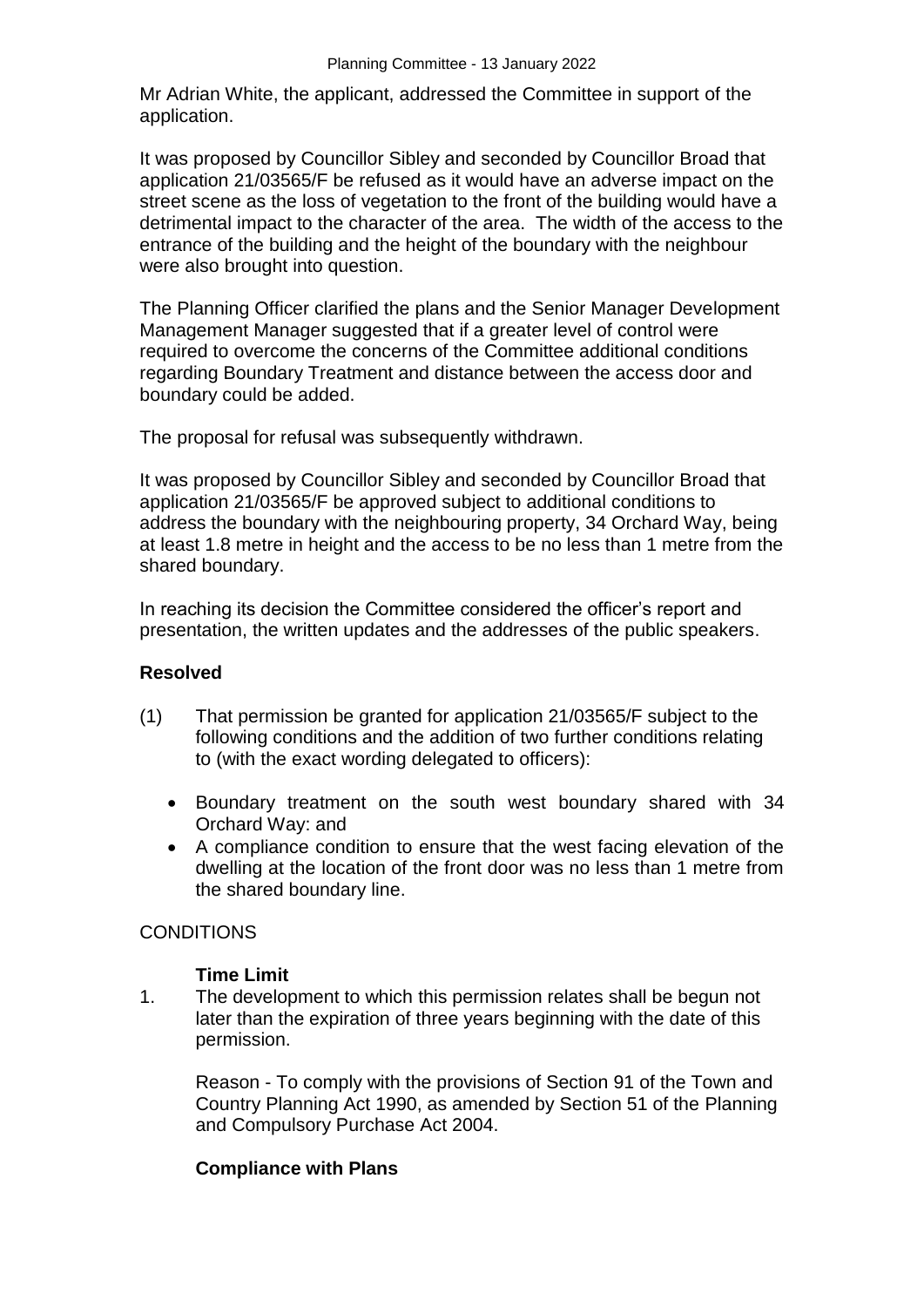2. Except where otherwise stipulated by conditions attached to this permission, the development shall be carried out strictly in accordance with the following plans and documents: Site Location Plan, Block Plan and Drawing Numbers 01998/21/10 (Proposed Elevations) and 01998/21/11 (Proposed Plan).

Reason – For the avoidance of doubt, to ensure that the development is carried out only as approved by the Local Planning Authority and comply with Government guidance contained within the National Planning Policy Framework.

3. The materials to be used for the external walls and roof of the development hereby permitted shall match in terms of colour, type and texture those used on the adjoining building, number 32 Orchard Way, Bicester.

Reason: To ensure that the materials are appropriate to the appearance of the locality and to ensure the satisfactory appearance of the completed development in accordance with Policy ESD15 of the Cherwell Local Plan 2011-2031 Part 1, saved Policy C28 of the Cherwell Local Plan 1996 and Government guidance contained within the National Planning Policy Framework.

4. Prior to the first use of the development hereby approved, the parking and manoeuvring areas shall be provided in accordance with the plan approved (Drawing No. 01998/21/11 – Proposed Plan) and shall be constructed from porous materials or provision shall be made to direct run-off water from the hard surface to a permeable or porous area or surface within the curtilage of the site. The parking and manoeuvring areas shall be retained as such thereafter and shall be unobstructed except for the parking and manoeuvring of vehicles at all times.

Reason - In the interests of highway safety and flood prevention and to comply with Policies ESD7 and ESD15 of the Cherwell Local Plan 2011-2031 Part 1 and Government guidance contained within the National Planning Policy Framework.

5. Prior to the first use or occupation of the development hereby permitted, covered cycle parking facilities, to serve the dwelling hereby permitted, shall be provided on the site in accordance with details to be first submitted to and approved in writing by the Local Planning Authority. The covered cycle parking facilities so provided shall thereafter be permanently retained and maintained for the parking of cycles in connection with the development.

Reason: In the interests of promoting sustainable transport modes in accordance with Government advice in the National Planning Policy Framework.

6. Prior to the commencement of works above slab level in respect of the development the development hereby approved, a scheme for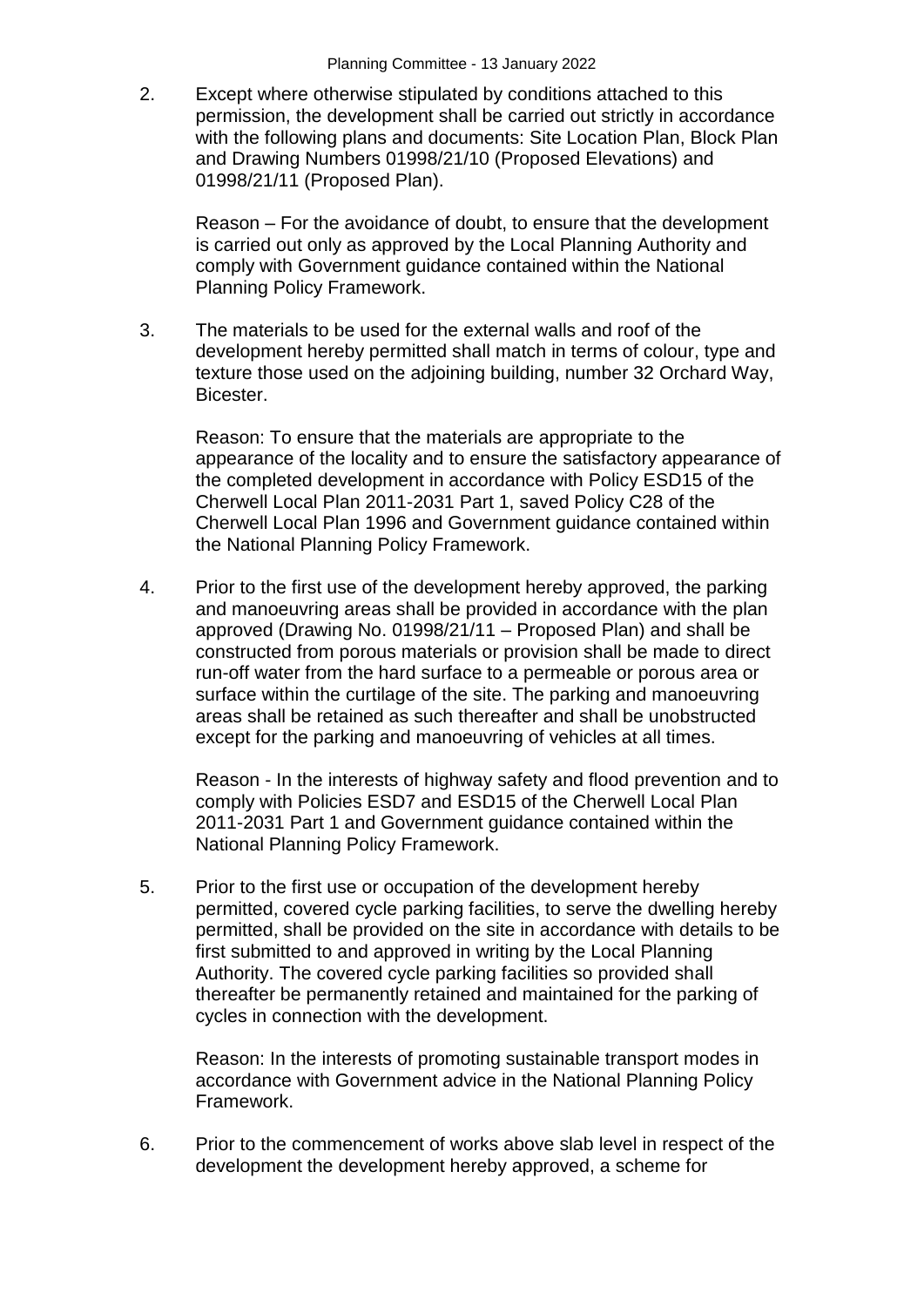landscaping the site shall be submitted to and approved in writing by the Local Planning Authority which shall include:

a) details of the proposed tree and shrub planting including their species, number, sizes and positions, together with grass seeded/turfed areas and written specifications (including cultivation and other operations associated with plant and grass establishment i.e. depth of topsoil, mulch, etc.),

b) details of the existing trees and hedgerows to be retained as well as those to be felled, including existing and proposed soil levels at the base of each tree/hedgerow and the minimum distance between the base of the tree and the nearest edge of any excavation. All planting, seeding or turfing included in the approved details of landscaping shall be carried out in the first planting and seeding seasons following the occupation of the building(s) [or on the completion of the development, whichever is the sooner,] and shall be maintained for a period of 5 years from the completion of the development. Any trees and/or shrubs which within a period of five years from the completion of the development die, are removed or become seriously damaged or diseased shall be replaced in the next planting season with others of similar size and species. The approved hard landscaping and boundary treatments shall be completed prior to the first occupation of the development and shall be retained as such thereafter.

Reason: To ensure that a satisfactory landscape scheme is provided in the interest of visual amenity of the area and to comply with Policies ESD13 and ESD15 of the Cherwell Local Plan 2011-2031 Part 1, saved Policy C28 of the Cherwell Local Plan 1996 and Government guidance contained within the National Planning Policy Framework.

7. The dwelling hereby permitted shall not be occupied until it has been provided with a system of ducting to allow for the future installation of electrical vehicle charging infrastructure to serve the dwelling.

Reason: To maximise opportunities for sustainable transport modes and to comply with Policies SLE 4, ESD1, ESD3 and ESD5 of the Cherwell Local Plan 2011-2031 Part 1 and Government guidance contained within the National Planning Policy Framework.

8. Prior to the first use of the dwelling hereby approved, full details of the bin storage area(s) to serve both the dwelling hereby permitted and 32 Orchard Way, Bicester shall be submitted to an approved in writing by the Local Planning Authority. The agreed bin storage area(s) shall be fully installed prior to the first occupation of the dwelling hereby approved, and shall thereafter be retained.

Reason: In order that proper arrangements are made for the disposal of waste, and to ensure the creation of a satisfactory environment in accordance with Policy ESD15 of the Cherwell Local Plan 2011-2031 Part 1, saved Policies C28 and ENV1 of the Cherwell Local Plan 1996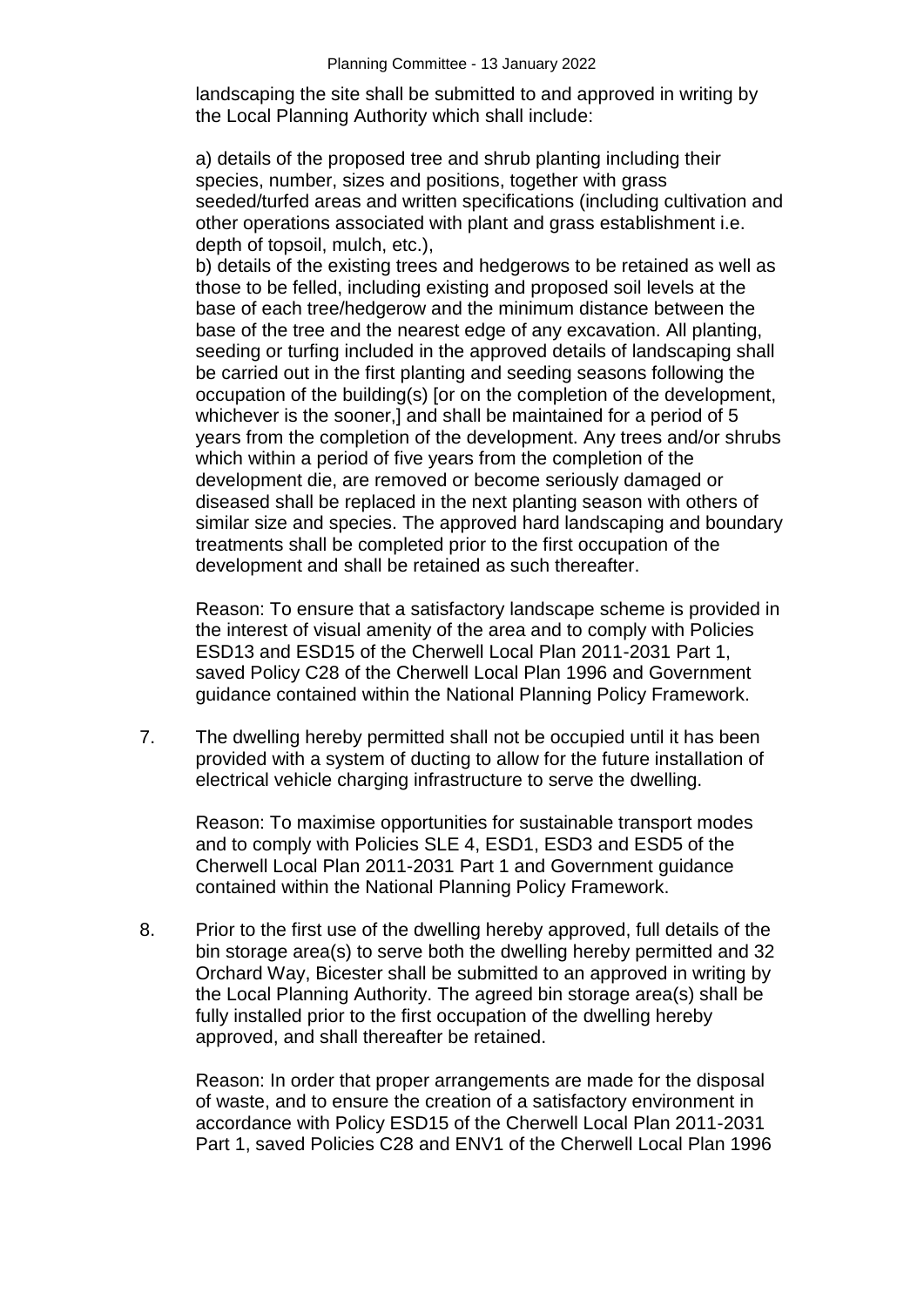and Government guidance contained within the National Planning Policy Framework.

9. Prior to the first occupation of the dwelling hereby approved, written confirmation that the development achieves a water efficiency limit of 110 litres/person/day under Part G of the Building Regulations shall be submitted to and approved in writing by the Local Planning Authority.

Reason - Cherwell District is in an area of water stress, to mitigate the impacts of climate change and in the interests of sustainability, to comply with Policies ESD1 and ESD3 of the Cherwell Local Plan 2011- 2031 Part 1 and Government guidance in the National Planning Policy Framework

#### 124 **Woodgreen Leisure Centre, Woodgreen Avenue, Banbury, OX16 0HS**

The Committee considered application 21/02857/F for the installation of a solar thermal water heating system to the roof of the building at Woodgreen Leisure Centre, Woodgreen Avenue, Banbury, OX16 0HS for Cherwell District Council.

In reaching its decision the Committee considered the officer's report and presentation the written updates.

#### **Resolved**

- (1) That authority be delegated to the Assistant Director for Planning and Development to grant permission for application 21/02857/F subject to:
	- i) The expiry of the public consultation period, and there being no further comments received which raise new issues not before the committee in their decision making: and
	- ii) The following conditions (and any amendments to those conditions deemed necessary):

#### **CONDITIONS**

#### **Time Limit**

1. The development to which this permission relates shall be begun not later than the expiration of three years beginning with the date of this permission.

Reason - To comply with the provisions of Section 91 of the Town and Country Planning Act 1990, as amended by Section 51 of the Planning and Compulsory Purchase Act 2004.

### **Compliance with Plans**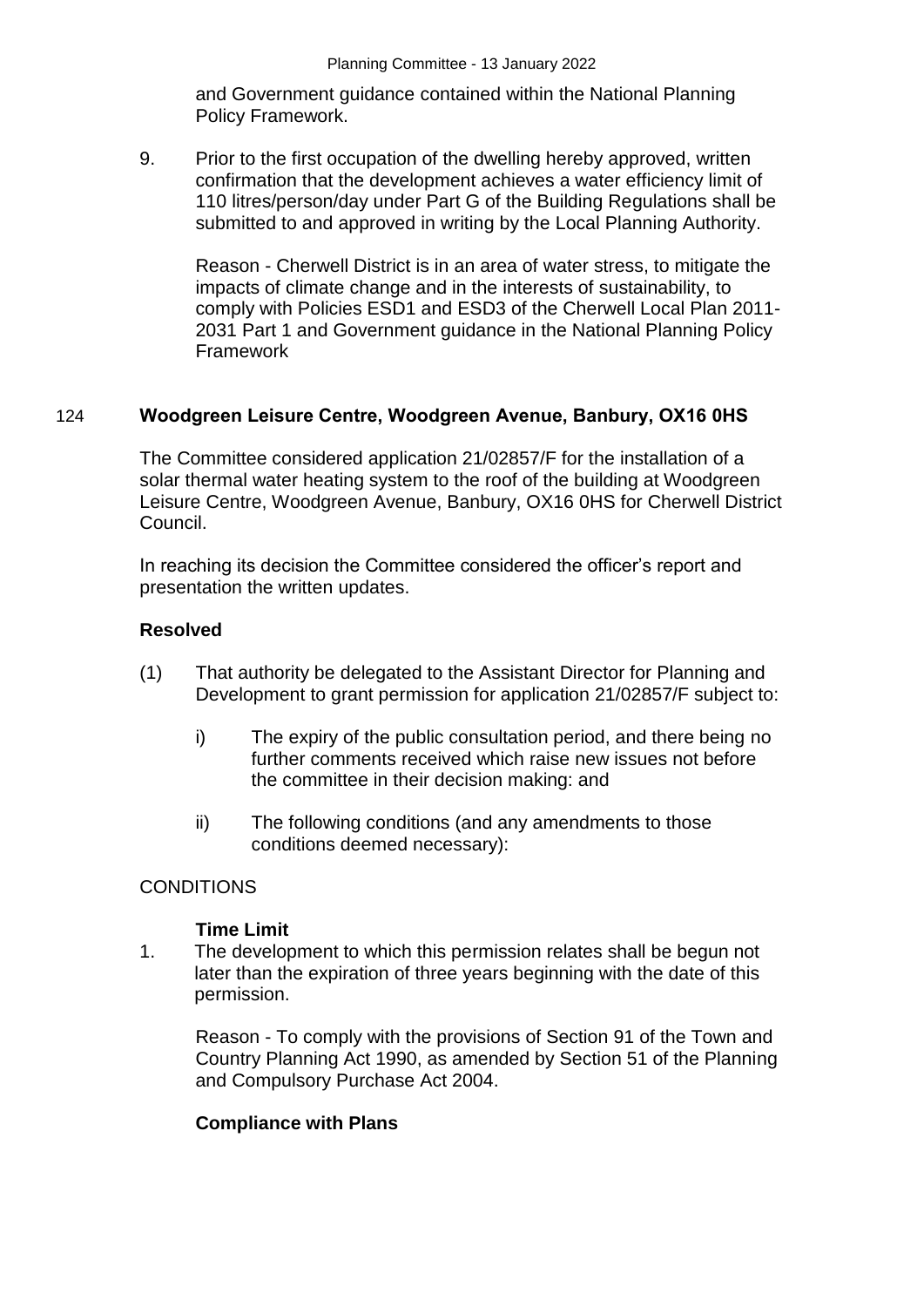2. Except where otherwise stipulated by conditions attached to this permission, the development shall be carried out strictly in accordance with the following plans and documents: NTBS3540 T15/WLC/108

Reason – For the avoidance of doubt, to ensure that the development is carried out only as approved by the Local Planning Authority and comply with Government guidance contained within the National Planning Policy Framework

## 125 **Calthorpe Street West Short Stay Car Park, Calthorpe Street, Banbury, OX16 5EX**

The Committee considered application 21/04037/F for an electricity kiosk and 6no charging stations for Electric Vehicle Charging at Calthorpe Street West Short Stay Car Park, Calthorpe Street, Banbury, OX16 5EX for EZ Charge Limited.

In reaching its decision the Committee considered the officer's report and presentation and the written and verbal updates.

## **Resolved**

- (1) That authority be delegated to the Assistant Director for Planning and Development to grant permission for application 21/04037/F subject to:
	- i) The expiry of the public consultation period and there being no further comments received which raise new issues not before the committee in their decision making: and
	- ii) The following conditions (and any amendments to those conditions as deemed necessary):

### **CONDITIONS**

### **Time Limit**

1. The development to which this permission relates shall be begun not later than the expiration of three years beginning with the date of this permission.

Reason - To comply with the provisions of Section 91 of the Town and Country Planning Act 1990, as amended by Section 51 of the Planning and Compulsory Purchase Act 2004.

### **Compliance with Plans**

2. Except where otherwise stipulated by conditions attached to this permission, the development shall be carried out strictly in accordance with the following plans and documents: drawing numbers OPAC-SSE-CM-XX-DR-E-0001 Rev 06, ACR-O-VOWH-LE-1400\_01 D, ACR-O-VOWH-LE-1400\_02 D, ACR-O-VOWH-LE-1400\_03 D, ACR-O-VOWH-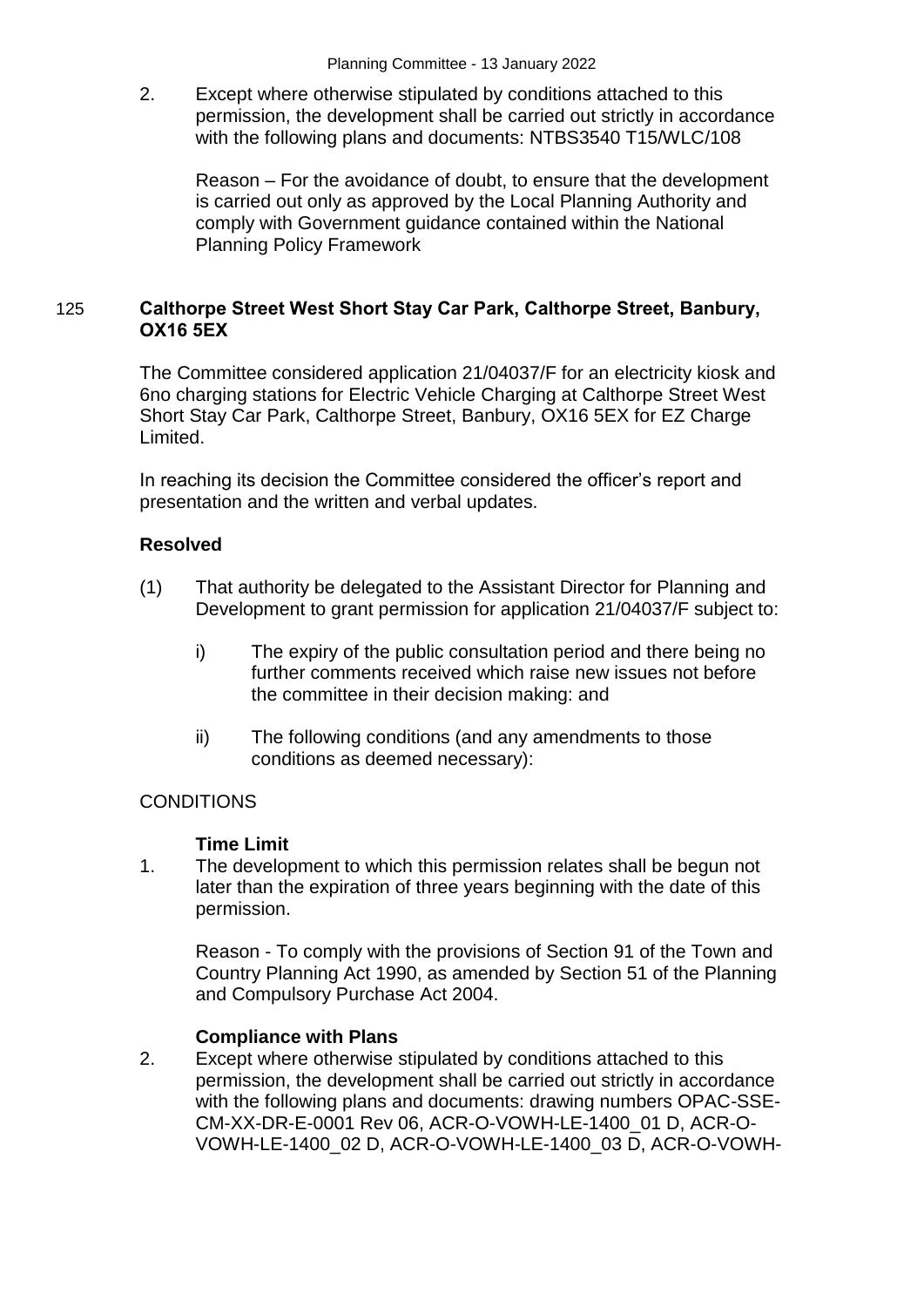LE-1400 04 D and ACR-O-VOWH-LE-1400 05 D, and image showing the 'EZC- CPC1\_SYSTEM\_SPECFICATION'.

Reason – For the avoidance of doubt, to ensure that the development is carried out only as approved by the Local Planning Authority and comply with Government guidance contained within the National Planning Policy Framework.

### **Contaminated Land**

3. If, during development, contamination not previously identified is found to be present at the site, no further development shall be carried out until full details of a remediation strategy detailing how the unsuspected contamination shall be dealt with has been submitted to and approved in writing by the Local Planning Authority. Thereafter the remediation strategy shall be carried out in accordance with the approved details.

Reason: To ensure that any ground and water contamination is identified and adequately addressed to ensure the safety of the development, the environment and to ensure the site is suitable for the proposed use, to comply with Saved Policy ENV12 of the Cherwell Local Plan 1996 and Section 15 of the National Planning Policy Framework.

4. Notwithstanding the submitted details, no development shall commence in respect of the kiosk unless and until full design details of a mitigation scheme have been submitted to and approved in writing by the Local Planning Authority. The scheme shall include alternative externally facing materials and landscaping details. The development shall be carried out in accordance with the approved details prior to the first use of the development and shall be retained as such thereafter.

# 126 **Claremont Car Park, Land at Victoria Road, Bicester OX26 6PH**

The Committee considered application 21/04039/F for an electricity kiosk and 8no charging stations for Electric Vehicle Charging at Claremont Car Park, Land at Victoria Road, Bicester, OX26 6PH for EZ Charging Limited.

In reaching its decision the Committee considered the officer's report and presentation and the written updates.

### **Resolved**

- (1) That authority be delegated to the Assistant Director for Planning and Development to grant permission for application 21/04039/F subject to:
	- i) The expiry of the public consultation period and there being no further comments received which raise new issues not before the committee in their decision making; and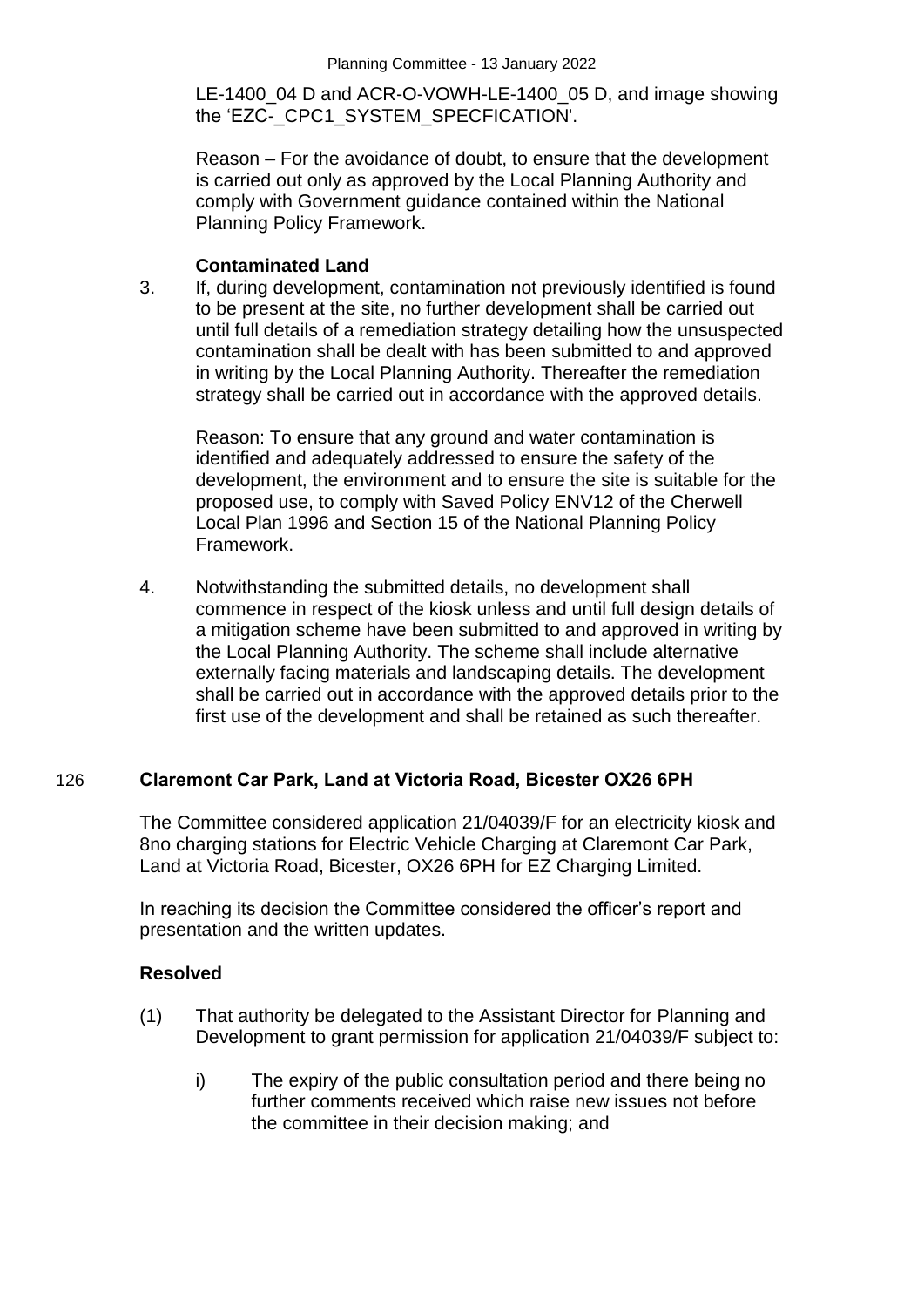ii) The following conditions (and any amendments to those conditions as deemed necessary):

# **CONDITIONS**

## **Time Limit**

1. The development to which this permission relates shall be begun not later than the expiration of three years beginning with the date of this permission.

Reason - To comply with the provisions of Section 91 of the Town and Country Planning Act 1990, as amended by Section 51 of the Planning and Compulsory Purchase Act 2004.

## **Compliance with Plans**

2. Except where otherwise stipulated by conditions attached to this permission, the development shall be carried out strictly in accordance with the following plans and documents: drawing numbers OPAC-SSE-CM-XX-DR-E-0001 Rev 06, ACR-O-VOWH-LE-1400\_01 D, ACR-O-VOWH-LE-1400\_02 D, ACR-O-VOWH-LE-1400\_03 D, ACR-O-VOWH-LE-1400 04 D and ACR-O-VOWH-LE-1400 05 D, and image showing the 'EZC- CPC1\_SYSTEM\_SPECFICATION'.

Reason – For the avoidance of doubt, to ensure that the development is carried out only as approved by the Local Planning Authority and comply with Government guidance contained within the National Planning Policy Framework

# 127 **Kidlington Centre Car Park, High Street, Kidlington, OX5 2DL**

The Committee considered application 21/04040/F for an electricity kiosk and 6no charging stations for Electric Vehicle Charging at Kidlington Centre Car Park, High Street, Kidlington, OX5 2DL for EZ Charge Limited.

In reaching its decision the Committee considered the officer's report and presentation and the written updates.

### **Resolved**

- (1) That authority be delegated to the Assistant Director for Planning and Development to grant permission for application 21/04040/F subject to:
	- i) The expiry of the public consultation period and there being no further comments received which raise new issues not before the committee in their decision making; and
	- ii) The following conditions (and any amendments to those conditions as deemed necessary):

# **CONDITIONS**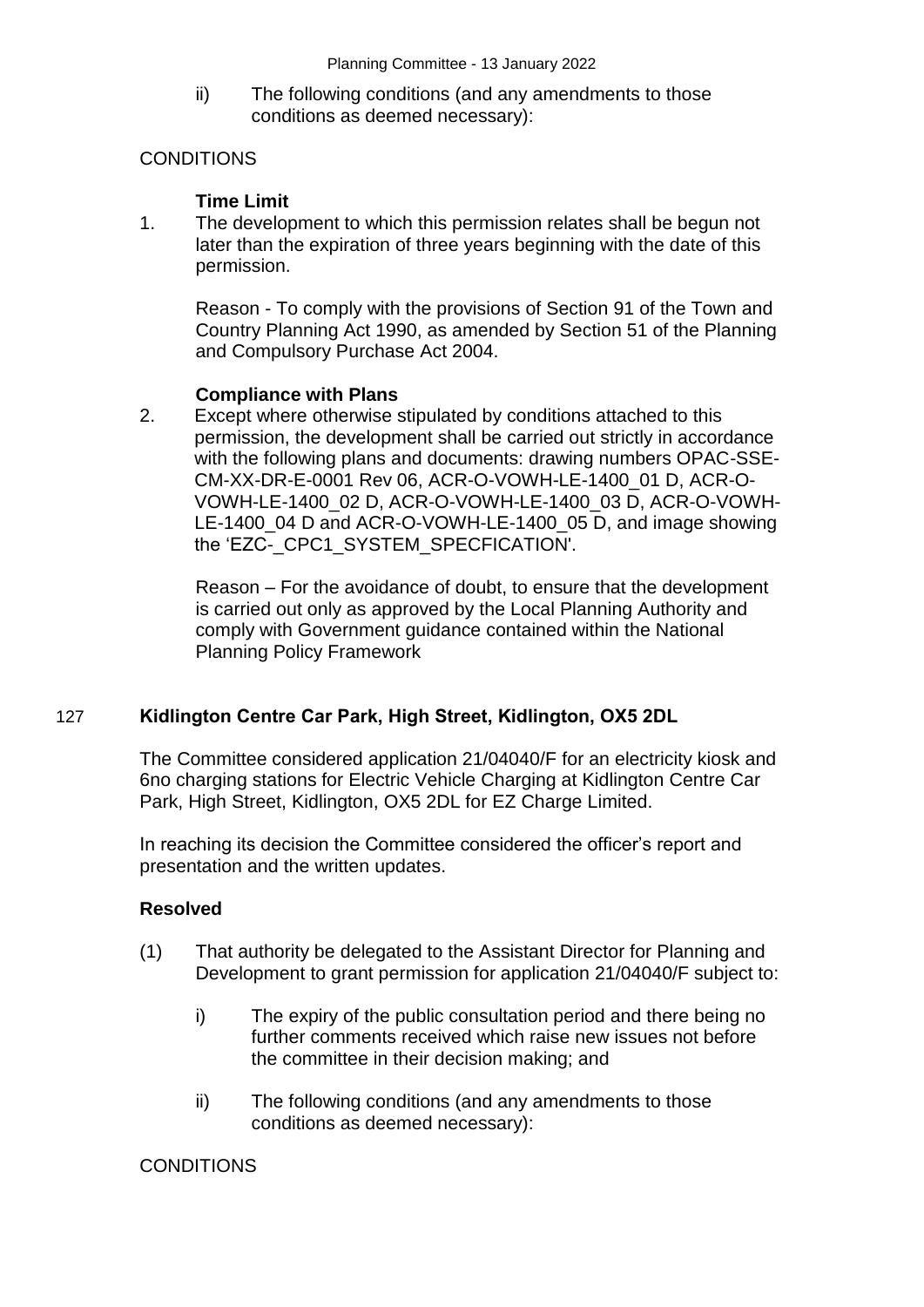## **Time Limit**

1. The development to which this permission relates shall be begun not later than the expiration of three years beginning with the date of this permission.

Reason - To comply with the provisions of Section 91 of the Town and Country Planning Act 1990, as amended by Section 51 of the Planning and Compulsory Purchase Act 2004.

### **Compliance with Plans**

2. Except where otherwise stipulated by conditions attached to this permission, the development shall be carried out strictly in accordance with the following plans and documents: drawing numbers ACR-O-CTPC-LE-1300\_01 C, ACR-O-VOWH-LE-1400\_01 D, ACR-O-VOWH-LE-1400\_02 D, ACR-O-VOWH-LE-1400\_03 D, ACR-O-VOWH-LE-1400 04 D and ACR-O-VOWH-LE-1400 05 D, and image showing the 'EZC- CPC1\_SYSTEM\_SPECFICATION'.

Reason – For the avoidance of doubt, to ensure that the development is carried out only as approved by the Local Planning Authority and comply with Government guidance contained within the National Planning Policy Framework

## 128 **The Light Cinema, Spiceball Park Road, Banbury, OX16 2PQ**

The Committee considered application 21/04089/F for the erection of an enclosure area including full height glazed windows and retractable fabric roof and two green wall features in CQ2 Block B Terrace area at The Light Cinema, Spiceball Park Road, Banbury, OX16 2PQ for The Light Cinemas.

In reaching its decision the Committee considered the officer's report and presentation.

### **Resolved**

(1) The permission be grated for application 21/04089/F subject to the following conditions:

### CONDITIONS

### **Time Limit**

1. The development to which this permission relates shall be begun not later than the expiration of three years beginning with the date of this permission.

Reason: To comply with the provisions of Section 91 of the Town and Country Planning Act 1990, as amended by Section 51 of the Planning and Compulsory Purchase Act 2004.